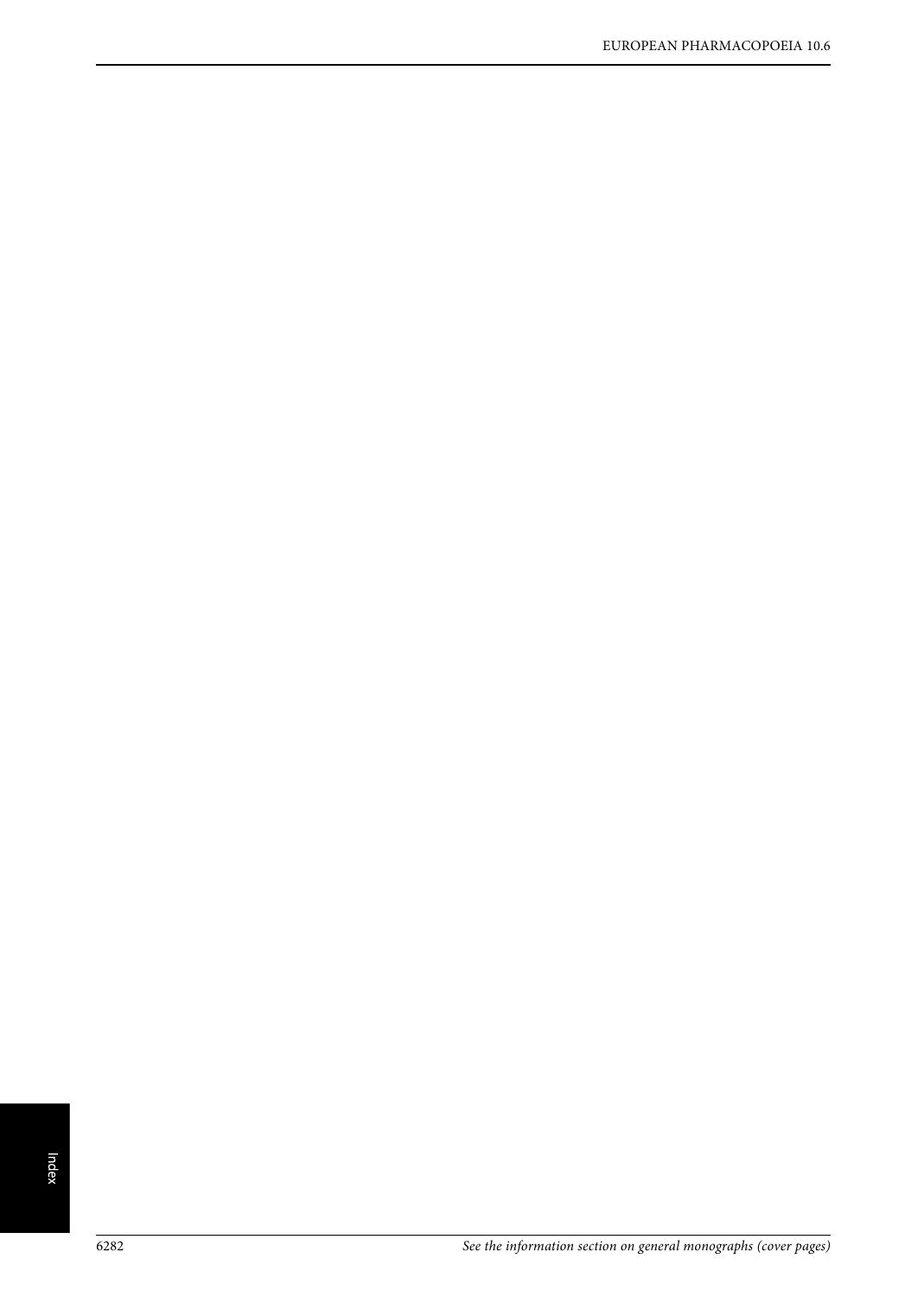| 2.1.2. Comparative table of porosity of sintered-glass filters 15                                       |  |
|---------------------------------------------------------------------------------------------------------|--|
| 2.1.3. Ultraviolet ray lamps for analytical purposes 15                                                 |  |
|                                                                                                         |  |
|                                                                                                         |  |
|                                                                                                         |  |
| 2.1.7. Balances for analytical purposes  10.6-5969                                                      |  |
| 2.2. Physical and physico-chemical methods 21                                                           |  |
| 2.2.1. Clarity and degree of opalescence of liquids  21                                                 |  |
| 2.2.10. Viscosity - Rotating viscometer method  28                                                      |  |
|                                                                                                         |  |
| 2.2.13. Determination of water by distillation  31                                                      |  |
| 2.2.14. Melting point - capillary method 32                                                             |  |
| 2.2.15. Melting point - open capillary method  33                                                       |  |
| 2.2.16. Melting point - instantaneous method 33                                                         |  |
|                                                                                                         |  |
|                                                                                                         |  |
|                                                                                                         |  |
| 2.2.2. Degree of coloration of liquids 10.5-5655                                                        |  |
|                                                                                                         |  |
|                                                                                                         |  |
|                                                                                                         |  |
|                                                                                                         |  |
| 2.2.24. Absorption spectrophotometry, infrared 10.3-4753                                                |  |
| 2.2.25. Absorption spectrophotometry, ultraviolet and                                                   |  |
|                                                                                                         |  |
|                                                                                                         |  |
|                                                                                                         |  |
|                                                                                                         |  |
| 2.2.3. Potentiometric determination of pH 24                                                            |  |
|                                                                                                         |  |
|                                                                                                         |  |
|                                                                                                         |  |
| 2.2.33. Nuclear magnetic resonance spectrometry  58                                                     |  |
|                                                                                                         |  |
|                                                                                                         |  |
| 2.2.36. Potentiometric determination of ionic                                                           |  |
| concentration using ion-selective electrodes  64                                                        |  |
|                                                                                                         |  |
|                                                                                                         |  |
| 2.2.39. Molecular mass distribution in dextrans  10.3-4760                                              |  |
|                                                                                                         |  |
|                                                                                                         |  |
|                                                                                                         |  |
|                                                                                                         |  |
| 2.2.44. Total organic carbon in water for pharmaceutical                                                |  |
|                                                                                                         |  |
| 2.2.45. Supercritical fluid chromatography 80                                                           |  |
| 2.2.46. Chromatographic separation techniques 80                                                        |  |
|                                                                                                         |  |
|                                                                                                         |  |
| 2.2.49. Falling ball and automatic rolling ball viscometer                                              |  |
|                                                                                                         |  |
|                                                                                                         |  |
|                                                                                                         |  |
|                                                                                                         |  |
|                                                                                                         |  |
| 2.2.57. Inductively coupled plasma-atomic emission                                                      |  |
|                                                                                                         |  |
| 2.2.58. Inductively coupled plasma-mass spectrometry 108                                                |  |
| 2.2.59. Glycan analysis of glycoproteins 109                                                            |  |
|                                                                                                         |  |
| 2.2.61. Characterisation of crystalline solids by                                                       |  |
| microcalorimetry and solution calorimetry 115<br>2.2.63. Direct amperometric and pulsed electrochemical |  |
|                                                                                                         |  |
| 2.2.64. Peptide identification by nuclear magnetic resonance                                            |  |
|                                                                                                         |  |
|                                                                                                         |  |

2.4.5. Fluorides.......................................................................... 138 2.4.6. Magnesium ..................................................................... 138 2.4.7. Magnesium and alkaline-earth metals ........................ 139 2.4.8. Heavy metals................................................................... 139 2.4.9. Iron .................................................................................. 142 2,4-Dichlorobenzyl alcohol ................................................... 2390 2.5. Assays ................................................................................. 167 2.5.1. Acid value........................................................................ 167 2.5.10. Oxygen-flask method .................................................. 170 2.5.11. Complexometric titrations.......................................... 170 2.5.12. Water: semi-micro determination ............................. 171 2.5.13. Aluminium in adsorbed vaccines .............................. 171 2.5.14. Calcium in adsorbed vaccines.................................... 172 2.5.15. Phenol in immunosera and vaccines......................... 172 2.5.16. Protein in polysaccharide vaccines ............................ 172 2.5.17. Nucleic acids in polysaccharide vaccines.................. 172 2.5.18. Phosphorus in polysaccharide vaccines .................... 172 2.5.19. O-Acetyl in polysaccharide vaccines ......................... 173 2.5.2. Ester value....................................................................... 167 2.5.20. Hexosamines in polysaccharide vaccines.................. 173 2.5.21. Methylpentoses in polysaccharide vaccines.............. 173 2.5.22. Uronic acids in polysaccharide vaccines................... 174 2.5.23. Sialic acid in polysaccharide vaccines ....................... 174 2.5.24. Carbon dioxide in gases .............................................. 174 2.5.25. Carbon monoxide in gases ......................................... 175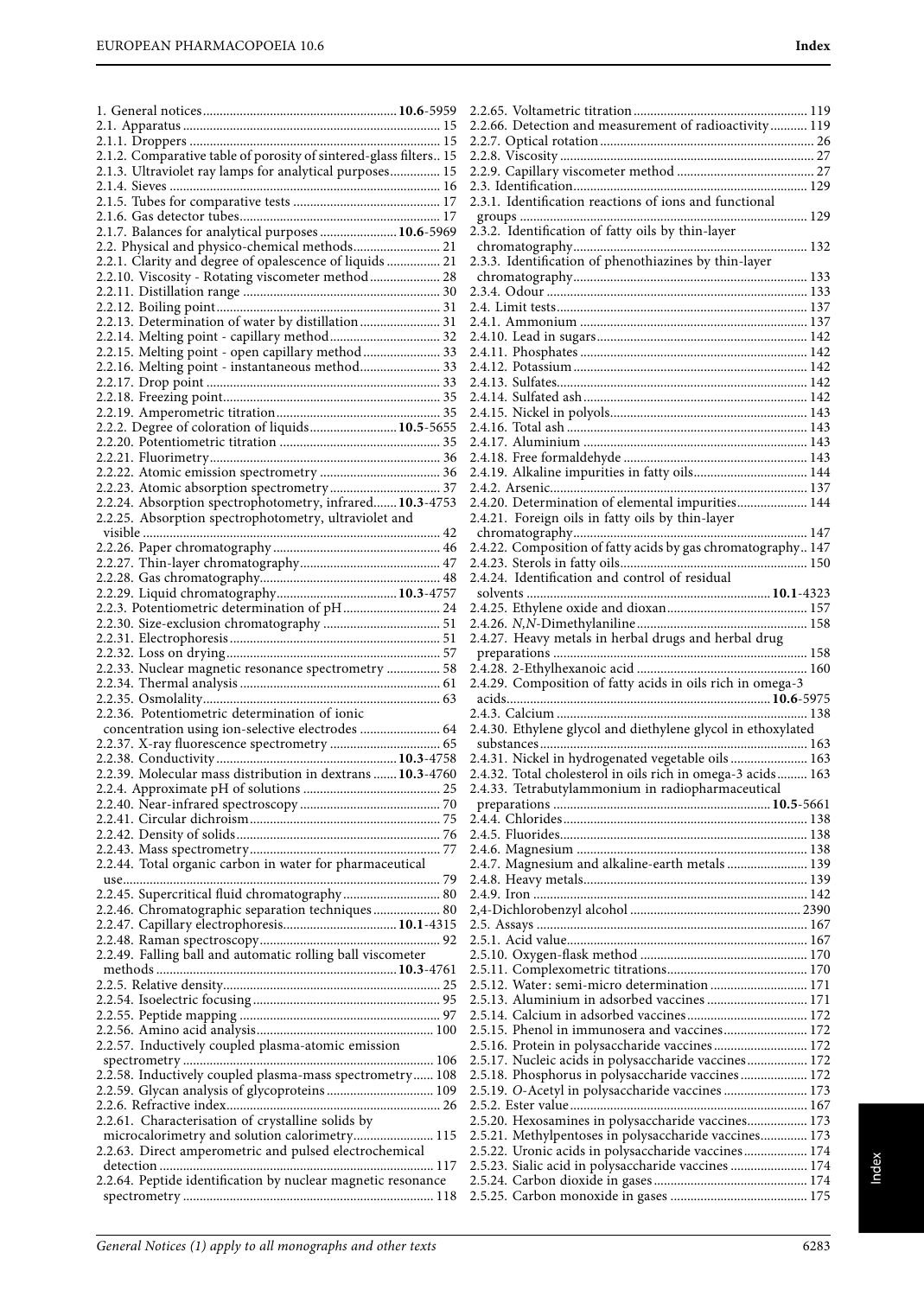| 2.5.26. Nitrogen monoxide and nitrogen dioxide in gases 176                                                     |
|-----------------------------------------------------------------------------------------------------------------|
|                                                                                                                 |
|                                                                                                                 |
|                                                                                                                 |
|                                                                                                                 |
|                                                                                                                 |
| 2.5.31. Ribose in polysaccharide vaccines 177                                                                   |
|                                                                                                                 |
|                                                                                                                 |
| 2.5.34. Acetic acid in synthetic peptides 181                                                                   |
|                                                                                                                 |
|                                                                                                                 |
| 2.5.37. Methyl, ethyl and isopropyl methanesulfonate in                                                         |
|                                                                                                                 |
| 2.5.38. Methyl, ethyl and isopropyl methanesulfonate in active                                                  |
|                                                                                                                 |
|                                                                                                                 |
|                                                                                                                 |
|                                                                                                                 |
| 2.5.40. Methyl, ethyl and isopropyl toluenesulfonate in active                                                  |
|                                                                                                                 |
|                                                                                                                 |
|                                                                                                                 |
| 2.5.42. N-Nitrosamines in active substances 10.6-5979                                                           |
|                                                                                                                 |
|                                                                                                                 |
|                                                                                                                 |
| 2.5.8. Determination of primary aromatic amino-                                                                 |
|                                                                                                                 |
| 2.5.9. Determination of nitrogen by sulfuric acid                                                               |
|                                                                                                                 |
|                                                                                                                 |
|                                                                                                                 |
|                                                                                                                 |
|                                                                                                                 |
| 2.6.12. Microbiological examination of non-sterile products:                                                    |
|                                                                                                                 |
| 2.6.13. Microbiological examination of non-sterile products:                                                    |
| test for specified micro-organisms  10.3-4769                                                                   |
|                                                                                                                 |
|                                                                                                                 |
|                                                                                                                 |
|                                                                                                                 |
| 2.6.16. Tests for extraneous agents in viral vaccines for human                                                 |
| <b>10.2</b> -4579                                                                                               |
| 2.6.17. Test for anticomplementary activity of<br>216                                                           |
|                                                                                                                 |
| 2.6.18. Test for neurovirulence of live virus vaccines  218                                                     |
|                                                                                                                 |
| 2.6.20. Anti-A and anti-B haemagglutinins  218                                                                  |
| 2.6.21. Nucleic acid amplification techniques 219                                                               |
|                                                                                                                 |
| 2.6.26. Test for anti-D antibodies in human immunoglobu-                                                        |
|                                                                                                                 |
| 2.6.27. Microbiological examination of cell-based                                                               |
|                                                                                                                 |
|                                                                                                                 |
| 2.6.31. Microbiological examination of herbal medicinal                                                         |
| products for oral use and extracts used in their                                                                |
|                                                                                                                 |
| 2.6.32. Test for bacterial endotoxins using recombinant                                                         |
|                                                                                                                 |
|                                                                                                                 |
|                                                                                                                 |
| 2.6.35. Quantification and characterisation of residual                                                         |
|                                                                                                                 |
| 2.6.36. Microbiological examination of live biotherapeutic                                                      |
| products: tests for enumeration of microbial                                                                    |
|                                                                                                                 |
| 2.6.37. Principles for the detection of extraneous viruses in                                                   |
| immunological veterinary medicinal products using culture                                                       |
|                                                                                                                 |
| 2.6.38. Microbiological examination of live biotherapeutic<br>products: tests for specified micro-organisms 255 |

| 2.7.10. Assay of human coagulation factor VII  280               |
|------------------------------------------------------------------|
| 2.7.11. Assay of human coagulation factor IX  281                |
| 2.7.12. Assay of heparin in coagulation factors  281             |
|                                                                  |
| 2.7.13. Assay of human anti-D immunoglobulin 282                 |
| 2.7.14. Assay of hepatitis A vaccine 10.3-4781                   |
| 2.7.15. Assay of hepatitis B vaccine (rDNA)  285                 |
| 2.7.16. Assay of pertussis vaccine (acellular)  286              |
|                                                                  |
| 2.7.17. Assay of human antithrombin III  288                     |
| 2.7.18. Assay of human coagulation factor II  288                |
| 2.7.19. Assay of human coagulation factor X 289                  |
|                                                                  |
| 2.7.2. Microbiological assay of antibiotics 262                  |
| 2.7.20. In vivo assay of poliomyelitis vaccine (inactivated) 289 |
| 2.7.21. Assay of human von Willebrand factor 290                 |
| 2.7.22. Assay of human coagulation factor XI 291                 |
|                                                                  |
| 2.7.23. Numeration of CD34/CD45+ cells in haematopoietic         |
|                                                                  |
|                                                                  |
| 2.7.25. Assay of human plasmin inhibitor 295                     |
|                                                                  |
| 2.7.27. Flocculation value (Lf) of diphtheria and tetanus toxins |
|                                                                  |
| 2.7.28. Colony-forming cell assay for human                      |
|                                                                  |
|                                                                  |
| 2.7.29. Nucleated cell count and viability 297                   |
|                                                                  |
|                                                                  |
|                                                                  |
| 2.7.32. Assay of human a-1-proteinase inhibitor  300             |
| 2.7.34. Assay of human C1-esterase inhibitor  301                |
| 2.7.35. Immunonephelometry for vaccine component                 |
|                                                                  |
|                                                                  |
| 2.7.4. Assay of human coagulation factor VIII  268               |
|                                                                  |
| 2.7.6. Assay of diphtheria vaccine (adsorbed)  269               |
| 2.7.7. Assay of pertussis vaccine (whole cell) 274               |
| 2.7.8. Assay of tetanus vaccine (adsorbed) 275                   |
|                                                                  |
| 2.7.9. Test for Fc function of immunoglobulin 279                |
|                                                                  |
| 2.8.1. Ash insoluble in hydrochloric acid  305                   |
|                                                                  |
|                                                                  |
| 2.8.10. Solubility in alcohol of essential oils 306              |
| 2.8.11. Assay of 1,8-cineole in essential oils 307               |
|                                                                  |
|                                                                  |
|                                                                  |
| 310                                                              |
|                                                                  |
|                                                                  |
|                                                                  |
|                                                                  |
| 2.8.18. Determination of aflatoxin $B_1$ in herbal drugs 311     |
|                                                                  |
| 2.8.20. Herbal drugs: sampling and sample preparation  313       |
| 2.8.21. Test for aristolochic acids in herbal drugs 314          |
|                                                                  |
| 2.8.22. Determination of ochratoxin A in herbal drugs 316        |
| 2.8.23. Microscopic examination of herbal drugs  317             |
|                                                                  |
| 2.8.25. High-performance thin-layer chromatography of            |
| herbal drugs and herbal drug preparations  318                   |
|                                                                  |
| 2.8.26. Contaminant pyrrolizidine alkaloids 10.6-5986            |
|                                                                  |
|                                                                  |
|                                                                  |
|                                                                  |
|                                                                  |
| 2.8.7. Fatty oils and resinified essential oils in essential     |
|                                                                  |
|                                                                  |
| 2.8.9. Residue on evaporation of essential oils  306             |
|                                                                  |
| 2.9. Pharmaceutical technical procedures 323                     |
| 2.9.1. Disintegration of tablets and capsules 10.6-5995          |
|                                                                  |
| 2.9.11. Test for methanol and 2-propanol  342                    |
|                                                                  |
|                                                                  |
| 2.9.14. Specific surface area by air permeability 343            |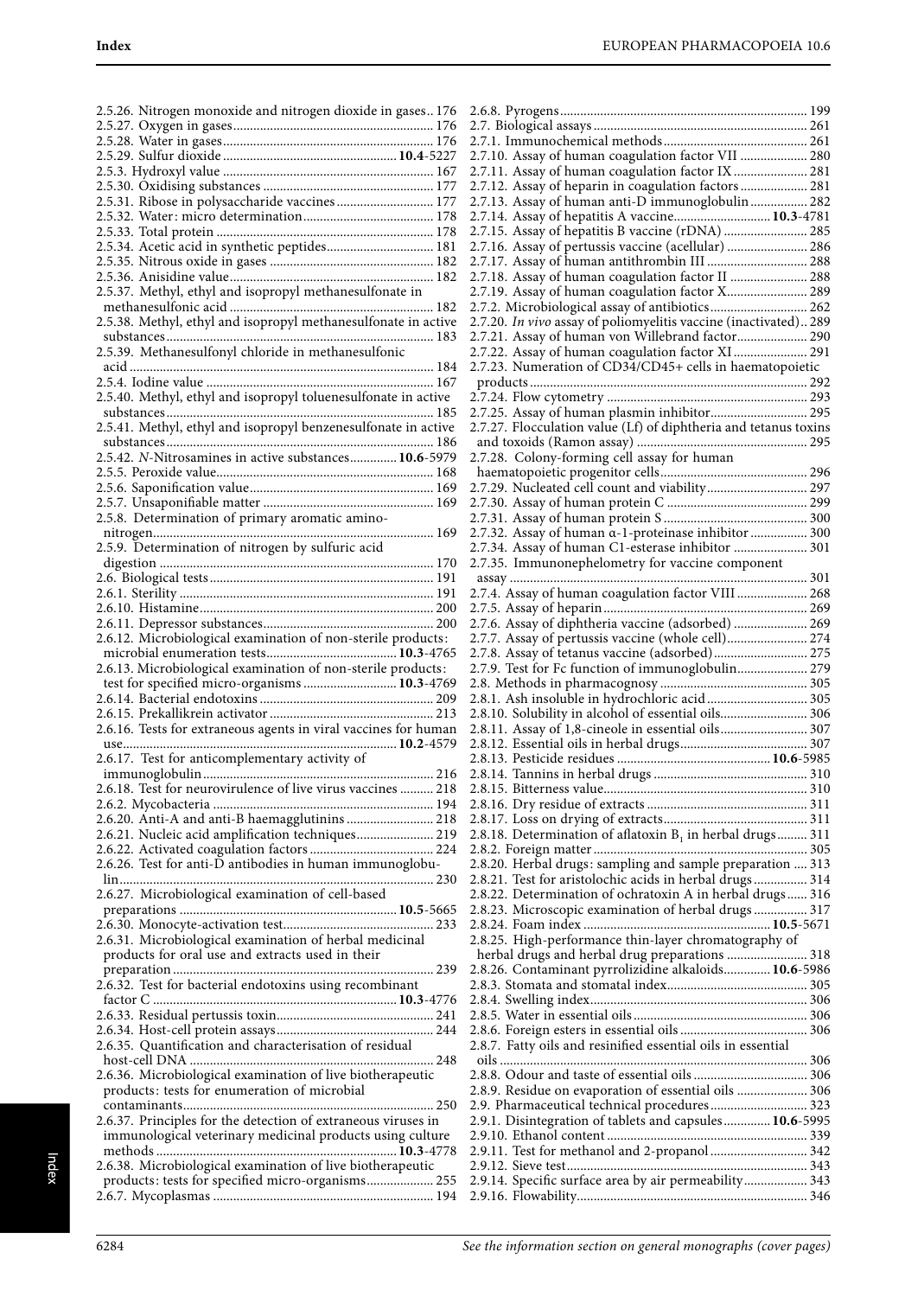2.9.17. Test for extractable volume of parenteral

preparations ............................................................................ 347

| 2.9.18. Preparations for inhalation: aerodynamic assessment                                                             |  |
|-------------------------------------------------------------------------------------------------------------------------|--|
|                                                                                                                         |  |
| 2.9.19. Particulate contamination: sub-visible                                                                          |  |
| 2.9.2. Disintegration of suppositories and pessaries  325                                                               |  |
| 2.9.20. Particulate contamination: visible particles  362                                                               |  |
| 2.9.22. Softening time determination of lipophilic                                                                      |  |
|                                                                                                                         |  |
|                                                                                                                         |  |
| 2.9.25. Dissolution test for medicated chewing gums  365                                                                |  |
| 2.9.26. Specific surface area by gas adsorption  369                                                                    |  |
| 2.9.27. Uniformity and accuracy of delivered doses from                                                                 |  |
|                                                                                                                         |  |
|                                                                                                                         |  |
| 2.9.3. Dissolution test for solid dosage forms 326                                                                      |  |
| 2.9.31. Particle size analysis by laser light diffraction 373                                                           |  |
| 2.9.32. Porosity and pore-size distribution of solids by                                                                |  |
|                                                                                                                         |  |
| 2.9.33. Characterisation of crystalline and partially crystalline                                                       |  |
| solids by X-ray powder diffraction (XRPD) 10.6-5998                                                                     |  |
| 2.9.34. Bulk density and tapped density of powders 384                                                                  |  |
|                                                                                                                         |  |
|                                                                                                                         |  |
| 2.9.38. Particle-size distribution estimation by analytical                                                             |  |
|                                                                                                                         |  |
| 2.9.39. Water-solid interactions: determination of                                                                      |  |
| sorption-desorption isotherms and of water activity 394                                                                 |  |
| 2.9.4. Dissolution test for patches 10.5-5675                                                                           |  |
|                                                                                                                         |  |
| 2.9.41. Friability of granules and spheroids  400                                                                       |  |
| 2.9.42. Dissolution test for lipophilic solid dosage forms  401                                                         |  |
|                                                                                                                         |  |
| 2.9.44. Preparations for nebulisation: characterisation 404                                                             |  |
| 2.9.45. Wettability of porous solids including powders 406<br>2.9.47. Demonstration of uniformity of dosage units using |  |
|                                                                                                                         |  |
| 2.9.49. Powder flow properties by shear cell methods 411                                                                |  |
| 2.9.5. Uniformity of mass of single-dose preparations  335                                                              |  |
| 2.9.52. Scanning electron microscopy  414                                                                               |  |
| 2.9.53. Particulate contamination: sub-visible particles in                                                             |  |
| non-injectable liquid preparations  10.6-6002                                                                           |  |
|                                                                                                                         |  |
|                                                                                                                         |  |
|                                                                                                                         |  |
| 2.9.9. Measurement of consistency by penetrometry  337                                                                  |  |
| 3.1. Materials used for the manufacture of containers  423                                                              |  |
| 3.1.1. Materials for containers for human blood and blood                                                               |  |
| 3.1.10. Materials based on non-plasticised poly(vinyl chloride)                                                         |  |
| for containers for non-injectable, aqueous solutions 437                                                                |  |
| 3.1.11. Materials based on non-plasticised poly(vinyl                                                                   |  |
| chloride) for containers for solid dosage forms for oral                                                                |  |
|                                                                                                                         |  |
| 3.1.1.1. Materials based on plasticised poly(vinyl chloride)                                                            |  |
| for containers for human blood and blood components (see                                                                |  |
|                                                                                                                         |  |
| 3.1.1.2. Materials based on plasticised poly(vinyl chloride) for                                                        |  |
| tubing used in sets for the transfusion of blood and blood                                                              |  |
|                                                                                                                         |  |
|                                                                                                                         |  |
| 3.1.14. Materials based on plasticised poly(vinyl chloride)<br>for containers for aqueous solutions for intravenous     |  |
|                                                                                                                         |  |
| 3.1.15. Polyethylene terephthalate for containers for                                                                   |  |
|                                                                                                                         |  |
|                                                                                                                         |  |
| 3.1.4. Polyethylene without additives for containers for                                                                |  |
| parenteral preparations and for ophthalmic preparations 426                                                             |  |
| 3.1.5. Polyethylene with additives for containers for parenteral                                                        |  |
| preparations and for ophthalmic preparations 427                                                                        |  |
|                                                                                                                         |  |

| 3.1.6. Polypropylene for containers and closures for parenteral                                                         |
|-------------------------------------------------------------------------------------------------------------------------|
| preparations and ophthalmic preparations 431                                                                            |
| 3.1.7. Poly(ethylene - vinyl acetate) for containers and tubing                                                         |
| for total parenteral nutrition preparations 434                                                                         |
| 3.1.9. Silicone elastomer for closures and tubing 436                                                                   |
|                                                                                                                         |
| 3.2.1. Glass containers for pharmaceutical use 453                                                                      |
| 3.2.2. Plastic containers and closures for pharmaceutical                                                               |
|                                                                                                                         |
| 3.2.2.1. Plastic containers for aqueous solutions for                                                                   |
|                                                                                                                         |
| 3.2.3. Sterile plastic containers for human blood and blood                                                             |
|                                                                                                                         |
| 3.2.4. Empty sterile containers of plasticised poly(vinyl                                                               |
| chloride) for human blood and blood components (see                                                                     |
|                                                                                                                         |
| 3.2.5. Sterile containers of plasticised poly(vinyl chloride)<br>for human blood containing anticoagulant solution (see |
|                                                                                                                         |
| 3.2.6. Sets for the transfusion of blood and blood components                                                           |
|                                                                                                                         |
| 3.2.8. Sterile single-use plastic syringes (see 3.3.8.)  10.3-4792                                                      |
| 3.2.9. Rubber closures for containers for aqueous                                                                       |
| parenteral preparations, for powders and for                                                                            |
|                                                                                                                         |
| 3.3. Containers for human blood and blood components, and                                                               |
| materials used in their manufacture; transfusion sets and                                                               |
| materials used in their manufacture; syringes 463                                                                       |
| 3.3.1. Materials for containers for human blood and blood                                                               |
|                                                                                                                         |
| 3.3.2. Materials based on plasticised poly(vinyl chloride) for<br>containers for human blood and blood components 465   |
| 3.3.3. Materials based on plasticised poly(vinyl chloride) for                                                          |
| tubing used in sets for the transfusion of blood and blood                                                              |
|                                                                                                                         |
| 3.3.4. Sterile plastic containers for human blood and blood                                                             |
|                                                                                                                         |
| 3.3.5. Empty sterile containers of plasticised poly(vinyl                                                               |
| chloride) for human blood and blood components 473                                                                      |
| 3.3.6. Sterile containers of plasticised poly(vinyl chloride) for                                                       |
| human blood containing anticoagulant solution  474                                                                      |
| 3.3.7. Sets for the transfusion of blood and blood                                                                      |
|                                                                                                                         |
| 3.3.8. Sterile single-use plastic syringes  10.3-4792<br>3-O-Desacyl-4'-monophosphoryl lipid A 2355                     |
|                                                                                                                         |
| 4.1. Reagents, standard solutions, buffer solutions  10.4-5231                                                          |
|                                                                                                                         |
|                                                                                                                         |
|                                                                                                                         |
| 4.1.2. Standard solutions for limit tests  10.4-5349                                                                    |
|                                                                                                                         |
|                                                                                                                         |
|                                                                                                                         |
| 4.2.1. Primary standards for volumetric solutions 10.4-5360                                                             |
|                                                                                                                         |
|                                                                                                                         |
| 5.10. Control of impurities in substances for pharmaceutical                                                            |
|                                                                                                                         |
|                                                                                                                         |
| 5.1.1. Methods of preparation of sterile products 619                                                                   |
| 5.1.10. Guidelines for using the test for bacterial                                                                     |
|                                                                                                                         |
| 5.1.11. Determination of bactericidal, fungicidal or yeasticidal                                                        |
| activity of antiseptic medicinal products 643                                                                           |
| 5.1.12. Depyrogenation of items used in the production of                                                               |
|                                                                                                                         |
| 5.1.2. Biological indicators and related microbial preparations                                                         |
| used in the manufacture of sterile products 622                                                                         |
| 5.1.3. Efficacy of antimicrobial preservation  625                                                                      |
|                                                                                                                         |

Index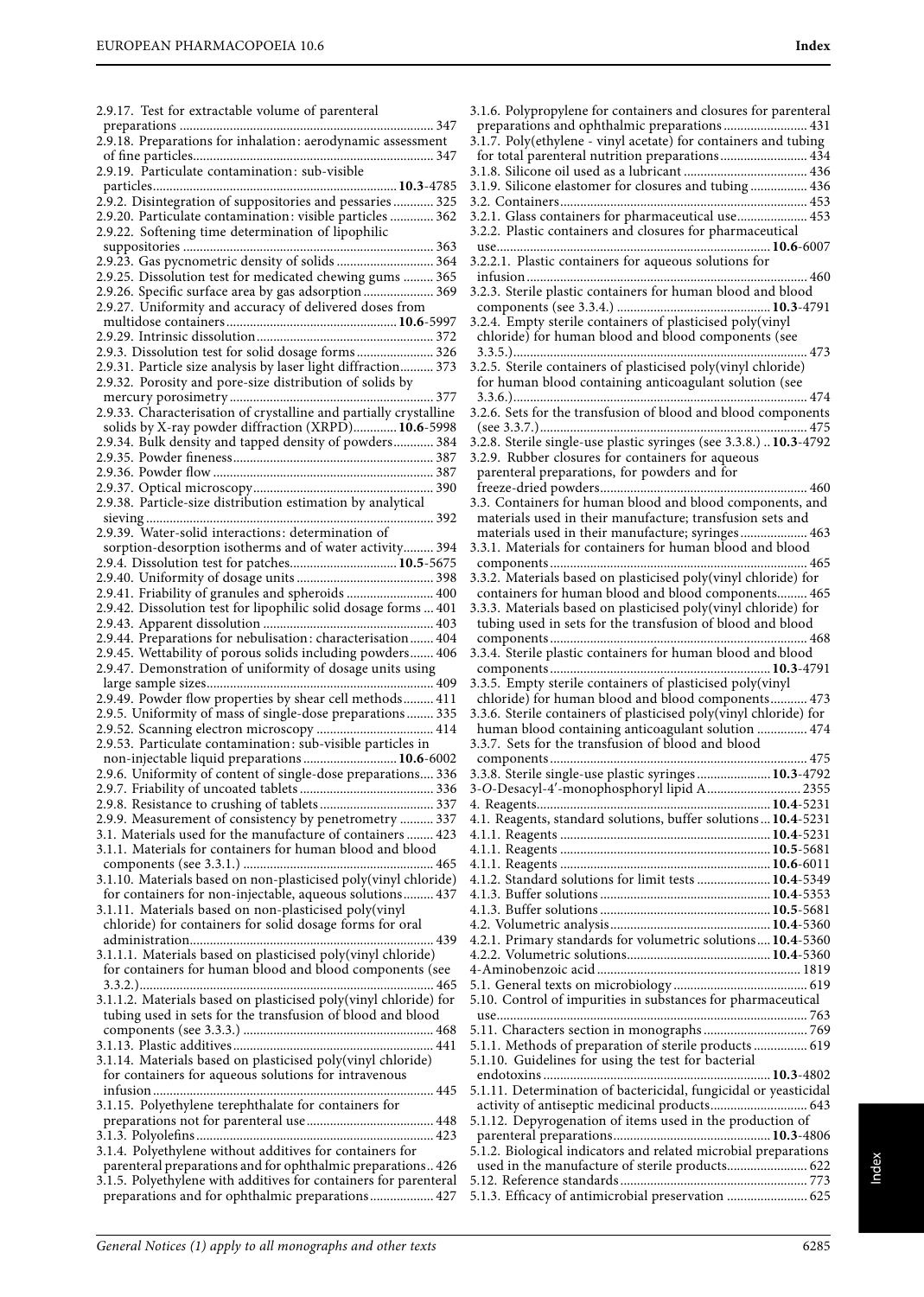| 5.14. Gene transfer medicinal products for human use  779                                               |  |
|---------------------------------------------------------------------------------------------------------|--|
| 5.1.4. Microbiological quality of non-sterile pharmaceutical                                            |  |
| preparations and substances for pharmaceutical                                                          |  |
| use                                                                                                     |  |
| 5.1.5. Application of the ${\cal F}$ concepts to heat sterilisation                                     |  |
|                                                                                                         |  |
| 5.15. Functionality-related characteristics of excipients 793                                           |  |
| 5.1.6. Alternative methods for control of microbiological                                               |  |
|                                                                                                         |  |
|                                                                                                         |  |
| 5.17. Recommendations on methods for dosage forms                                                       |  |
|                                                                                                         |  |
|                                                                                                         |  |
| 5.17.1. Recommendations on dissolution testing 801                                                      |  |
| 5.17.2. Recommendations on testing of particulate                                                       |  |
| contamination: visible particles 10.3-4809                                                              |  |
| 5.18. Methods of pretreatment for preparing traditional                                                 |  |
| Chinese drugs: general information  10.5-5685                                                           |  |
| 5.1.8. Microbiological quality of herbal medicinal products for                                         |  |
| oral use and extracts used in their preparation  638                                                    |  |
| 5.19. Extemporaneous preparation of radiopharmaceuti-                                                   |  |
| cals<br>807                                                                                             |  |
| 5.1.9. Guidelines for using the test for sterility 639                                                  |  |
| 5.2. General texts on biological products 647                                                           |  |
|                                                                                                         |  |
| 5.21. Chemometric methods applied to analytical data  819                                               |  |
| 5.2.1. Terminology used in monographs on biological                                                     |  |
| 647                                                                                                     |  |
| 5.2.11. Carrier proteins for the production of conjugated                                               |  |
| polysaccharide vaccines for human use 674                                                               |  |
| 5.2.12. Raw materials of biological origin for the production                                           |  |
| of cell-based and gene therapy medicinal products 675                                                   |  |
|                                                                                                         |  |
|                                                                                                         |  |
|                                                                                                         |  |
| 5.2.14. Substitution of in vivo method(s) by in vitro method(s)                                         |  |
| 5.2.2. Chicken flocks free from specified pathogens for the                                             |  |
| production and quality control of vaccines 647                                                          |  |
| 5.22. Names of herbal drugs used in traditional Chinese                                                 |  |
| medicine<br><b>10.6</b> -6021                                                                           |  |
| 5.2.3. Cell substrates for the production of vaccines for human                                         |  |
|                                                                                                         |  |
| use<br>5.23. Monographs on herbal drug extracts (information                                            |  |
| . 843                                                                                                   |  |
| 5.2.4. Cell cultures for the production of vaccines for                                                 |  |
|                                                                                                         |  |
|                                                                                                         |  |
|                                                                                                         |  |
| 5.2.5. Management of extraneous agents in immunological                                                 |  |
|                                                                                                         |  |
| 5.25. Process analytical technology 10.4-5371<br>5.2.6. Evaluation of safety of veterinary vaccines and |  |
|                                                                                                         |  |
| 5.2.7. Evaluation of efficacy of veterinary vaccines and                                                |  |
|                                                                                                         |  |
|                                                                                                         |  |
| 5.2.8. Minimising the risk of transmitting animal spongiform                                            |  |
| encephalopathy agents via human and veterinary medicinal                                                |  |
|                                                                                                         |  |
| 5.28. Multivariate statistical process control 10.4-5377                                                |  |
| 5.2.9. Evaluation of safety of each batch of immunosera for                                             |  |
|                                                                                                         |  |
| 5.3. Statistical analysis of results of biological assays and                                           |  |
|                                                                                                         |  |
|                                                                                                         |  |
|                                                                                                         |  |
|                                                                                                         |  |
| 5.7. Table of physical characteristics of radionuclides                                                 |  |
| mentioned in the European Pharmacopoeia  745                                                            |  |
| 5.8. Pharmacopoeial harmonisation  10.6-6017                                                            |  |
|                                                                                                         |  |
|                                                                                                         |  |
|                                                                                                         |  |
| A                                                                                                       |  |

| Absorption spectrophotometry, infrared (2.2.24.) 10.3-4753       |  |
|------------------------------------------------------------------|--|
| Absorption spectrophotometry, ultraviolet and visible            |  |
|                                                                  |  |
|                                                                  |  |
|                                                                  |  |
|                                                                  |  |
|                                                                  |  |
| Accuracy and uniformity of delivered doses from multidose        |  |
|                                                                  |  |
|                                                                  |  |
|                                                                  |  |
|                                                                  |  |
|                                                                  |  |
|                                                                  |  |
|                                                                  |  |
|                                                                  |  |
|                                                                  |  |
| Acetylene intermix (1 per cent) in nitrogen 1752                 |  |
|                                                                  |  |
|                                                                  |  |
|                                                                  |  |
|                                                                  |  |
|                                                                  |  |
| Acidum picrinicum for homoeopathic preparations  1698            |  |
| Acidum succinicum for homoeopathic preparations  1698            |  |
| Actinobacillosis vaccine (inactivated), porcine  1139            |  |
|                                                                  |  |
|                                                                  |  |
|                                                                  |  |
|                                                                  |  |
|                                                                  |  |
| Adenovirus vaccine (inactivated), canine 1079                    |  |
| Adenovirus vaccine (live), canine 10.2-4637                      |  |
| Adipic acid                                                      |  |
| Adonis vernalis for homoeopathic preparations  10.1-4369         |  |
|                                                                  |  |
| Adsorption, gas, specific surface area by (2.9.26.) 369          |  |
| Aerodynamic assessment of fine particles in preparations for     |  |
| Aflatoxin $B_1$ in herbal drugs, determination of (2.8.18.)  311 |  |
|                                                                  |  |
| Agaricus phalloides for homoeopathic preparations  1699          |  |
|                                                                  |  |
|                                                                  |  |
|                                                                  |  |
|                                                                  |  |
|                                                                  |  |
|                                                                  |  |
|                                                                  |  |
|                                                                  |  |
|                                                                  |  |
|                                                                  |  |
|                                                                  |  |
|                                                                  |  |
|                                                                  |  |
| Alfentanil hydrochloride hydrate  10.3-4903                      |  |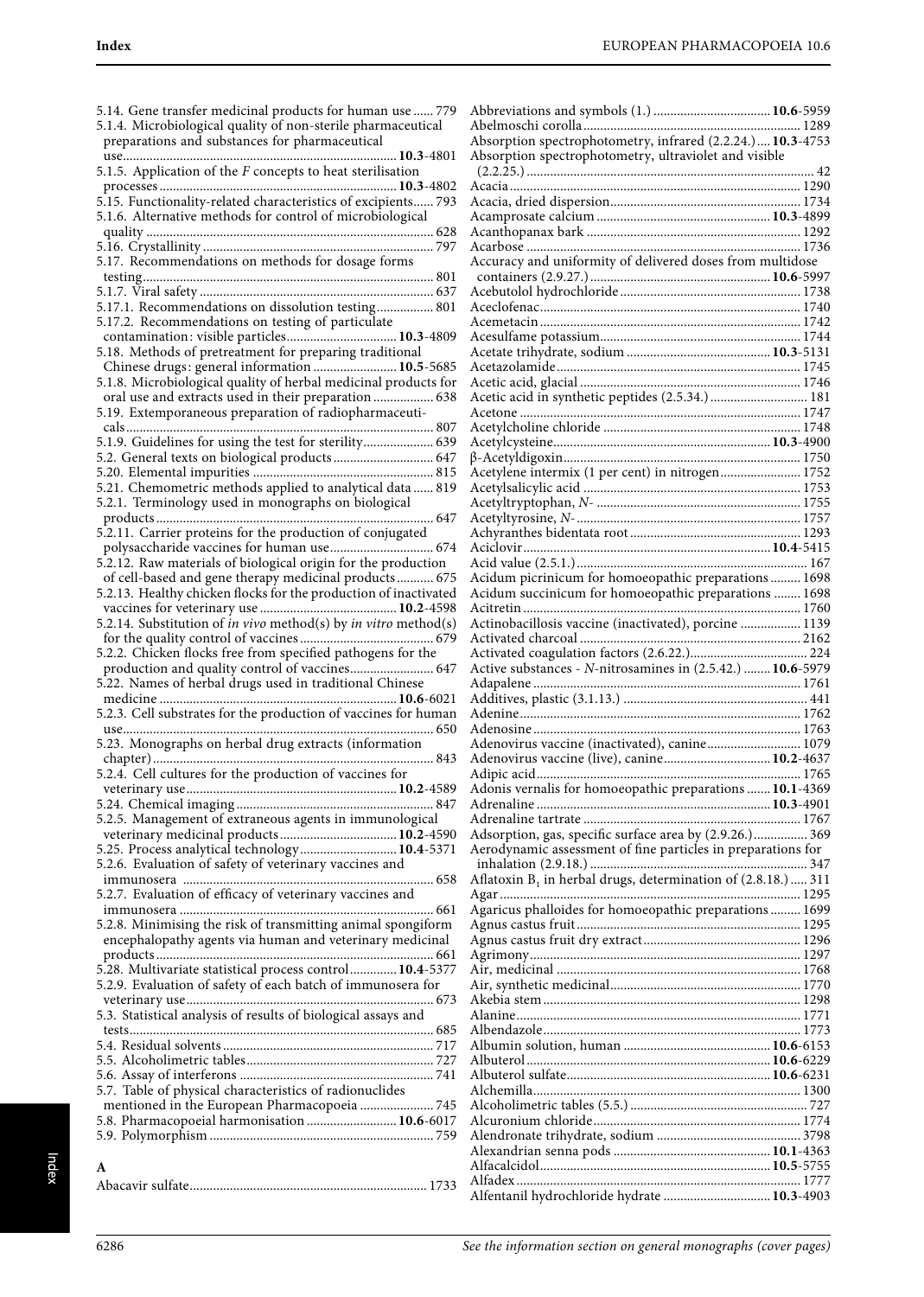| Alkaline impurities in fatty oils (2.4.19.)  144                     |  |
|----------------------------------------------------------------------|--|
| Alkaline-earth metals and magnesium (2.4.7.) 139                     |  |
| Alkaloids, contaminant pyrrolizidine (2.8.26.) 10.6-5986             |  |
|                                                                      |  |
|                                                                      |  |
| Allergen products, animal epithelia and outgrowths for 1854          |  |
| Allergen products, Hymenoptera venoms for 2908                       |  |
|                                                                      |  |
|                                                                      |  |
|                                                                      |  |
| Allium sativum for homoeopathic preparations  1701                   |  |
|                                                                      |  |
|                                                                      |  |
|                                                                      |  |
|                                                                      |  |
|                                                                      |  |
|                                                                      |  |
|                                                                      |  |
|                                                                      |  |
|                                                                      |  |
|                                                                      |  |
|                                                                      |  |
|                                                                      |  |
|                                                                      |  |
|                                                                      |  |
|                                                                      |  |
|                                                                      |  |
|                                                                      |  |
| Alternative methods for control of microbiological quality           |  |
|                                                                      |  |
|                                                                      |  |
|                                                                      |  |
|                                                                      |  |
|                                                                      |  |
|                                                                      |  |
|                                                                      |  |
| Aluminium hydroxide, hydrated, for adsorption  1798                  |  |
| Aluminium in adsorbed vaccines (2.5.13.) 171                         |  |
|                                                                      |  |
|                                                                      |  |
|                                                                      |  |
| Aluminium phosphate, hydrated 10.4-5417<br>Aluminium sodium silicate |  |
|                                                                      |  |
|                                                                      |  |
|                                                                      |  |
|                                                                      |  |
|                                                                      |  |
|                                                                      |  |
|                                                                      |  |
|                                                                      |  |
|                                                                      |  |
|                                                                      |  |
| Amiloride hydrochloride dihydrate  10.4-5417                         |  |
|                                                                      |  |
|                                                                      |  |
|                                                                      |  |
|                                                                      |  |
|                                                                      |  |
|                                                                      |  |
| Aminosalicylate dihydrate, sodium 10.4-5561                          |  |
|                                                                      |  |
|                                                                      |  |
|                                                                      |  |
|                                                                      |  |
|                                                                      |  |
|                                                                      |  |
| Ammonio methacrylate copolymer (type A) 1830                         |  |
| Ammonio methacrylate copolymer (type B)  1831                        |  |
|                                                                      |  |

| Amperometric detection, direct, and pulsed electrochemical                                                         |  |
|--------------------------------------------------------------------------------------------------------------------|--|
|                                                                                                                    |  |
|                                                                                                                    |  |
|                                                                                                                    |  |
|                                                                                                                    |  |
|                                                                                                                    |  |
| Amprolium hydrochloride for veterinary use 10.3-4906                                                               |  |
| Anacardium for homoeopathic preparations 10.5-5749                                                                 |  |
| Anaemia vaccine (live), chicken, infectious  10.2-4655                                                             |  |
|                                                                                                                    |  |
|                                                                                                                    |  |
| Analytical sieving, particle-size distribution estimation by                                                       |  |
| Anamirta cocculus for homoeopathic preparations  1708                                                              |  |
|                                                                                                                    |  |
| Anemarrhena asphodeloides rhizome  1307                                                                            |  |
|                                                                                                                    |  |
|                                                                                                                    |  |
|                                                                                                                    |  |
| Animal anti-T lymphocyte immunoglobulin for human                                                                  |  |
|                                                                                                                    |  |
| Animal epithelia and outgrowths for allergen products 1854<br>Animal immunosera for human use  10.4-5385           |  |
| Animal spongiform encephalopathies, products with risk of                                                          |  |
|                                                                                                                    |  |
|                                                                                                                    |  |
| Animal spongiform encephalopathy agents, minimising the<br>risk of transmitting via human and veterinary medicinal |  |
|                                                                                                                    |  |
|                                                                                                                    |  |
|                                                                                                                    |  |
|                                                                                                                    |  |
| Anthrax spore vaccine (live) for veterinary use 1055                                                               |  |
| Anthrax vaccine for human use (adsorbed, prepared from                                                             |  |
| Anti-A and anti-B haemagglutinins (2.6.20.) 218                                                                    |  |
| Antibiotics, microbiological assay of (2.7.2.)  262                                                                |  |
| Antibodies (anti-D) in human immunoglobulin, test for                                                              |  |
| Antibodies for human use, monoclonal  878                                                                          |  |
| Anticoagulant and preservative solutions for human blood                                                           |  |
| Anticomplementary activity of immunoglobulin (2.6.17.) 216<br>Anti-D antibodies in human immunoglobulin, test for  |  |
|                                                                                                                    |  |
| Anti-D immunoglobulin for intravenous administration,                                                              |  |
|                                                                                                                    |  |
| Anti-D immunoglobulin, human, assay of (2.7.13.)  282                                                              |  |
| Antimicrobial preservation, efficacy of (5.1.3.)  625                                                              |  |
| Antiseptic medicinal products, determination of bactericidal,                                                      |  |
| fungicidal or yeasticidal activity of (5.1.11.)  643                                                               |  |
| Anti-T lymphocyte immunoglobulin for human use,                                                                    |  |
|                                                                                                                    |  |
| Antithrombin III concentrate, human 2835                                                                           |  |
| Antithrombin III, human, assay of (2.7.17.)  288                                                                   |  |
| Apomorphine hydrochloride hemihydrate  1862                                                                        |  |

Ammonium carbonicum for homoeopathic prepara-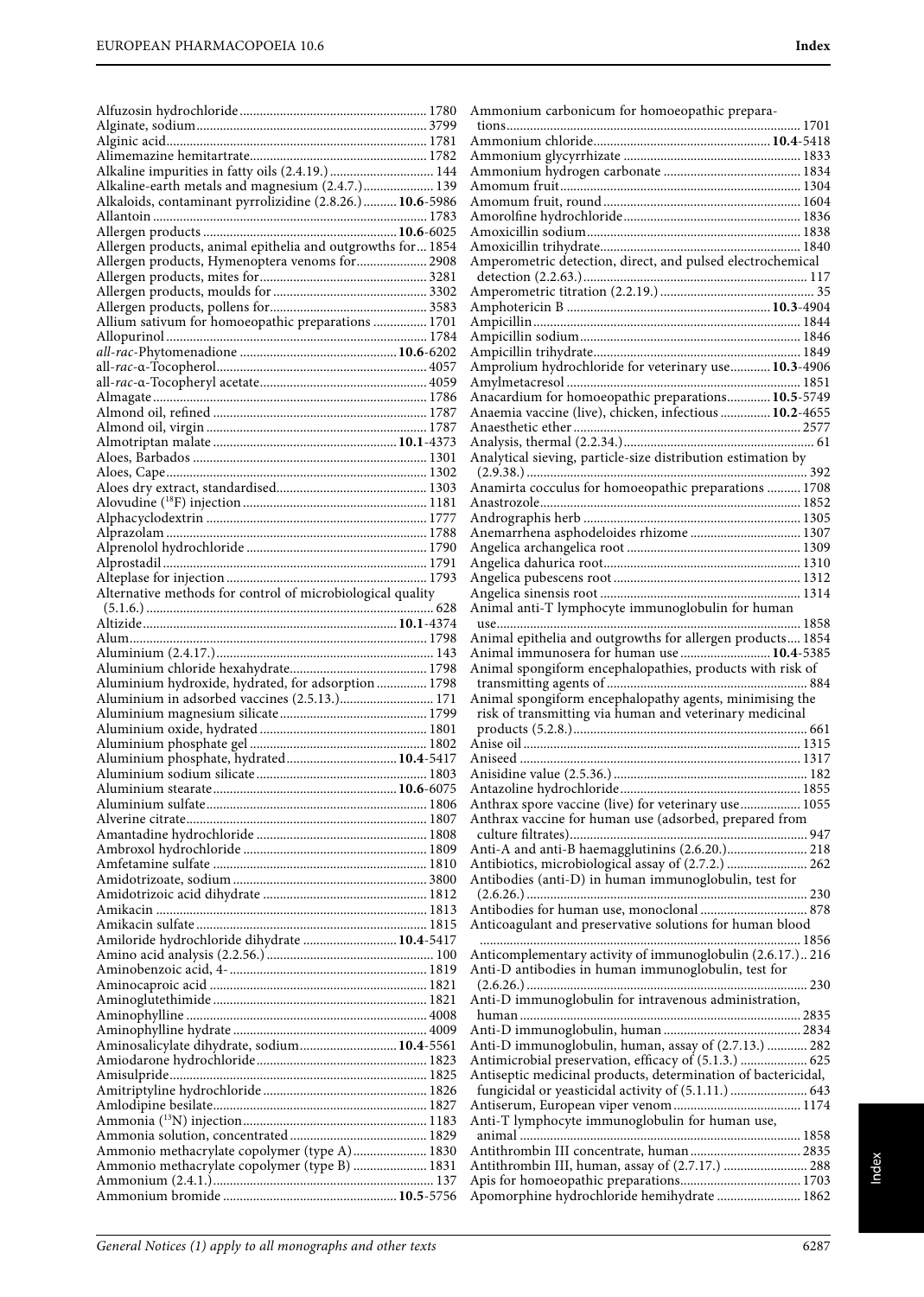| Application of the $F$ concepts to heat sterilisation processes |  |
|-----------------------------------------------------------------|--|
|                                                                 |  |
|                                                                 |  |
| Aprotinin concentrated solution  10.6-6076                      |  |
|                                                                 |  |
|                                                                 |  |
|                                                                 |  |
|                                                                 |  |
|                                                                 |  |
|                                                                 |  |
| Aristolochic acids in herbal drugs, test for (2.8.21)  314      |  |
|                                                                 |  |
|                                                                 |  |
|                                                                 |  |
| Arsenicum album for homoeopathic preparations 1704              |  |
| Arsenious trioxide for homoeopathic preparations  1704          |  |
|                                                                 |  |
|                                                                 |  |
|                                                                 |  |
|                                                                 |  |
|                                                                 |  |
|                                                                 |  |
| Ash insoluble in hydrochloric acid (2.8.1.)  305                |  |
|                                                                 |  |
|                                                                 |  |
|                                                                 |  |
|                                                                 |  |
|                                                                 |  |
|                                                                 |  |
| Assay of 1,8-cineole in essential oils (2.8.11.)  307           |  |
| Assay of diphtheria vaccine (adsorbed) (2.7.6.) 269             |  |
| Assay of heparin in coagulation factors (2.7.12.)  281          |  |
| Assay of hepatitis A vaccine (2.7.14.)  10.3-4781               |  |
| Assay of hepatitis B vaccine (rDNA) (2.7.15.) 285               |  |
| Assay of human a-1-proteinase inhibitor (2.7.32.)  300          |  |
| Assay of human anti-D immunoglobulin (2.7.13.)  282             |  |
|                                                                 |  |
| Assay of human C1-esterase inhibitor (2.7.34.)  301             |  |
| Assay of human coagulation factor II (2.7.18.) 288              |  |
| Assay of human coagulation factor IX (2.7.11.)  281             |  |
| Assay of human coagulation factor VII (2.7.10.) 280             |  |
| Assay of human coagulation factor VIII (2.7.4.)  268            |  |
| Assay of human coagulation factor X (2.7.19.)  289              |  |
| Assay of human coagulation factor XI (2.7.22.)  291             |  |
| Assay of human plasmin inhibitor (2.7.25.) 295                  |  |
|                                                                 |  |
| Assay of human von Willebrand factor (2.7.21.) 290              |  |
|                                                                 |  |
| Assay of pertussis vaccine (acellular) (2.7.16.) 286            |  |
| Assay of pertussis vaccine (whole cell) (2.7.7.) 274            |  |
| Assay of poliomyelitis vaccine (inactivated), in vivo           |  |
|                                                                 |  |
| Assay of tetanus vaccine (adsorbed) (2.7.8.)  275               |  |
|                                                                 |  |
|                                                                 |  |
|                                                                 |  |
|                                                                 |  |
|                                                                 |  |
| Atomic emission spectrometry, inductively coupled plasma-       |  |
|                                                                 |  |
|                                                                 |  |
|                                                                 |  |
|                                                                 |  |
|                                                                 |  |

| Aujeszky's disease vaccine (inactivated) for pigs  10.2-4619         |  |
|----------------------------------------------------------------------|--|
| Aujeszky's disease vaccine (live) for pigs for parenteral            |  |
|                                                                      |  |
|                                                                      |  |
| Aurum chloratum natronatum for homoeopathic                          |  |
|                                                                      |  |
| Automatic rolling ball and falling ball viscometer methods           |  |
|                                                                      |  |
| Avian infectious bronchitis vaccine (inactivated) 10.2-4622          |  |
| Avian infectious bronchitis vaccine (live) 10.5-5717                 |  |
| Avian infectious bursal disease vaccine (inactivated)  10.2-<br>4625 |  |
| Avian infectious bursal disease vaccine (live) 10.2-4627             |  |
| Avian infectious encephalomyelitis vaccine (live) 10.2-4628          |  |
| Avian infectious laryngotracheitis vaccine (live) 10.2-4630          |  |
| Avian paramyxovirus 1 (Newcastle disease) vaccine                    |  |
|                                                                      |  |
| Avian paramyxovirus 1 (Newcastle disease) vaccine                    |  |
|                                                                      |  |
| Avian paramyxovirus 3 vaccine (inactivated) for                      |  |
|                                                                      |  |
| Avian tuberculin purified protein derivative 4119                    |  |
| Avian viral tenosynovitis vaccine (live)  10.2-4632                  |  |
|                                                                      |  |
|                                                                      |  |
|                                                                      |  |
|                                                                      |  |

#### **B**

| B19 virus (B19V), validation of nucleic acid amplification     |
|----------------------------------------------------------------|
| techniques for the quantification of B19V DNA in plasma        |
|                                                                |
|                                                                |
|                                                                |
|                                                                |
|                                                                |
|                                                                |
| Bacterial endotoxins, guidelines for using the test for        |
|                                                                |
| Bacterial endotoxins using recombinant factor C, test for      |
|                                                                |
| Bactericidal, fungicidal or yeasticidal activity of antiseptic |
| medicinal products, determination of (5.1.11.) 643             |
|                                                                |
| Balances for analytical purposes (2.1.7.)  10.6-5969           |
|                                                                |
|                                                                |
|                                                                |
| Barium chloratum for homoeopathic preparations  1705           |
| Barium chloride dihydrate for homoeopathic                     |
|                                                                |
|                                                                |
| Basic butylated methacrylate copolymer 1925                    |
|                                                                |
|                                                                |
|                                                                |
|                                                                |
| Beclometasone dipropionate monohydrate 1929                    |
|                                                                |
|                                                                |
|                                                                |
| Belladonna for homoeopathic preparations 1705                  |
|                                                                |
| Belladonna leaf dry extract, standardised  1337                |
| Belladonna leaf tincture, standardised 1338                    |
|                                                                |
|                                                                |
|                                                                |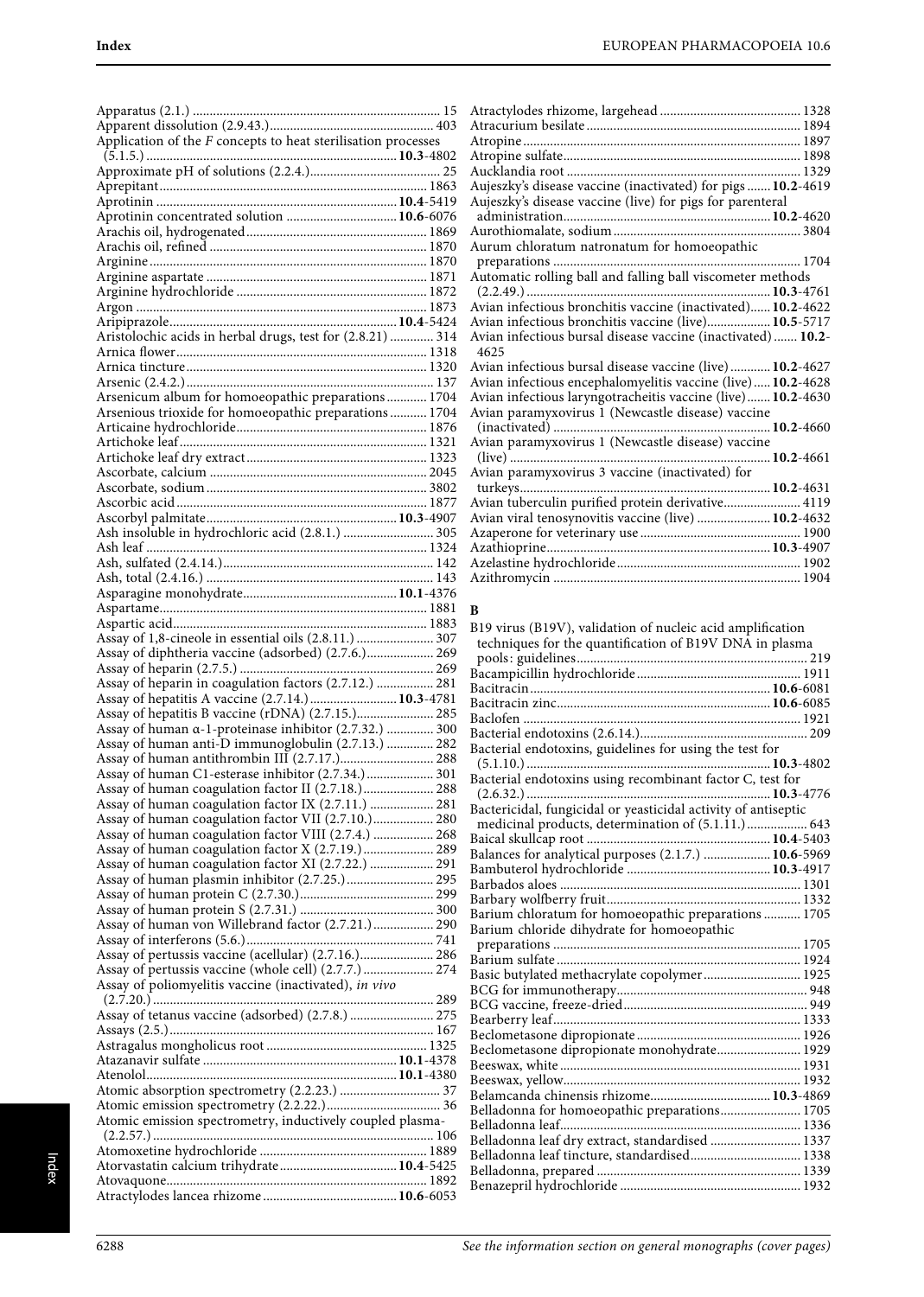| Benzalkonium chloride solution 10.4-5434                         |  |
|------------------------------------------------------------------|--|
| Benzathine benzylpenicillin tetrahydrate 1951                    |  |
|                                                                  |  |
|                                                                  |  |
| Benzathine phenoxymethylpenicillin tetrahydrate  3531            |  |
|                                                                  |  |
| Benzenesulfonate (methyl, ethyl and isopropyl) in active         |  |
|                                                                  |  |
|                                                                  |  |
|                                                                  |  |
|                                                                  |  |
|                                                                  |  |
|                                                                  |  |
|                                                                  |  |
|                                                                  |  |
|                                                                  |  |
|                                                                  |  |
|                                                                  |  |
|                                                                  |  |
|                                                                  |  |
| Benzylpenicillin (benzathine) tetrahydrate 1951                  |  |
|                                                                  |  |
| Benzylpenicillin (procaine) monohydrate 10.4-5436                |  |
|                                                                  |  |
|                                                                  |  |
|                                                                  |  |
|                                                                  |  |
| Betacyclodextrin, poly(hydroxypropyl) ether 2901                 |  |
| Betacyclodextrin, sodium 4-sulfonatobutyl ether  10.3-5143       |  |
|                                                                  |  |
|                                                                  |  |
|                                                                  |  |
|                                                                  |  |
|                                                                  |  |
|                                                                  |  |
|                                                                  |  |
|                                                                  |  |
| Betamethasone sodium phosphate 10.5-5769                         |  |
|                                                                  |  |
|                                                                  |  |
| Betiatide for radiopharmaceutical preparations  10.3-4863        |  |
|                                                                  |  |
|                                                                  |  |
| Bifonazole                                                       |  |
|                                                                  |  |
| Bilberry fruit dry extract, fresh, refined and standardised 1442 |  |
|                                                                  |  |
|                                                                  |  |
|                                                                  |  |
| Biological assays and tests, statistical analysis of results of  |  |
|                                                                  |  |
| Biological indicators and related microbial preparations used    |  |
| in the manufacture of sterile products (5.1.2.)  622             |  |
| Biological products, general texts on (5.2.)  647                |  |
| Biological products, terminology used in monographs on           |  |
|                                                                  |  |
|                                                                  |  |
| Biotherapeutic products for human use, live  876                 |  |
| Biotherapeutic products (live), microbiological examination of   |  |
| (tests for enumeration of microbial contaminants) (2.6.36.)      |  |
|                                                                  |  |
| Biotherapeutic products (live), microbiological examination      |  |
|                                                                  |  |
| of (tests for specified micro-organisms) (2.6.38.) 255           |  |
|                                                                  |  |
|                                                                  |  |
|                                                                  |  |
|                                                                  |  |
|                                                                  |  |
|                                                                  |  |
|                                                                  |  |
|                                                                  |  |
|                                                                  |  |

| Bitter-orange-epicarp and mesocarp tincture 1353                   |
|--------------------------------------------------------------------|
|                                                                    |
|                                                                    |
|                                                                    |
|                                                                    |
|                                                                    |
| Blood and blood components, human, empty sterile containers        |
| of plasticised poly(vinyl chloride) for (3.3.5.) 473               |
| Blood and blood components, human, materials based                 |
| on plasticised poly(vinyl chloride) for containers for             |
|                                                                    |
| Blood and blood components, human, materials for containers        |
|                                                                    |
|                                                                    |
| Blood and blood components, human, sterile plastic                 |
|                                                                    |
| Blood and blood components, materials based on plasticised         |
| poly(vinyl chloride) for tubing used in sets for the transfusion   |
|                                                                    |
| Blood and blood components, sets for the transfusion of            |
|                                                                    |
| Blood containing anticoagulant solution, human, sterile            |
| containers of plasticised poly(vinyl chloride) for (3.3.6.) 474    |
| Blood, human anticoagulant and preservative solutions              |
|                                                                    |
|                                                                    |
|                                                                    |
|                                                                    |
|                                                                    |
|                                                                    |
|                                                                    |
|                                                                    |
| Bordetella bronchiseptica vaccine (live) for dogs 1070             |
|                                                                    |
|                                                                    |
|                                                                    |
| Bovine leptospirosis vaccine (inactivated)  1071                   |
|                                                                    |
| Bovine parainfluenza virus vaccine (live) 10.2-4633                |
| Bovine respiratory syncytial virus vaccine (live) 10.2-4634        |
| Bovine rhinotracheitis vaccine (inactivated), infectious  1120     |
| Bovine rhinotracheitis vaccine (live), infectious  10.2-4654       |
|                                                                    |
| Bovine tuberculin purified protein derivative 4120                 |
| Bovine viral diarrhoea vaccine (inactivated)  1075                 |
|                                                                    |
|                                                                    |
|                                                                    |
|                                                                    |
|                                                                    |
|                                                                    |
|                                                                    |
| Bronchitis vaccine (inactivated), infectious, avian 10.2-4622      |
| Bronchitis vaccine (live), infectious, avian  10.5-5717            |
|                                                                    |
| Brucellosis vaccine (live) (Brucella melitensis Rev. 1 strain) for |
|                                                                    |
|                                                                    |
| Buccal tablets and sublingual tablets 10.3-4828                    |
|                                                                    |
|                                                                    |
|                                                                    |
|                                                                    |
|                                                                    |
|                                                                    |
| Bulk density and tapped density of powders (2.9.34.)  384          |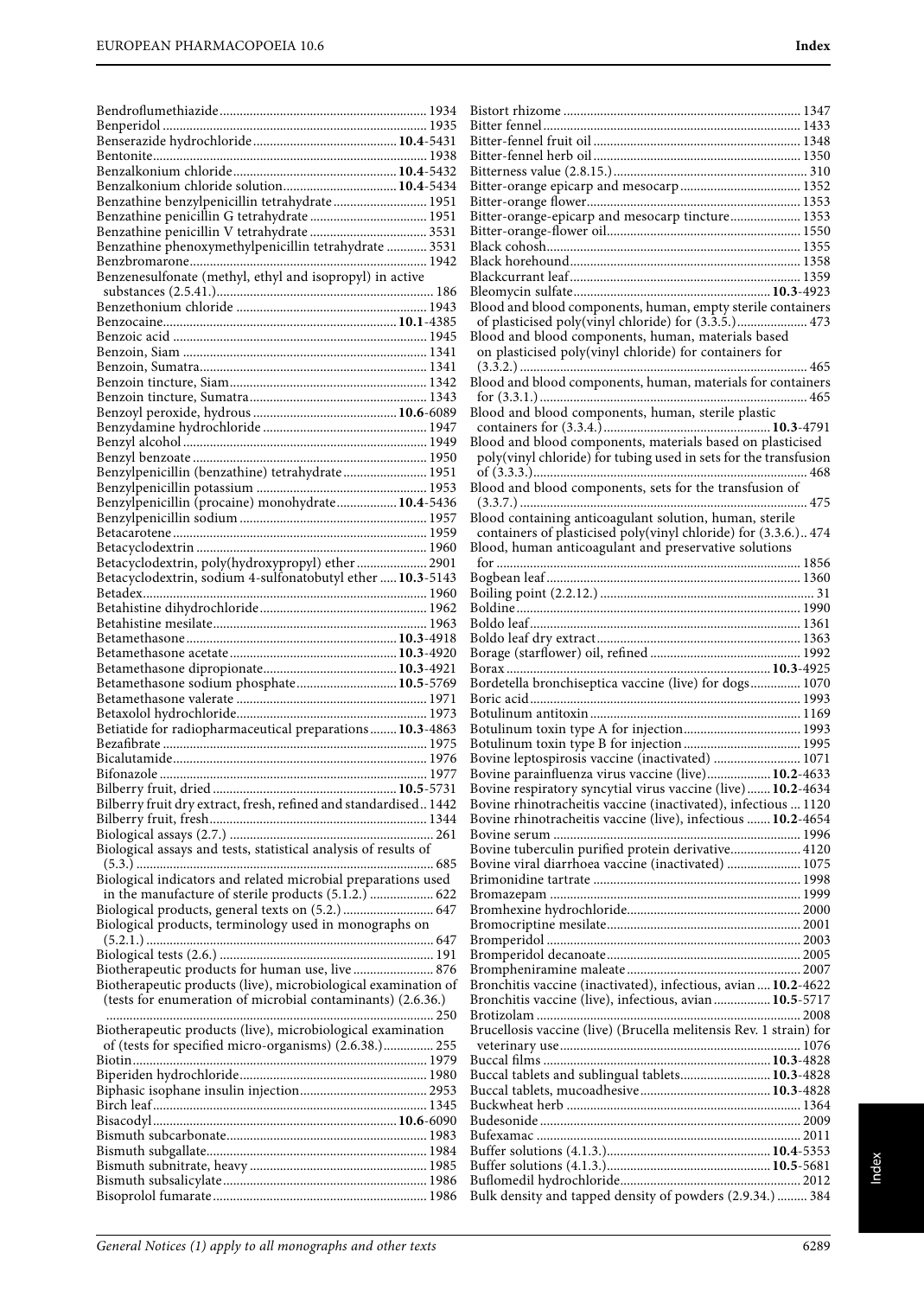| Bursal disease vaccine (live), infectious, avian 10.2-4627 |
|------------------------------------------------------------|
|                                                            |
|                                                            |
|                                                            |
|                                                            |
|                                                            |
| Butylated methacrylate copolymer, basic 1925               |
|                                                            |
|                                                            |
|                                                            |

#### **C**

| Cadmium sulfate hydrate for homoeopathic prepara-          |
|------------------------------------------------------------|
|                                                            |
| Cadmium sulfuricum for homoeopathic preparations 1707      |
|                                                            |
|                                                            |
|                                                            |
|                                                            |
|                                                            |
|                                                            |
|                                                            |
|                                                            |
|                                                            |
|                                                            |
|                                                            |
|                                                            |
|                                                            |
|                                                            |
|                                                            |
|                                                            |
| Calcium fluoratum for homoeopathic preparations  1707      |
|                                                            |
|                                                            |
|                                                            |
|                                                            |
|                                                            |
|                                                            |
|                                                            |
| Calcium hydrogen phosphate dihydrate 10.6-6100             |
|                                                            |
|                                                            |
| Calcium iodatum for homoeopathic preparations 1708         |
| Calcium iodide tetrahydrate for homoeopathic               |
|                                                            |
|                                                            |
|                                                            |
|                                                            |
|                                                            |
|                                                            |
|                                                            |
|                                                            |
| Calcium pentetate (sodium) hydrate for radiopharmaceutical |
|                                                            |
|                                                            |
|                                                            |
|                                                            |
|                                                            |
|                                                            |
| Calf coronavirus diarrhoea vaccine (inactivated) 10.2-4635 |
| Calf rotavirus diarrhoea vaccine (inactivated) 10.2-4636   |
| Calicivirosis vaccine (inactivated), feline  1106          |
|                                                            |
| Calicivirosis vaccine (live), feline  10.2-4650            |
|                                                            |

| Canine adenovirus vaccine (inactivated) 1079                |  |
|-------------------------------------------------------------|--|
| Canine adenovirus vaccine (live) 10.2-4637                  |  |
| Canine distemper vaccine (live)  10.2-4639                  |  |
| Canine leptospirosis vaccine (inactivated)  1082            |  |
| Canine parainfluenza virus vaccine (live)  10.2-4640        |  |
| Canine parvovirosis vaccine (inactivated) 1085              |  |
| Canine parvovirosis vaccine (live) 10.5-5718                |  |
|                                                             |  |
|                                                             |  |
| Capillary electrophoresis (2.2.47.)  10.1-4315              |  |
|                                                             |  |
|                                                             |  |
|                                                             |  |
|                                                             |  |
|                                                             |  |
| Capsicum oleoresin, refined and standardised  1373          |  |
|                                                             |  |
|                                                             |  |
|                                                             |  |
| Capsules and tablets, disintegration of (2.9.1.)  10.6-5995 |  |
|                                                             |  |
|                                                             |  |
|                                                             |  |
|                                                             |  |
|                                                             |  |
|                                                             |  |
|                                                             |  |
|                                                             |  |
|                                                             |  |
|                                                             |  |
|                                                             |  |
|                                                             |  |
|                                                             |  |
|                                                             |  |
|                                                             |  |
|                                                             |  |
|                                                             |  |
|                                                             |  |
|                                                             |  |
|                                                             |  |
|                                                             |  |
|                                                             |  |
|                                                             |  |
| Carbon monoxide intermix (5 per cent) in nitrogen  2089     |  |
|                                                             |  |
|                                                             |  |
|                                                             |  |
|                                                             |  |
| Carboxymethylcellulose sodium, cross-linked  10.6-6113      |  |
| Carboxymethylcellulose sodium, low-substituted 2094         |  |
|                                                             |  |
|                                                             |  |
|                                                             |  |
| Carmellose sodium and microcrystalline cellulose 3269       |  |
|                                                             |  |
|                                                             |  |
|                                                             |  |
|                                                             |  |
| Carrier proteins for the production of conjugated           |  |
| polysaccharide vaccines for human use (5.2.11.)  674        |  |
|                                                             |  |
|                                                             |  |
|                                                             |  |
|                                                             |  |
|                                                             |  |
|                                                             |  |
|                                                             |  |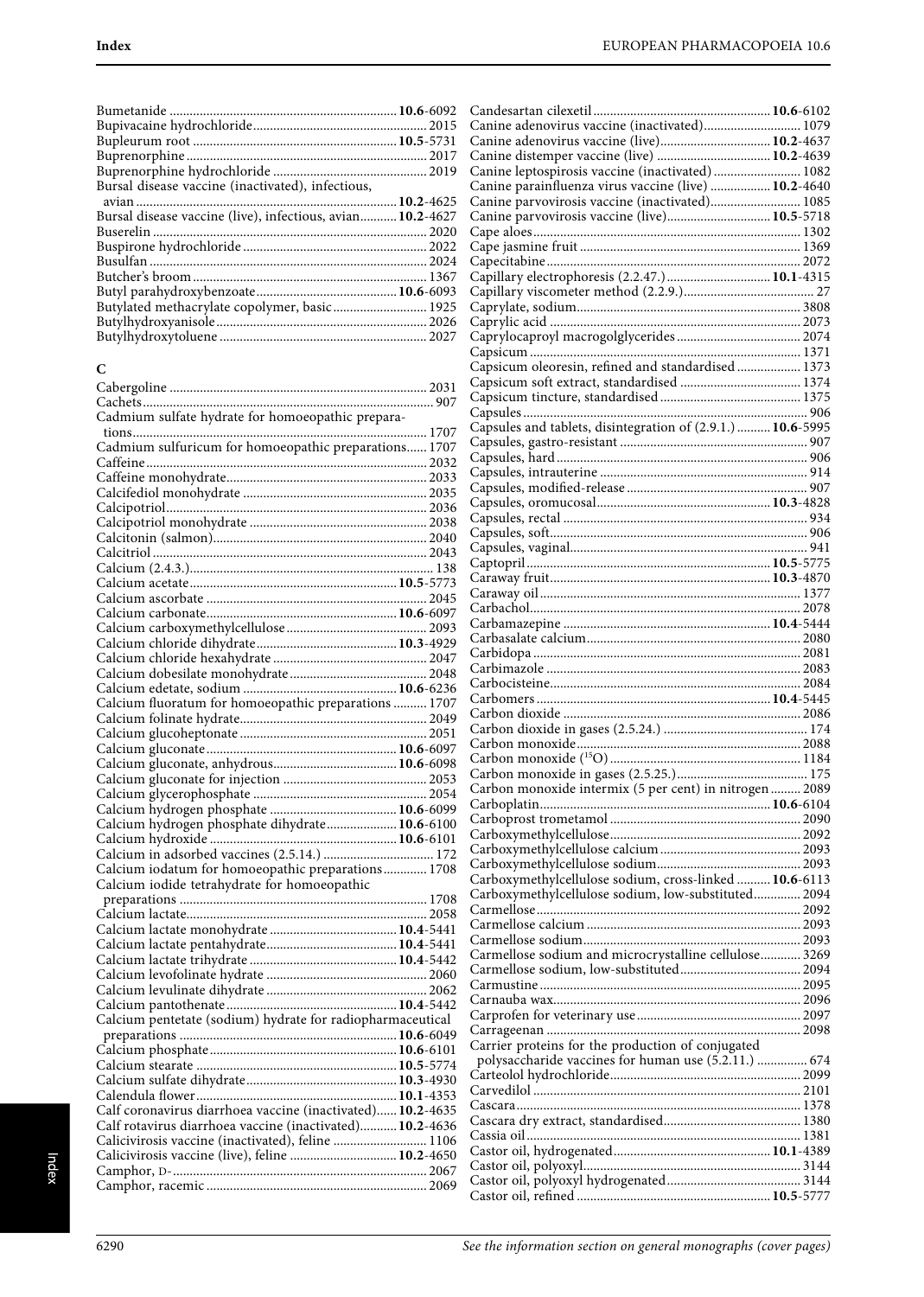| Catgut, sterile, in distributor for veterinary use  1281<br>CD34/CD45+ cells in haematopoietic products, numeration       |  |
|---------------------------------------------------------------------------------------------------------------------------|--|
|                                                                                                                           |  |
|                                                                                                                           |  |
|                                                                                                                           |  |
|                                                                                                                           |  |
|                                                                                                                           |  |
|                                                                                                                           |  |
|                                                                                                                           |  |
| Cefepime dihydrochloride monohydrate  2117                                                                                |  |
|                                                                                                                           |  |
|                                                                                                                           |  |
|                                                                                                                           |  |
|                                                                                                                           |  |
|                                                                                                                           |  |
|                                                                                                                           |  |
|                                                                                                                           |  |
| Ceftazidime pentahydrate with sodium carbonate for                                                                        |  |
|                                                                                                                           |  |
|                                                                                                                           |  |
|                                                                                                                           |  |
|                                                                                                                           |  |
|                                                                                                                           |  |
| Cell count and viability, nucleated (2.7.29.) 297                                                                         |  |
| Cell cultures for the production of vaccines for veterinary use                                                           |  |
| Cell substrates for the production of vaccines for human use                                                              |  |
|                                                                                                                           |  |
| Cell-based and gene therapy medicinal products, raw materials                                                             |  |
| of biological origin for the production of (5.2.12.)  675                                                                 |  |
|                                                                                                                           |  |
| Cell-based preparations, microbiological examination of                                                                   |  |
|                                                                                                                           |  |
|                                                                                                                           |  |
|                                                                                                                           |  |
|                                                                                                                           |  |
| Cellulose (microcrystalline) and carmellose sodium 3269                                                                   |  |
|                                                                                                                           |  |
|                                                                                                                           |  |
|                                                                                                                           |  |
|                                                                                                                           |  |
| Cetostearyl alcohol (type A), emulsifying  2156                                                                           |  |
| Cetostearyl alcohol (type B), emulsifying 2157                                                                            |  |
|                                                                                                                           |  |
|                                                                                                                           |  |
|                                                                                                                           |  |
|                                                                                                                           |  |
|                                                                                                                           |  |
|                                                                                                                           |  |
| CFC assay for human haematopoietic progenitor cells                                                                       |  |
|                                                                                                                           |  |
|                                                                                                                           |  |
| Characterisation of crystalline and partially crystalline solids                                                          |  |
| by X-ray powder diffraction (XRPD) (2.9.33.)  10.6-5998<br>Characterisation of crystalline solids by microcalorimetry and |  |
|                                                                                                                           |  |
| Characterisation of preparations for nebulisation (2.9.44.) 404                                                           |  |
|                                                                                                                           |  |
|                                                                                                                           |  |
| Chemical precursors for radiopharmaceutical                                                                               |  |

| Chemometric methods applied to analytical data (5.21.)  819                                      |  |
|--------------------------------------------------------------------------------------------------|--|
|                                                                                                  |  |
|                                                                                                  |  |
| Chewing gums, medicated, dissolution test for (2.9.25.) 365                                      |  |
| Chicken anaemia vaccine (live), infectious  10.2-4655                                            |  |
| Chicken flocks free from specified pathogens for the                                             |  |
| production and quality control of vaccines (5.2.2.)  647                                         |  |
|                                                                                                  |  |
| Chlamydiosis vaccine (inactivated), feline  1108                                                 |  |
|                                                                                                  |  |
|                                                                                                  |  |
|                                                                                                  |  |
|                                                                                                  |  |
|                                                                                                  |  |
|                                                                                                  |  |
|                                                                                                  |  |
|                                                                                                  |  |
|                                                                                                  |  |
|                                                                                                  |  |
|                                                                                                  |  |
|                                                                                                  |  |
|                                                                                                  |  |
|                                                                                                  |  |
|                                                                                                  |  |
|                                                                                                  |  |
|                                                                                                  |  |
| Chlorpromazine hydrochloride  10.4-5454                                                          |  |
|                                                                                                  |  |
|                                                                                                  |  |
| Chlortetracycline hydrochloride 10.1-4390                                                        |  |
| Cholecalciferol concentrate (oily form) 10.6-6110                                                |  |
| Cholecalciferol concentrate (powder form)  2198                                                  |  |
|                                                                                                  |  |
|                                                                                                  |  |
|                                                                                                  |  |
|                                                                                                  |  |
| Cholesterol in oils rich in omega-3 acids, total (2.4.32.)  163                                  |  |
|                                                                                                  |  |
| Chromatographic separation techniques (2.2.46.)  80                                              |  |
|                                                                                                  |  |
|                                                                                                  |  |
|                                                                                                  |  |
| Chromatography, size-exclusion (2.2.30.)  51<br>Chromatography, supercritical fluid (2.2.45.) 80 |  |
|                                                                                                  |  |
|                                                                                                  |  |
|                                                                                                  |  |
|                                                                                                  |  |
|                                                                                                  |  |
|                                                                                                  |  |
|                                                                                                  |  |
|                                                                                                  |  |
|                                                                                                  |  |
|                                                                                                  |  |
|                                                                                                  |  |
| Cinchona liquid extract, standardised  1389                                                      |  |
|                                                                                                  |  |
| Cineole in essential oils, 1,8-, assay of (2.8.11.)  307                                         |  |
|                                                                                                  |  |
|                                                                                                  |  |
|                                                                                                  |  |
|                                                                                                  |  |
|                                                                                                  |  |
|                                                                                                  |  |

Index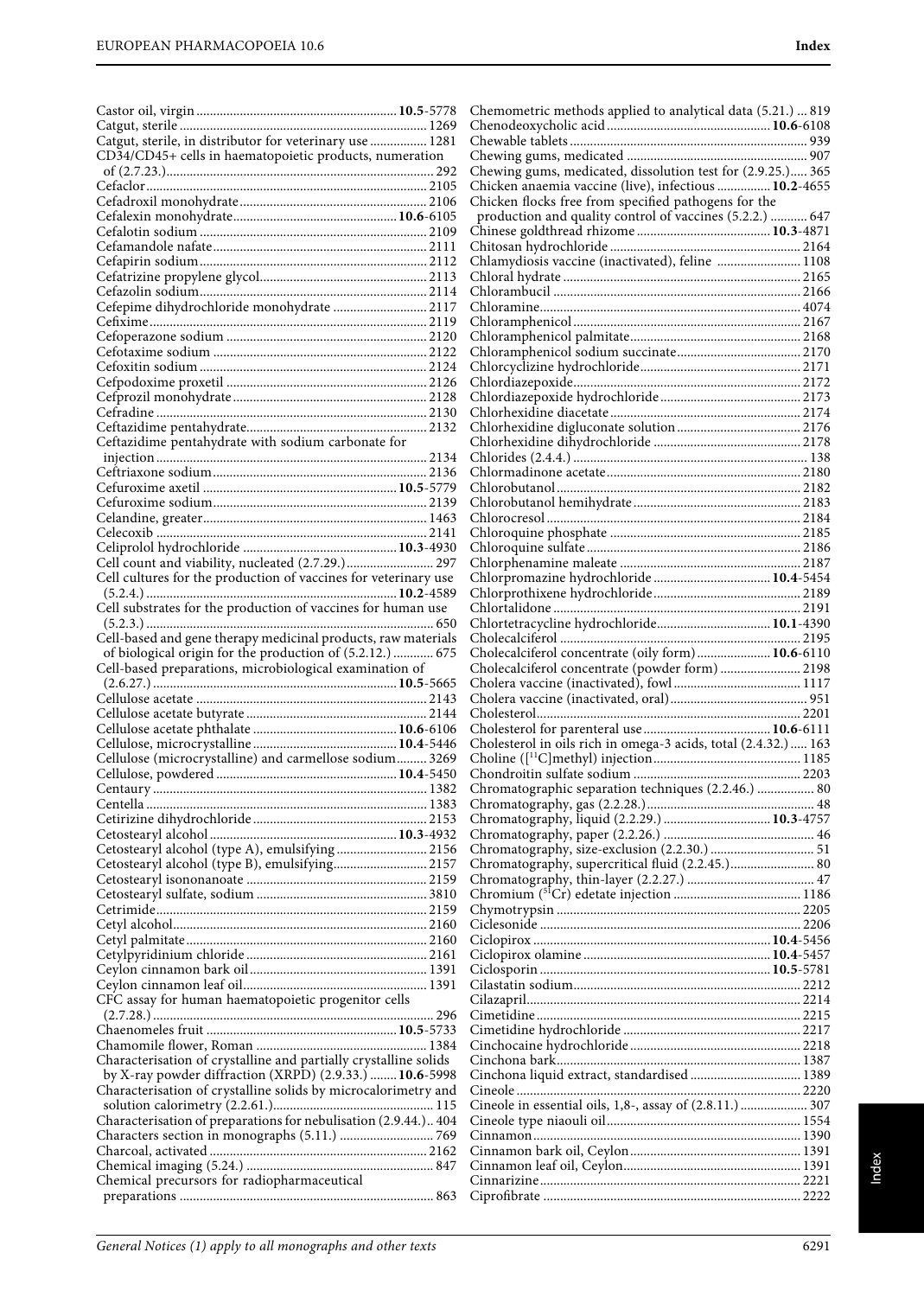| Clarity and degree of opalescence of liquids (2.2.1.) 21     |   |
|--------------------------------------------------------------|---|
|                                                              |   |
| Classical swine-fever vaccine (live, prepared in cell        |   |
|                                                              |   |
|                                                              |   |
|                                                              |   |
|                                                              |   |
|                                                              |   |
|                                                              |   |
|                                                              |   |
|                                                              |   |
|                                                              |   |
|                                                              |   |
|                                                              |   |
|                                                              |   |
|                                                              |   |
|                                                              |   |
|                                                              |   |
|                                                              |   |
|                                                              |   |
|                                                              |   |
|                                                              |   |
|                                                              |   |
|                                                              |   |
|                                                              |   |
|                                                              |   |
|                                                              |   |
|                                                              |   |
| Clorazepate, dipotassium monohydrate  10.6-6124              |   |
|                                                              |   |
|                                                              |   |
| Closantel sodium dihydrate for veterinary use  2272          |   |
| Clostridium botulinum vaccine for veterinary use  1087       |   |
| Clostridium chauvoei vaccine for veterinary use  1088        |   |
| Clostridium novyi (type B) vaccine for veterinary use 1088   |   |
|                                                              | Í |
| Clostridium perfringens vaccine for veterinary use 1090      |   |
| Clostridium septicum vaccine for veterinary use 1092         |   |
| Closures and containers for parenteral preparations and      |   |
| ophthalmic preparations, polypropylene for (3.1.6.)  431     |   |
| Closures and containers for pharmaceutical use, plastic      |   |
|                                                              |   |
| Closures and tubing, silicone elastomer for (3.1.9.) 436     |   |
| Closures for containers for aqueous parenteral preparations, |   |
| for powders and for freeze-dried powders, rubber             |   |
|                                                              |   |
|                                                              |   |
|                                                              |   |
|                                                              |   |
|                                                              |   |
|                                                              |   |
|                                                              |   |
| Coagulation factor II, human, assay of (2.7.18.) 288         |   |
|                                                              |   |
| Coagulation factor IX, human, assay of (2.7.11.)  281        |   |
| Coagulation factor IX (rDNA) concentrated solution,          |   |
|                                                              |   |
| Coagulation factor IX (rDNA) powder for solution for         |   |
|                                                              |   |
|                                                              |   |
|                                                              |   |
| Coagulation factor VII, human, assay of (2.7.10.) 280        |   |
| Coagulation factor VIIa (rDNA) concentrated solution,        |   |
|                                                              |   |
|                                                              |   |
| Coagulation factor VIII, human, assay of (2.7.4.)  268       |   |
| Coagulation factor VIII (rDNA), human  2845                  |   |

| Coagulation factor XI, human, assay of (2.7.22.)  291         |     |
|---------------------------------------------------------------|-----|
|                                                               |     |
| Coagulation factors, assay of heparin (2.7.12.)  281          |     |
|                                                               |     |
|                                                               |     |
|                                                               |     |
|                                                               |     |
| Coccidiosis vaccine (live) for chickens  10.2-4642            |     |
| Cocculus for homoeopathic preparations  1708                  |     |
|                                                               |     |
|                                                               |     |
|                                                               |     |
| Codeine hydrochloride dihydrate 10.5-5786                     |     |
|                                                               |     |
| Codeine phosphate hemihydrate 10.5-5790                       |     |
| Codeine phosphate sesquihydrate  10.5-5792                    |     |
|                                                               |     |
|                                                               |     |
|                                                               |     |
|                                                               |     |
|                                                               |     |
|                                                               |     |
|                                                               |     |
|                                                               |     |
|                                                               |     |
| Cold-water vibriosis vaccine (inactivated) for salmonids 1163 |     |
|                                                               |     |
| Colibacillosis vaccine (inactivated), neonatal piglet  1132   |     |
| Colibacillosis vaccine (inactivated), neonatal ruminant 1133  |     |
|                                                               |     |
|                                                               |     |
|                                                               |     |
|                                                               |     |
|                                                               |     |
|                                                               |     |
|                                                               |     |
| Colony-forming cell assay for human haematopoietic            |     |
|                                                               |     |
|                                                               |     |
|                                                               |     |
|                                                               |     |
|                                                               |     |
|                                                               |     |
| Common stinging nettle for homoeopathic preparations 1728     |     |
| Comparative table of porosity of sintered-glass filters       |     |
|                                                               |     |
|                                                               |     |
| Composition of fatty acids by gas chromatography              |     |
|                                                               | 147 |
| Composition of fatty acids in oils rich in omega-3 acids      |     |
|                                                               |     |
|                                                               |     |
| Concentrated solutions for haemodialysis  2798                |     |
| Concentrated solutions for haemofiltration and                |     |
|                                                               |     |
|                                                               |     |
| Concentrates for injections or infusions 10.5-5703            |     |
|                                                               |     |
| Concentrates for intravesical solutions, suspensions or       |     |
|                                                               |     |
|                                                               |     |
|                                                               |     |
| Coneflower root, narrow-leaved 10.5-5736                      |     |
|                                                               |     |
|                                                               |     |
|                                                               |     |
| Conjugated polysaccharide vaccines for human use, carrier     |     |
|                                                               |     |
| Consistency by penetrometry, measurement of (2.9.9.) 337      |     |
|                                                               |     |
|                                                               |     |
| Containers and closures for parenteral preparations and       |     |
| ophthalmic preparations, polypropylene for (3.1.6.)  431      |     |
| Containers and closures for pharmaceutical use, plastic       |     |
|                                                               |     |
| Containers and tubing for total parenteral nutrition          |     |
| preparations, poly(ethylene - vinyl acetate) for (3.1.7.) 434 |     |
| Containers for aqueous solutions for infusion, plastic        |     |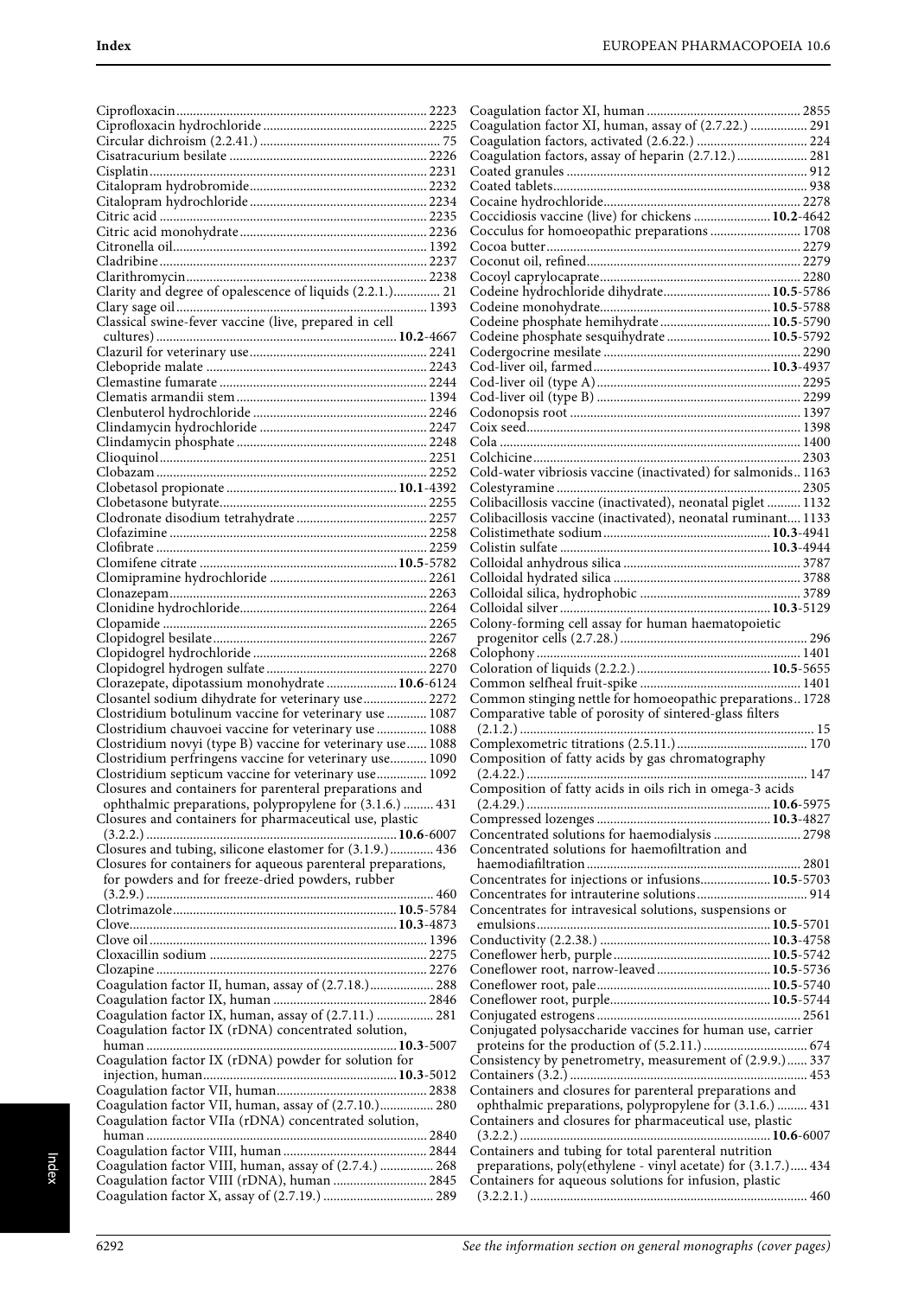| Containers for aqueous solutions for intravenous infusion,<br>materials based on, plasticised poly(vinyl chloride) for         | C<br>C               |
|--------------------------------------------------------------------------------------------------------------------------------|----------------------|
|                                                                                                                                | C                    |
| Containers for human blood and blood components, and<br>materials used in their manufacture; transfusion sets and              | C<br>C               |
| materials used in their manufacture; syringes (3.3.) 463                                                                       | C                    |
| Containers for human blood and blood components, materials<br>based on plasticised poly(vinyl chloride) for (3.3.2.) 465       | C<br>C               |
| Containers for human blood and blood components, materials                                                                     | C<br>C               |
| Containers for human blood and blood components, plastic,                                                                      | C<br>C               |
| Containers for non-injectable aqueous solutions, materials                                                                     |                      |
| based on non-plasticised poly(vinyl chloride) for                                                                              | C                    |
| Containers for parenteral preparations and for ophthalmic<br>preparations, polyethylene with additives for (3.1.5.) 427        | C<br>C               |
| Containers for parenteral preparations and for ophthalmic<br>preparations, polyethylene without additives for (3.1.4.) 426     | C<br>C               |
| Containers for pharmaceutical use, glass (3.2.1.) 453                                                                          | C                    |
| Containers for preparations not for parenteral use,                                                                            | C                    |
| Containers for solid dosage forms for oral administration,                                                                     | C<br>C               |
| materials based on non-plasticised poly(vinyl chloride) for                                                                    | C                    |
|                                                                                                                                | C                    |
| Containers, materials used for the manufacture of (3.1.) 423<br>Containers of plasticised poly(vinyl chloride) for human blood | C<br>C               |
| and blood components, empty sterile (3.3.5.) 473                                                                               | C                    |
| Containers of plasticised poly(vinyl chloride) for human blood                                                                 | C                    |
| containing anticoagulant solution, sterile (3.3.6.) 474<br>Contaminant pyrrolizidine alkaloids (2.8.26.) 10.6-5986             | C<br>C               |
| Contamination, microbial: microbial enumeration tests                                                                          | C                    |
|                                                                                                                                | C                    |
| Contamination, microbial: microbial enumeration tests (live                                                                    | C<br>C               |
| Contamination, microbial: test for specified micro-organisms                                                                   | C                    |
|                                                                                                                                | C                    |
| Contamination, microbial: tests for specified micro-organisms<br>Contamination, particulate, recommendations on testing of:    | C<br>C               |
|                                                                                                                                | Г                    |
| Contamination, particulate: sub-visible particles<br><b>10.3</b> -4785                                                         | Γ<br>$\Gamma$        |
| Contamination, particulate: sub-visible particles in                                                                           | $\Gamma$             |
| non-injectable liquid preparations (2.9.53.) 10.6-6002<br>Content uniformity of single-dose preparations (2.9.6.)  336         | $\mathbf o$          |
| Control of impurities in substances for pharmaceutical use                                                                     | Г<br>Г               |
|                                                                                                                                | $\Gamma$             |
| Control of microbiological quality, alternative methods for                                                                    | Γ<br>$\overline{D}$  |
| Copolymer, basic butylated methacrylate  1925                                                                                  | Γ                    |
| Copolymer, grafted, macrogol poly(vinyl alcohol)  3140                                                                         | Γ                    |
| Copolymer, methacrylic acid - ethyl acrylate (1:1) 3214<br>Copolymer, methacrylic acid - ethyl acrylate (1:1) dispersion       | $\overline{L}$       |
|                                                                                                                                | $\Gamma$<br>$\Gamma$ |
| Copolymer, methacrylic acid - methyl methacrylate                                                                              | $\Gamma$             |
| Copolymer, methacrylic acid - methyl methacrylate                                                                              | $\Gamma$<br>Γ        |
|                                                                                                                                |                      |
| Copolymer (type A), ammonio methacrylate 1830<br>Copolymer (type B), ammonio methacrylate  1831                                | Γ                    |
|                                                                                                                                | $\Gamma$             |
| Copper acetate monohydrate for homoeopathic                                                                                    | Γ                    |
| Copper for homoeopathic preparations  1712                                                                                     | $\Gamma$<br>$\Gamma$ |
|                                                                                                                                | $\Gamma$             |
| Copper tetramibi tetrafluoroborate for radiopharmaceutical                                                                     | $\Gamma$             |
|                                                                                                                                | $\Gamma$<br>$\Gamma$ |
|                                                                                                                                | $\overline{\Gamma}$  |
| Coronavirus diarrhoea vaccine (inactivated), calf  10.2-4635                                                                   | $\overline{L}$       |
|                                                                                                                                |                      |

| Crocus for homoeopathic preparations 1710                      |  |
|----------------------------------------------------------------|--|
|                                                                |  |
|                                                                |  |
|                                                                |  |
|                                                                |  |
| Crystalline and partially crystalline solids, characterisation |  |
| by X-ray powder diffraction (XRPD) of (2.9.33.) 10.6-5998      |  |
| Crystalline solids, characterisation by microcalorimetry and   |  |
|                                                                |  |
|                                                                |  |
| Cuprum aceticum for homoeopathic preparations 1711             |  |
| Cuprum metallicum for homoeopathic preparations 1712           |  |
| Cutaneous application, liquid preparations for  916            |  |
|                                                                |  |
| Cutaneous application, semi-solid preparations for  10.5-5711  |  |
| Cutaneous application, veterinary liquid preparations for 941  |  |
|                                                                |  |
|                                                                |  |
|                                                                |  |
|                                                                |  |
|                                                                |  |
|                                                                |  |
|                                                                |  |
|                                                                |  |
|                                                                |  |
|                                                                |  |
|                                                                |  |
|                                                                |  |
| Cyproheptadine hydrochloride 1.5-hydrate 10.4-5458             |  |
|                                                                |  |
|                                                                |  |
|                                                                |  |
|                                                                |  |

#### **D**

| Danaparoid sodium (Erratum, please see page xliii - Contents |  |
|--------------------------------------------------------------|--|
| of Supplement 10.5 - for more details)  10.5-5804a           |  |
|                                                              |  |
|                                                              |  |
|                                                              |  |
|                                                              |  |
|                                                              |  |
|                                                              |  |
|                                                              |  |
|                                                              |  |
|                                                              |  |
|                                                              |  |
|                                                              |  |
| Degree of coloration of liquids (2.2.2.)  10.5-5655          |  |
| Dembrexine hydrochloride monohydrate for veterinary          |  |
|                                                              |  |
|                                                              |  |
| Demonstration of uniformity of dosage units using large      |  |
|                                                              |  |
| Density of powders, bulk density and tapped (2.9.34.) 384    |  |
|                                                              |  |
| Density of solids, gas pycnometric (2.9.23.) 364             |  |
|                                                              |  |
|                                                              |  |
|                                                              |  |
|                                                              |  |
|                                                              |  |
| Depyrogenation of items used in the production of parenteral |  |
|                                                              |  |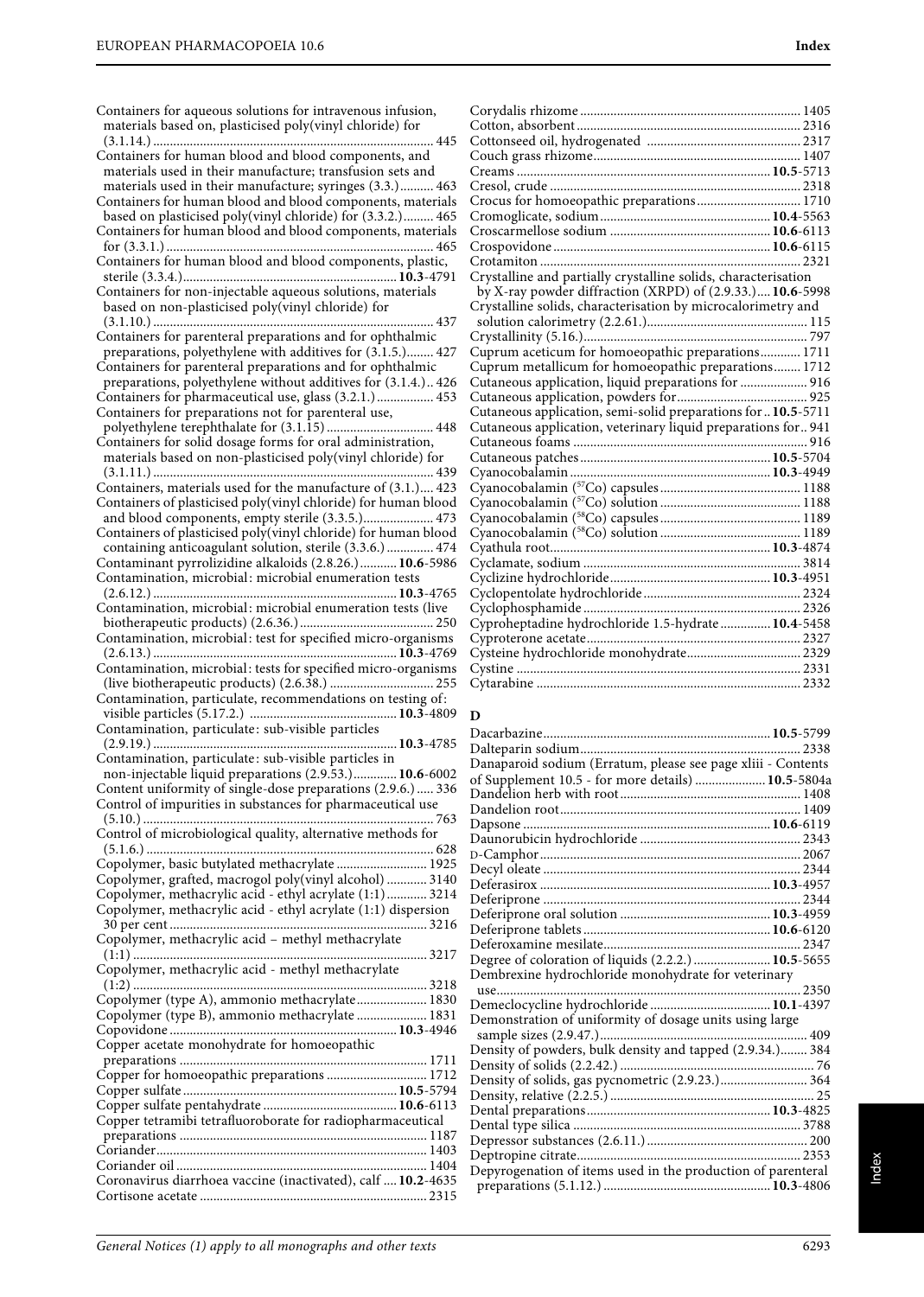| Desacyl-4'-monophosphoryl lipid A, 3-O- 2355                       |               |
|--------------------------------------------------------------------|---------------|
|                                                                    |               |
|                                                                    |               |
|                                                                    |               |
|                                                                    |               |
|                                                                    |               |
|                                                                    |               |
|                                                                    |               |
| Detection and measurement of radioactivity (2.2.66.)  119          |               |
|                                                                    |               |
| Detection, direct amperometric and pulsed electrochemical          |               |
|                                                                    |               |
|                                                                    |               |
| Determination of aflatoxin $B_1$ in herbal drugs (2.8.18.)  311    |               |
| Determination of bactericidal, fungicidal or yeasticidal activity  |               |
|                                                                    |               |
|                                                                    |               |
| Determination of elemental impurities (2.4.20.)  144               |               |
| Determination of nitrogen by sulfuric acid digestion               |               |
|                                                                    |               |
| Determination of primary aromatic amino-nitrogen                   |               |
|                                                                    |               |
|                                                                    |               |
| Determination of water by distillation (2.2.13.)  31               |               |
| Detomidine hydrochloride for veterinary use  2364                  |               |
|                                                                    |               |
|                                                                    |               |
|                                                                    |               |
|                                                                    |               |
|                                                                    |               |
|                                                                    |               |
| Dexamethasone sodium phosphate 10.5-5800                           |               |
|                                                                    |               |
|                                                                    |               |
|                                                                    |               |
|                                                                    |               |
|                                                                    |               |
|                                                                    |               |
|                                                                    |               |
|                                                                    |               |
|                                                                    |               |
|                                                                    |               |
| Dextrans, molecular mass distribution in (2.2.39.) 10.3-4760       |               |
|                                                                    |               |
|                                                                    |               |
|                                                                    |               |
|                                                                    |               |
|                                                                    |               |
|                                                                    |               |
|                                                                    |               |
|                                                                    |               |
|                                                                    | $\ldots$ 2386 |
|                                                                    |               |
|                                                                    |               |
|                                                                    |               |
|                                                                    |               |
|                                                                    |               |
|                                                                    |               |
|                                                                    |               |
|                                                                    |               |
|                                                                    |               |
|                                                                    |               |
|                                                                    |               |
|                                                                    |               |
|                                                                    |               |
|                                                                    |               |
|                                                                    |               |
|                                                                    |               |
|                                                                    |               |
|                                                                    |               |
| Diethylene glycol and ethylene glycol in ethoxylated               |               |
|                                                                    |               |
|                                                                    |               |
|                                                                    |               |
|                                                                    |               |
|                                                                    |               |
| Diffraction, laser light, particle size analysis by (2.9.31.)  373 |               |
|                                                                    |               |
| Difloxacin hydrochloride trihydrate for veterinary use 2407        |               |
|                                                                    |               |
| Digitalis for homoeopathic preparations 1712                       |               |
|                                                                    |               |
|                                                                    |               |
|                                                                    |               |
|                                                                    |               |

| Dihydrostreptomycin sulfate for veterinary use  10.5-5803                                                              |  |
|------------------------------------------------------------------------------------------------------------------------|--|
|                                                                                                                        |  |
|                                                                                                                        |  |
|                                                                                                                        |  |
|                                                                                                                        |  |
|                                                                                                                        |  |
|                                                                                                                        |  |
|                                                                                                                        |  |
|                                                                                                                        |  |
|                                                                                                                        |  |
|                                                                                                                        |  |
|                                                                                                                        |  |
|                                                                                                                        |  |
|                                                                                                                        |  |
|                                                                                                                        |  |
|                                                                                                                        |  |
| Diphtheria and tetanus toxins and toxoids, flocculation value                                                          |  |
|                                                                                                                        |  |
| Diphtheria and tetanus vaccine (adsorbed)  10.3-4831                                                                   |  |
| Diphtheria and tetanus vaccine (adsorbed, reduced antigen(s)                                                           |  |
|                                                                                                                        |  |
| Diphtheria, tetanus and hepatitis B (rDNA) vaccine                                                                     |  |
|                                                                                                                        |  |
| Diphtheria, tetanus and pertussis (acellular, component)                                                               |  |
|                                                                                                                        |  |
| Diphtheria, tetanus and pertussis (acellular, component)<br>vaccine (adsorbed, reduced antigen(s) content) 10.3-4835   |  |
| Diphtheria, tetanus and pertussis (whole cell) vaccine                                                                 |  |
|                                                                                                                        |  |
| Diphtheria, tetanus and poliomyelitis (inactivated) vaccine                                                            |  |
| (adsorbed, reduced antigen(s) content) 10.3-4838                                                                       |  |
| Diphtheria, tetanus, pertussis (acellular, component) and                                                              |  |
| haemophilus type b conjugate vaccine (adsorbed) 10.3-4839<br>Diphtheria, tetanus, pertussis (acellular, component) and |  |
| hepatitis B (rDNA) vaccine (adsorbed)  10.3-4841                                                                       |  |
| Diphtheria, tetanus, pertussis (acellular, component) and                                                              |  |
| poliomyelitis (inactivated) vaccine (adsorbed) 10.3-4843                                                               |  |
| Diphtheria, tetanus, pertussis (acellular, component) and                                                              |  |
| poliomyelitis (inactivated) vaccine (adsorbed, reduced                                                                 |  |
| Diphtheria, tetanus, pertussis (acellular, component),                                                                 |  |
| hepatitis B (rDNA), poliomyelitis (inactivated) and                                                                    |  |
| haemophilus type b conjugate vaccine (adsorbed) 10.3-4846                                                              |  |
|                                                                                                                        |  |
| Diphtheria, tetanus, pertussis (acellular, component),                                                                 |  |
| poliomyelitis (inactivated) and haemophilus type b conjugate                                                           |  |
|                                                                                                                        |  |
| Diphtheria, tetanus, pertussis (whole cell) and poliomyelitis                                                          |  |
| (inactivated) vaccine (adsorbed)  10.3-4851<br>Diphtheria, tetanus, pertussis (whole cell), poliomyelitis              |  |
| (inactivated) and haemophilus type b conjugate vaccine                                                                 |  |
|                                                                                                                        |  |
|                                                                                                                        |  |
| Diphtheria vaccine (adsorbed), assay of (2.7.6.) 269                                                                   |  |
| Diphtheria vaccine (adsorbed, reduced antigen content)  978                                                            |  |
| Dipotassium clorazepate monohydrate  10.6-6124                                                                         |  |
|                                                                                                                        |  |
|                                                                                                                        |  |
|                                                                                                                        |  |
|                                                                                                                        |  |
| Direct amperometric and pulsed electrochemical detection                                                               |  |
|                                                                                                                        |  |
| Disintegration of suppositories and pessaries (2.9.2.)  325                                                            |  |
| Disintegration of tablets and capsules (2.9.1.)  10.6-5995                                                             |  |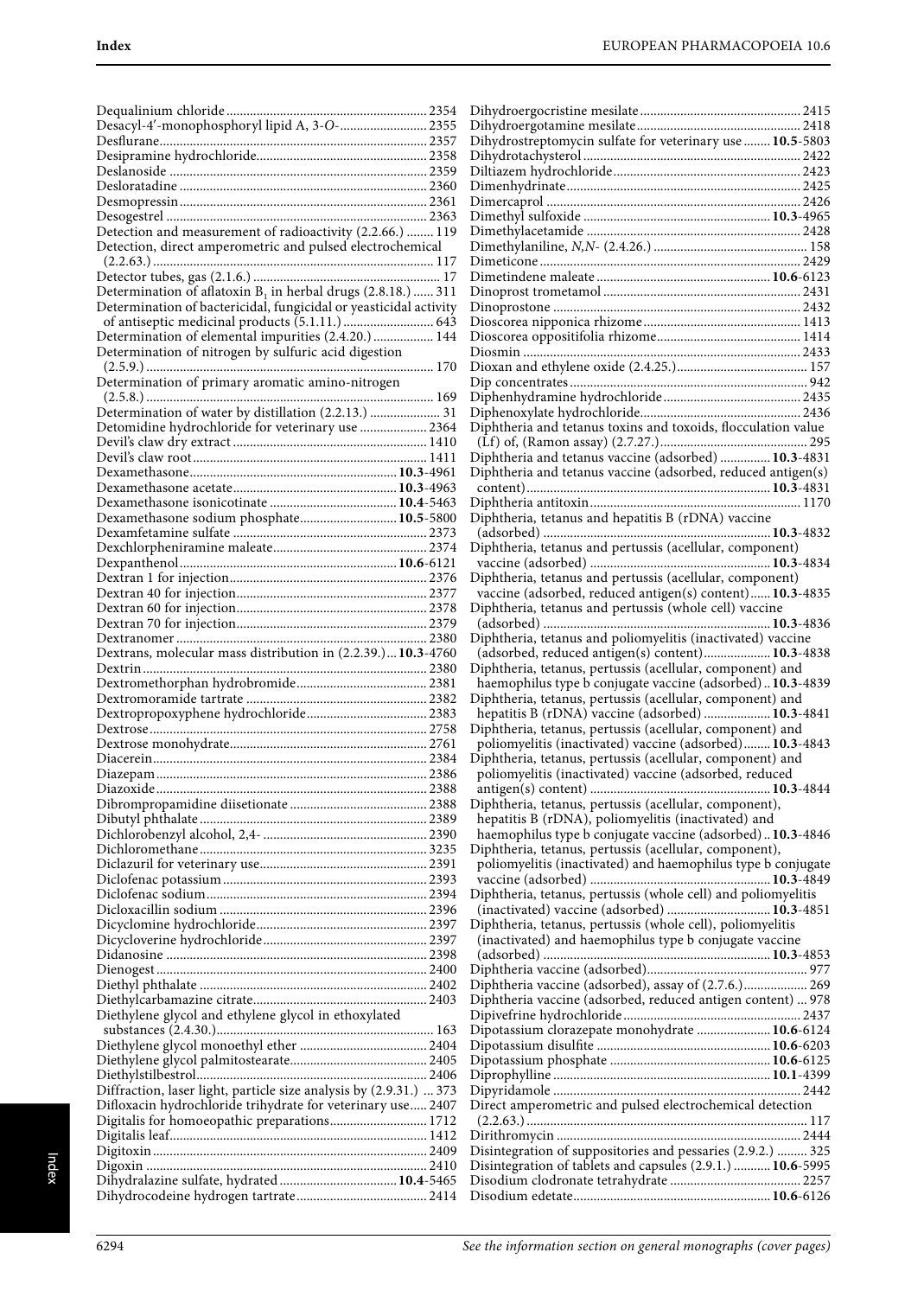| Disodium phosphate dodecahydrate 10.6-6128                                                                |  |
|-----------------------------------------------------------------------------------------------------------|--|
|                                                                                                           |  |
|                                                                                                           |  |
|                                                                                                           |  |
|                                                                                                           |  |
| Dissolution test for lipophilic solid dosage forms (2.9.42.) 401                                          |  |
| Dissolution test for medicated chewing gums (2.9.25.) 365                                                 |  |
| Dissolution test for patches (2.9.4.)  10.5-5675<br>Dissolution test for solid dosage forms (2.9.3.)  326 |  |
| Dissolution testing, recommendations on (5.17.1.)  801                                                    |  |
|                                                                                                           |  |
| Distemper vaccine (live) for mustelids  10.2-4645                                                         |  |
|                                                                                                           |  |
| Distribution estimation by analytical sieving, particle-size                                              |  |
|                                                                                                           |  |
|                                                                                                           |  |
|                                                                                                           |  |
|                                                                                                           |  |
|                                                                                                           |  |
| DNA, residual host-cell, quantification and characterisation of                                           |  |
|                                                                                                           |  |
|                                                                                                           |  |
|                                                                                                           |  |
|                                                                                                           |  |
|                                                                                                           |  |
|                                                                                                           |  |
|                                                                                                           |  |
|                                                                                                           |  |
|                                                                                                           |  |
|                                                                                                           |  |
| Donepezil hydrochloride monohydrate 10.1-4401                                                             |  |
|                                                                                                           |  |
|                                                                                                           |  |
|                                                                                                           |  |
| Dosage units, demonstration of uniformity using large sample                                              |  |
|                                                                                                           |  |
|                                                                                                           |  |
|                                                                                                           |  |
| DOTATOC (gallium (68Ga)) injection  10.6-6047                                                             |  |
|                                                                                                           |  |
|                                                                                                           |  |
|                                                                                                           |  |
|                                                                                                           |  |
|                                                                                                           |  |
|                                                                                                           |  |
|                                                                                                           |  |
|                                                                                                           |  |
|                                                                                                           |  |
|                                                                                                           |  |
|                                                                                                           |  |
|                                                                                                           |  |
|                                                                                                           |  |
|                                                                                                           |  |
|                                                                                                           |  |
|                                                                                                           |  |
|                                                                                                           |  |
|                                                                                                           |  |
|                                                                                                           |  |
| Duck viral hepatitis type I vaccine (live)  10.2-4647                                                     |  |

| E                                                                                                                    |  |
|----------------------------------------------------------------------------------------------------------------------|--|
|                                                                                                                      |  |
|                                                                                                                      |  |
|                                                                                                                      |  |
|                                                                                                                      |  |
|                                                                                                                      |  |
|                                                                                                                      |  |
|                                                                                                                      |  |
|                                                                                                                      |  |
|                                                                                                                      |  |
|                                                                                                                      |  |
|                                                                                                                      |  |
| Edotreotide (gallium (68Ga)) injection 10.6-6047                                                                     |  |
|                                                                                                                      |  |
|                                                                                                                      |  |
|                                                                                                                      |  |
| Efficacy of antimicrobial preservation (5.1.3.) 625<br>Efficacy of veterinary vaccines and immunosera, evaluation of |  |
| Egg drop syndrome '76 vaccine (inactivated) 10.2-4648                                                                |  |
|                                                                                                                      |  |
| Electrochemical detection, pulsed, and direct amperometric                                                           |  |
|                                                                                                                      |  |
|                                                                                                                      |  |
| Electrophoresis, capillary (2.2.47.)  10.1-4315                                                                      |  |
| Elemental impurities, determination of (2.4.20.)  144                                                                |  |
|                                                                                                                      |  |
| Empty sterile containers of plasticised poly(vinyl chloride) for                                                     |  |
| human blood and blood components (3.3.5.) 473                                                                        |  |
| Emulsifying cetostearyl alcohol (type A) 2156<br>Emulsifying cetostearyl alcohol (type B)  2157                      |  |
|                                                                                                                      |  |
|                                                                                                                      |  |
| Emulsions, solutions and suspensions, oral  917                                                                      |  |
|                                                                                                                      |  |
| Encephalitis vaccine (inactivated), tick-borne 1043                                                                  |  |
| Encephalomyelitis vaccine (live), infectious, avian  10.2-4628                                                       |  |
| Endotoxins, bacterial, guidelines for using the test for                                                             |  |
| Endotoxins (bacterial) using recombinant factor C, test for                                                          |  |
|                                                                                                                      |  |
|                                                                                                                      |  |
|                                                                                                                      |  |
|                                                                                                                      |  |
|                                                                                                                      |  |
| Enteric redmouth disease vaccine (inactivated) for rainbow                                                           |  |
| Enumeration of microbial contaminants in live biotherapeutic                                                         |  |
|                                                                                                                      |  |
| Enzootic pneumonia vaccine (inactivated), porcine 1141                                                               |  |
|                                                                                                                      |  |
|                                                                                                                      |  |
|                                                                                                                      |  |
|                                                                                                                      |  |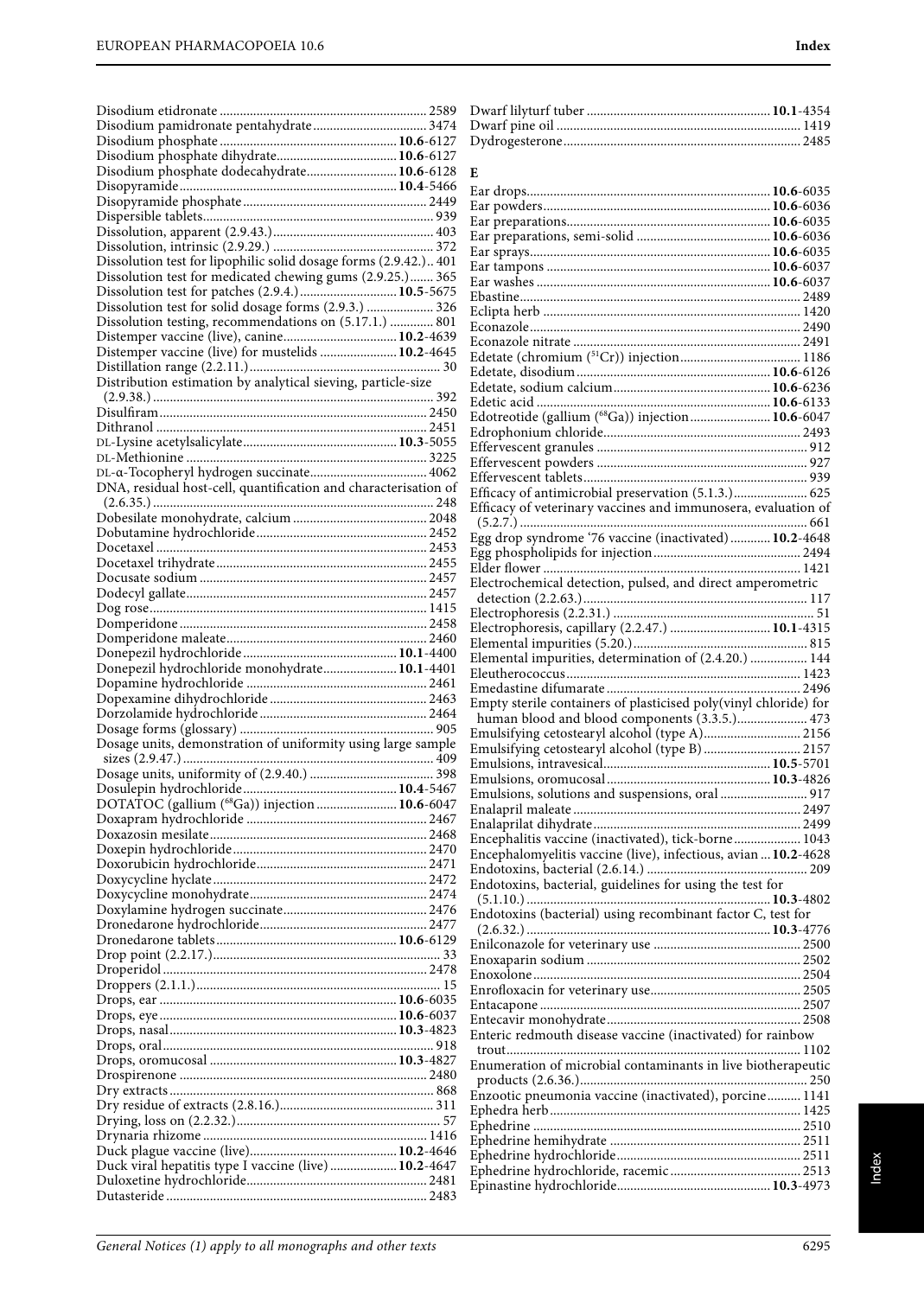| Eptacog alfa (activated) concentrated solution 2840                                                                  |  |
|----------------------------------------------------------------------------------------------------------------------|--|
| Equine herpesvirus vaccine (inactivated) 10.5-5719<br>Equine influenza vaccine (inactivated) 1104                    |  |
|                                                                                                                      |  |
|                                                                                                                      |  |
|                                                                                                                      |  |
|                                                                                                                      |  |
|                                                                                                                      |  |
| Erysipelas vaccine (inactivated), swine 1158                                                                         |  |
| Erythromycin (Erratum, please see page xliii - Contents of                                                           |  |
| Supplement 10.5 - for more details) 10.5-5807                                                                        |  |
|                                                                                                                      |  |
|                                                                                                                      |  |
|                                                                                                                      |  |
|                                                                                                                      |  |
| Erythropoietin concentrated solution 10.5-5810                                                                       |  |
|                                                                                                                      |  |
|                                                                                                                      |  |
|                                                                                                                      |  |
|                                                                                                                      |  |
|                                                                                                                      |  |
|                                                                                                                      |  |
|                                                                                                                      |  |
| Essential oils, assay of 1,8-cineole in (2.8.11.) 307<br>Essential oils, fatty oils and resinified essential oils in |  |
|                                                                                                                      |  |
|                                                                                                                      |  |
|                                                                                                                      |  |
|                                                                                                                      |  |
| Essential oils, residue on evaporation (2.8.9.) 306                                                                  |  |
| Essential oils, solubility in alcohol (2.8.10.)  306                                                                 |  |
|                                                                                                                      |  |
|                                                                                                                      |  |
|                                                                                                                      |  |
|                                                                                                                      |  |
|                                                                                                                      |  |
|                                                                                                                      |  |
|                                                                                                                      |  |
|                                                                                                                      |  |
|                                                                                                                      |  |
|                                                                                                                      |  |
|                                                                                                                      |  |
|                                                                                                                      |  |
|                                                                                                                      |  |
|                                                                                                                      |  |
|                                                                                                                      |  |
|                                                                                                                      |  |
|                                                                                                                      |  |
|                                                                                                                      |  |
|                                                                                                                      |  |
| Ethoxylated substances, ethylene glycol and diethylene glycol                                                        |  |
|                                                                                                                      |  |
|                                                                                                                      |  |
| Ethyl acrylate - methacrylic acid copolymer (1:1) 3214                                                               |  |
| Ethyl acrylate - methacrylic acid copolymer (1:1) dispersion                                                         |  |
|                                                                                                                      |  |
|                                                                                                                      |  |
|                                                                                                                      |  |
|                                                                                                                      |  |
| Ethylene glycol and diethylene glycol in ethoxylated substances                                                      |  |
|                                                                                                                      |  |
|                                                                                                                      |  |

| Evaluation of efficacy of veterinary vaccines and immunosera     |
|------------------------------------------------------------------|
|                                                                  |
| Evaluation of safety of each batch of immunosera for             |
|                                                                  |
| Evaluation of safety of veterinary vaccines and immunosera       |
|                                                                  |
|                                                                  |
|                                                                  |
|                                                                  |
| Excipients, functionality-related characteristics of (5.15.) 793 |
|                                                                  |
| Extemporaneous preparation of radiopharmaceuticals               |
|                                                                  |
| Extractable volume of parenteral preparations, test for          |
|                                                                  |
|                                                                  |
|                                                                  |
|                                                                  |
|                                                                  |
|                                                                  |
| Extracts, herbal drug, monographs on (information chapter)       |
|                                                                  |
|                                                                  |
|                                                                  |
| Extracts used in the preparation of herbal medicinal products    |
| for oral use, microbiological examination (2.6.31.)  239         |
| Extracts used in the preparation of herbal medicinal products    |
|                                                                  |
| for oral use, microbiological quality (5.1.8.)  638              |
|                                                                  |
| Extraneous agents in viral vaccines for human use, tests for     |
| Extraneous viruses in immunological veterinary medicinal         |
| products - principles for the detection of, using culture        |
|                                                                  |
|                                                                  |
|                                                                  |
|                                                                  |
|                                                                  |
|                                                                  |

# **F**

| F concepts to the heat sterilisation processes, application of |  |
|----------------------------------------------------------------|--|
|                                                                |  |
| Factor II, human coagulation, assay of (2.7.18.) 288           |  |
|                                                                |  |
| Factor IX, human coagulation, assay of (2.7.11.) 281           |  |
| Factor IX (rDNA) concentrated solution, human                  |  |
|                                                                |  |
| Factor IX (rDNA) powder for solution for injection, human      |  |
|                                                                |  |
|                                                                |  |
|                                                                |  |
| Factor VII, human coagulation, assay of (2.7.10.) 280          |  |
| Factor VIIa (rDNA) concentrated solution, human coagulation    |  |
|                                                                |  |
|                                                                |  |
| Factor VIII, human coagulation, assay of (2.7.4.)  268         |  |
| Factor VIII (rDNA), human coagulation  2845                    |  |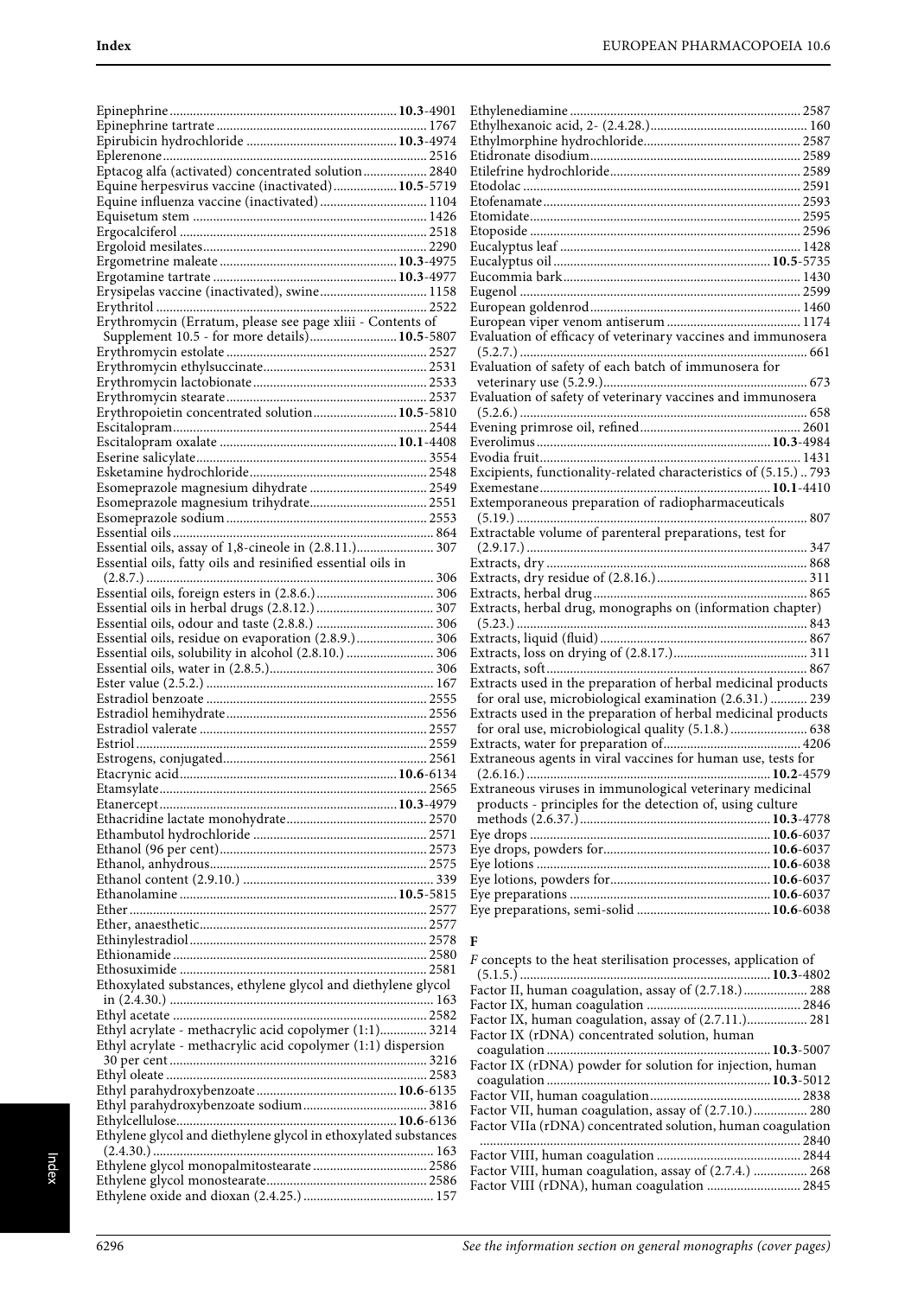| Factor X, human coagulation, assay of (2.7.19.)  289                                              | Flocculation value (Lf) of diphtheria and tetanus toxins and           |
|---------------------------------------------------------------------------------------------------|------------------------------------------------------------------------|
|                                                                                                   |                                                                        |
| Factor XI, human coagulation, assay of (2.7.22.)  291                                             |                                                                        |
| Falling ball and automatic rolling ball viscometer methods                                        |                                                                        |
|                                                                                                   |                                                                        |
|                                                                                                   |                                                                        |
|                                                                                                   | Flucloxacillin magnesium octahydrate  2645                             |
| Fatty acids, composition by gas chromatography (2.4.22.) 147                                      |                                                                        |
| Fatty acids in oils rich in omega-3 acids, composition of                                         |                                                                        |
|                                                                                                   |                                                                        |
| Fatty oils, alkaline impurities in (2.4.19.)  144                                                 |                                                                        |
| Fatty oils and resinified essential oils in essential oils                                        |                                                                        |
|                                                                                                   |                                                                        |
| Fatty oils, foreign oils in, by thin-layer chromatography                                         |                                                                        |
|                                                                                                   |                                                                        |
| Fatty oils, identification by thin-layer chromatography                                           |                                                                        |
|                                                                                                   |                                                                        |
|                                                                                                   | Flunixin meglumine for veterinary use  2661                            |
| Fc function of immunoglobulin, test for (2.7.9.) 279                                              |                                                                        |
|                                                                                                   |                                                                        |
| Feeding stuffs for veterinary use, medicated, premixes for 927                                    |                                                                        |
|                                                                                                   |                                                                        |
| Feline calicivirosis vaccine (inactivated) 1106                                                   | Fluoride ( <sup>18</sup> F) solution for radiolabelling 1194           |
|                                                                                                   |                                                                        |
| Feline chlamydiosis vaccine (inactivated)  1108                                                   |                                                                        |
| Feline infectious enteritis (feline panleucopenia) vaccine                                        |                                                                        |
|                                                                                                   | Fluorodeoxythymidine ( <sup>18</sup> F) injection  1181                |
| Feline infectious enteritis (feline panleucopenia) vaccine                                        | Fluorodopa ( <sup>18</sup> F) (prepared by electrophilic substitution) |
|                                                                                                   |                                                                        |
| Feline leukaemia vaccine (inactivated)  1112                                                      | Fluorodopa ( <sup>18</sup> F) (prepared by nucleophilic substitution)  |
| Feline panleucopenia vaccine (inactivated) 1109<br>Feline panleucopenia vaccine (live)  10.2-4651 |                                                                        |
| Feline viral rhinotracheitis vaccine (inactivated)  1113                                          |                                                                        |
| Feline viral rhinotracheitis vaccine (live)  10.2-4652                                            |                                                                        |
|                                                                                                   |                                                                        |
|                                                                                                   |                                                                        |
|                                                                                                   |                                                                        |
|                                                                                                   |                                                                        |
|                                                                                                   |                                                                        |
|                                                                                                   |                                                                        |
|                                                                                                   |                                                                        |
|                                                                                                   |                                                                        |
|                                                                                                   |                                                                        |
|                                                                                                   |                                                                        |
|                                                                                                   |                                                                        |
|                                                                                                   |                                                                        |
|                                                                                                   |                                                                        |
|                                                                                                   |                                                                        |
|                                                                                                   |                                                                        |
|                                                                                                   |                                                                        |
|                                                                                                   |                                                                        |
| Ferrum metallicum for homoeopathic preparations  1714                                             |                                                                        |
|                                                                                                   |                                                                        |
|                                                                                                   |                                                                        |
|                                                                                                   |                                                                        |
|                                                                                                   |                                                                        |
|                                                                                                   |                                                                        |
|                                                                                                   | Foot-and-mouth disease (ruminants) vaccine                             |
|                                                                                                   |                                                                        |
|                                                                                                   |                                                                        |
|                                                                                                   |                                                                        |
|                                                                                                   | Foreign oils in fatty oils by thin-layer chromatography                |
|                                                                                                   |                                                                        |
|                                                                                                   |                                                                        |
|                                                                                                   |                                                                        |
|                                                                                                   |                                                                        |
|                                                                                                   |                                                                        |
|                                                                                                   |                                                                        |
|                                                                                                   |                                                                        |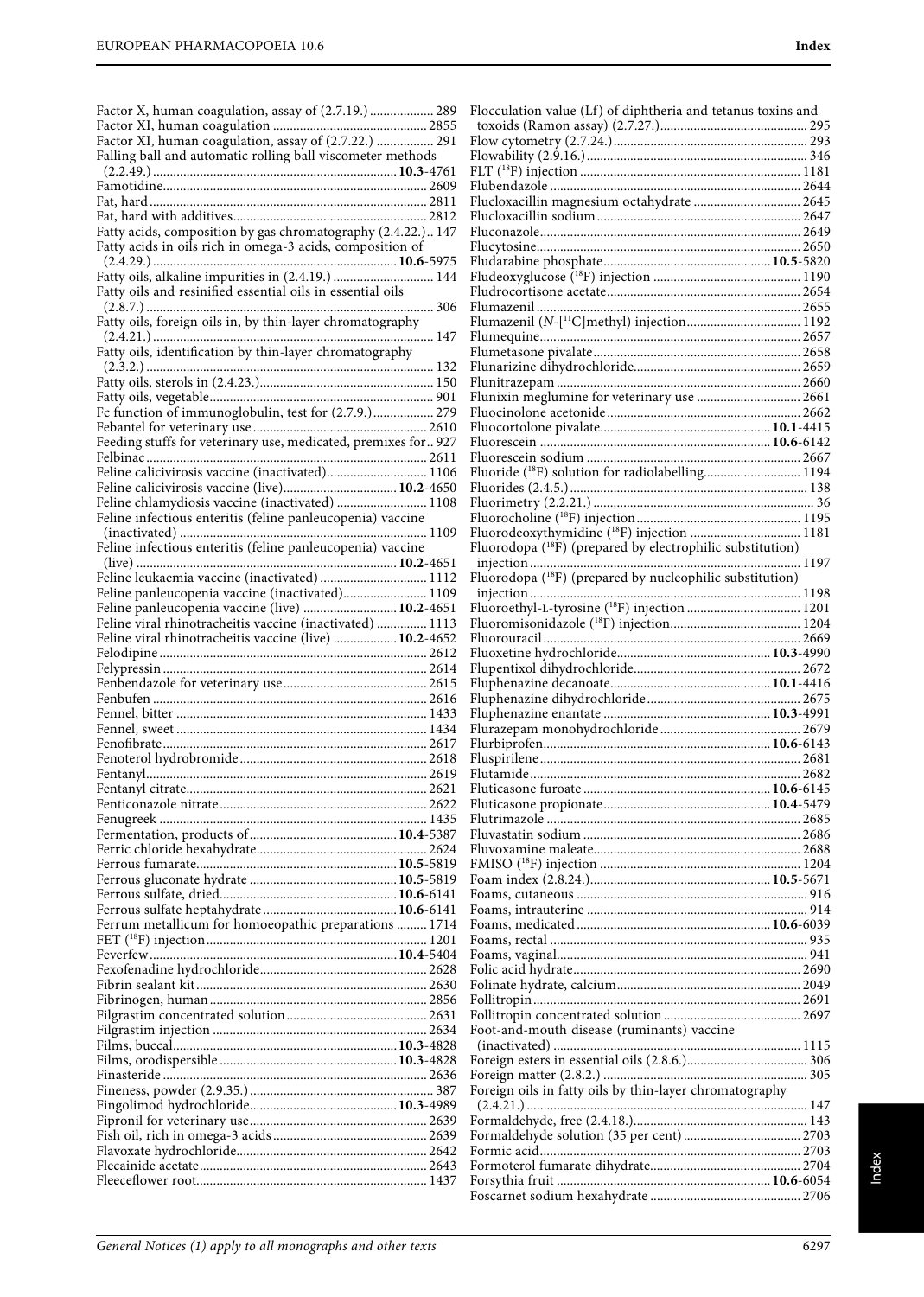| Frangula bark dry extract, standardised 1441<br>Fresh bilberry fruit dry extract, refined and standardised 1442<br>Friability of granules and spheroids (2.9.41.) 400<br>Functional groups and ions, identification reactions of<br>Functionality-related characteristics of excipients (5.15.) 793<br>Fungicidal, bactericidal or yeasticidal activity of antiseptic<br>Furosemide<br>Furunculosis vaccine (inactivated, oil-adjuvanted, injectable) |  |
|-------------------------------------------------------------------------------------------------------------------------------------------------------------------------------------------------------------------------------------------------------------------------------------------------------------------------------------------------------------------------------------------------------------------------------------------------------|--|
|                                                                                                                                                                                                                                                                                                                                                                                                                                                       |  |
|                                                                                                                                                                                                                                                                                                                                                                                                                                                       |  |
|                                                                                                                                                                                                                                                                                                                                                                                                                                                       |  |
|                                                                                                                                                                                                                                                                                                                                                                                                                                                       |  |
|                                                                                                                                                                                                                                                                                                                                                                                                                                                       |  |
|                                                                                                                                                                                                                                                                                                                                                                                                                                                       |  |
|                                                                                                                                                                                                                                                                                                                                                                                                                                                       |  |
|                                                                                                                                                                                                                                                                                                                                                                                                                                                       |  |
|                                                                                                                                                                                                                                                                                                                                                                                                                                                       |  |
|                                                                                                                                                                                                                                                                                                                                                                                                                                                       |  |
|                                                                                                                                                                                                                                                                                                                                                                                                                                                       |  |
|                                                                                                                                                                                                                                                                                                                                                                                                                                                       |  |
|                                                                                                                                                                                                                                                                                                                                                                                                                                                       |  |
|                                                                                                                                                                                                                                                                                                                                                                                                                                                       |  |
|                                                                                                                                                                                                                                                                                                                                                                                                                                                       |  |
|                                                                                                                                                                                                                                                                                                                                                                                                                                                       |  |
|                                                                                                                                                                                                                                                                                                                                                                                                                                                       |  |
|                                                                                                                                                                                                                                                                                                                                                                                                                                                       |  |
|                                                                                                                                                                                                                                                                                                                                                                                                                                                       |  |
|                                                                                                                                                                                                                                                                                                                                                                                                                                                       |  |
|                                                                                                                                                                                                                                                                                                                                                                                                                                                       |  |
|                                                                                                                                                                                                                                                                                                                                                                                                                                                       |  |
|                                                                                                                                                                                                                                                                                                                                                                                                                                                       |  |
|                                                                                                                                                                                                                                                                                                                                                                                                                                                       |  |
|                                                                                                                                                                                                                                                                                                                                                                                                                                                       |  |
|                                                                                                                                                                                                                                                                                                                                                                                                                                                       |  |
|                                                                                                                                                                                                                                                                                                                                                                                                                                                       |  |
|                                                                                                                                                                                                                                                                                                                                                                                                                                                       |  |
|                                                                                                                                                                                                                                                                                                                                                                                                                                                       |  |
|                                                                                                                                                                                                                                                                                                                                                                                                                                                       |  |
|                                                                                                                                                                                                                                                                                                                                                                                                                                                       |  |

# **G**

| Gallium (68Ga) chloride (accelerator-produced) solution for |  |
|-------------------------------------------------------------|--|
|                                                             |  |
| Gallium (68Ga) chloride solution for radiolabelling 1206    |  |
| Gallium (68Ga) DOTATOC injection  10.6-6047                 |  |
| Gallium (68Ga) edotreotide injection  10.6-6047             |  |
| Gallium (68Ga) PSMA-11 injection  10.4-5397                 |  |
|                                                             |  |
|                                                             |  |
|                                                             |  |
|                                                             |  |
|                                                             |  |
| Garlic for homoeopathic preparations 1701                   |  |
|                                                             |  |
| Gas adsorption, specific surface area by (2.9.26.) 369      |  |
|                                                             |  |
|                                                             |  |
| Gas pycnometric density of solids (2.9.23.) 364             |  |
|                                                             |  |
|                                                             |  |
| Gases, nitrogen monoxide and nitrogen dioxide in            |  |
|                                                             |  |
|                                                             |  |
|                                                             |  |
|                                                             |  |
|                                                             |  |
|                                                             |  |
| Gas-gangrene antitoxin (perfringens) 1171                   |  |
|                                                             |  |
|                                                             |  |
|                                                             |  |
|                                                             |  |
|                                                             |  |
|                                                             |  |

| Gene transfer medicinal products for human use (5.14.) 779  |  |
|-------------------------------------------------------------|--|
|                                                             |  |
|                                                             |  |
|                                                             |  |
|                                                             |  |
|                                                             |  |
|                                                             |  |
|                                                             |  |
|                                                             |  |
|                                                             |  |
|                                                             |  |
| Ginkgo dry extract, refined and quantified 1451             |  |
|                                                             |  |
|                                                             |  |
|                                                             |  |
| Glass containers for pharmaceutical use (3.2.1.)  453       |  |
|                                                             |  |
|                                                             |  |
|                                                             |  |
|                                                             |  |
|                                                             |  |
|                                                             |  |
|                                                             |  |
| Glucosamine sulfate potassium chloride 2755                 |  |
|                                                             |  |
|                                                             |  |
|                                                             |  |
|                                                             |  |
|                                                             |  |
|                                                             |  |
|                                                             |  |
| Glycan analysis of glycoproteins (2.2.59.)  109             |  |
|                                                             |  |
|                                                             |  |
|                                                             |  |
|                                                             |  |
|                                                             |  |
|                                                             |  |
|                                                             |  |
|                                                             |  |
|                                                             |  |
|                                                             |  |
|                                                             |  |
|                                                             |  |
| Glycoproteins, glycan analysis of (2.2.59.)  109            |  |
|                                                             |  |
|                                                             |  |
|                                                             |  |
|                                                             |  |
|                                                             |  |
|                                                             |  |
|                                                             |  |
| Gonadotrophin, equine serum, for veterinary use 2783        |  |
|                                                             |  |
| Grafted copolymer, macrogol poly(vinyl alcohol)  3140       |  |
|                                                             |  |
|                                                             |  |
| Granules and powders for oral solutions and suspensions 917 |  |
|                                                             |  |
| Granules and spheroids, friability of (2.9.41.) 400         |  |
|                                                             |  |
|                                                             |  |
|                                                             |  |
|                                                             |  |
|                                                             |  |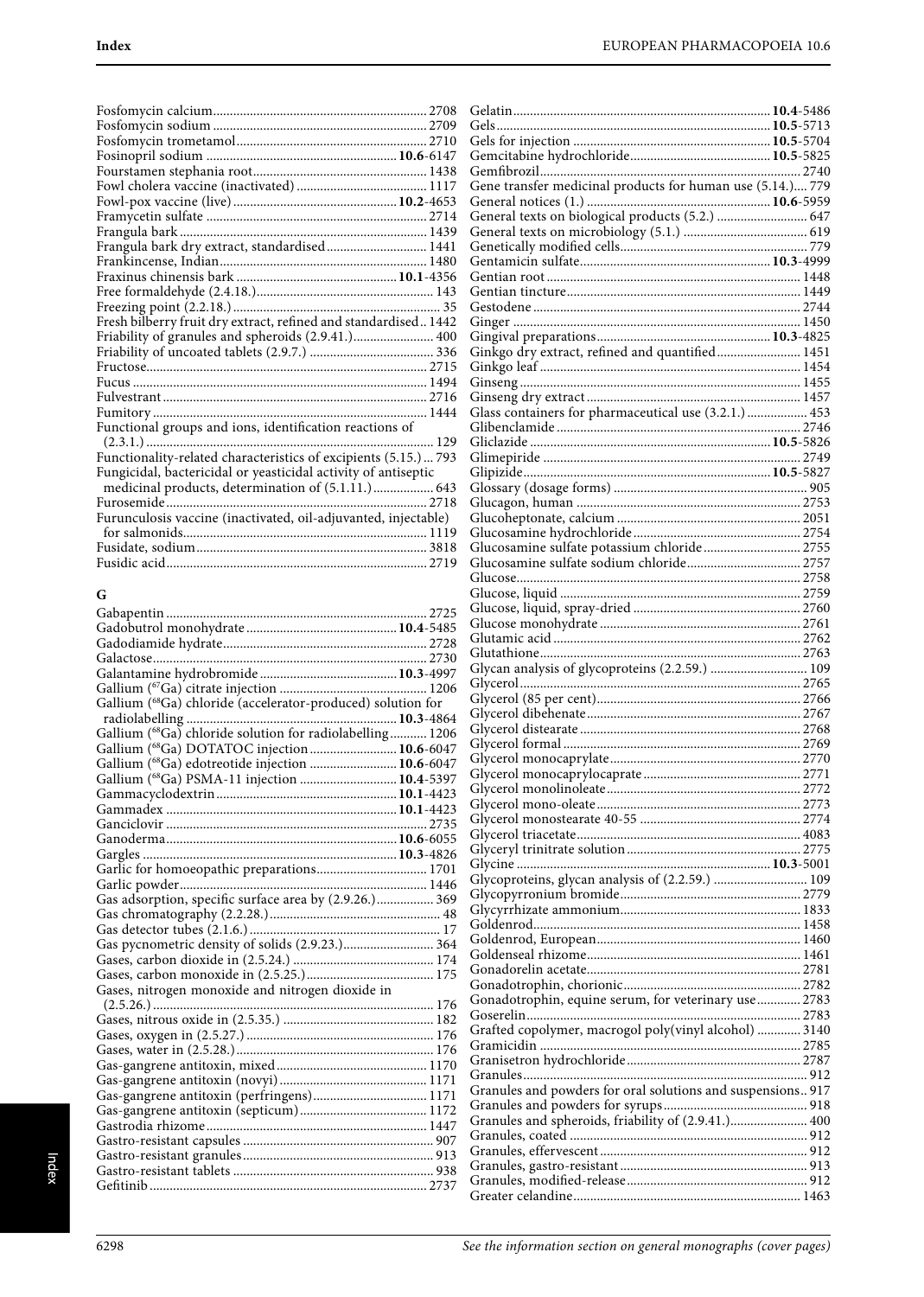**H**

Green tea.................................................................................. 1464 Griseofulvin............................................................................. 2788 Guaiacol ................................................................................... 2789 Guaifenesin.............................................................................. 2791 Guanethidine monosulfate .................................................... 2792 Guar.......................................................................................... 1466 Guar galactomannan .............................................................. 2793 Guarana.................................................................................... 1467 Guidelines for using the test for bacterial endotoxins

(5.1.10.) .........................................................................**10.3**-4802 Guidelines for using the test for sterility (5.1.9.) .................. 639

Haemagglutinins, anti-A and anti-B (2.6.20.)....................... 218 Haematopoietic products, numeration of CD34/CD45+ cells in (2.7.23.) ............................................................................... 292 Haematopoietic progenitor cells, human, colony-forming cell assay for (2.7.28.) .................................................................... 296 Haematopoietic stem cells, human....................................... 2857 Haemodiafiltration and haemofiltration, concentrated solutions for........................................................................... 2801 Haemodiafiltration and haemofiltration, solutions for...... 2803 Haemodialysis, concentrated solutions for ......................... 2798

diluting................................................................................... 2797 Haemodialysis, solutions for ................................................. 2798 Haemofiltration and haemodiafiltration, concentrated solutions for 2801 Haemofiltration and haemodiafiltration, solutions for...... 2803 Haemophilus type b and meningococcal group C conjugate vaccine ..................................................................................... 979

(adsorbed) ....................................................................**10.3**-4839 Haemophilus type b (conjugate), diphtheria, tetanus, pertussis (acellular, component) and poliomyelitis (inactivated) vaccine (adsorbed) ......................................................**10.3**-4849 Haemophilus type b (conjugate), diphtheria, tetanus, pertussis (acellular, component), hepatitis B (rDNA) and poliomyelitis (inactivated) vaccine (adsorbed) ...............................**10.3**-4846

pertussis (whole cell) and poliomyelitis (inactivated) vaccine (adsorbed) ....................................................................**10.3**-4853 Haemophilus type b conjugate vaccine.................................. 980 Haemorrhagic disease vaccine (inactivated), rabbit ..**10.2**-4665 Halofantrine hydrochloride................................................... 2805 Haloperidol.............................................................................. 2806 Haloperidol decanoate ........................................................... 2808 Halothane ................................................................................ 2809 Hamamelis bark...................................................................... 1468 Hamamelis leaf........................................................................ 1469 Hard capsules ............................................................................ 906 Hard fat .................................................................................... 2811 Hard fat with additives........................................................... 2812 Hard paraffin........................................................................... 3483 Harmonisation, pharmacopoeial (5.8.).......................**10.6**-6017 Hawthorn berries...........................................................**10.1**-4357 Hawthorn leaf and flower .............................................**10.3**-4877 Hawthorn leaf and flower dry extract.........................**10.3**-4880 Hawthorn leaf and flower liquid extract.....................**10.3**-4882 HCP assays (2.6.34.) ................................................................. 244 Healthy chicken flocks for the production of inactivated vaccines for veterinary use (5.2.13.)..........................**10.2**-4598

Haemodialysis solutions, concentrated, water for

Haemophilus type b (conjugate), diphtheria, tetanus and pertussis (acellular, component) vaccine

Haemophilus type b (conjugate), diphtheria, tetanus,

(5.1.5.) ...........................................................................**10.3**-4802 Heavy bismuth subnitrate...................................................... 1985 Heavy kaolin............................................................................ 3031 Heavy magnesium carbonate .......................................**10.5**-5857 Heavy magnesium oxide...............................................**10.3**-5062 Heavy metals (2.4.8.)................................................................ 139 Heavy metals in herbal drugs and herbal drug preparations (2.4.27.) .................................................................................... 158

Heat sterilisation, application of the  $F$  concepts

| Hedera helix for homoeopathic preparations 1715                  |
|------------------------------------------------------------------|
|                                                                  |
|                                                                  |
|                                                                  |
| Heparin in coagulation factors, assay of (2.7.12.) 281           |
|                                                                  |
|                                                                  |
|                                                                  |
| Hepatitis A immunoglobulin, human 2858                           |
| Hepatitis A (inactivated, adsorbed) and typhoid polysaccharide   |
|                                                                  |
| Hepatitis A (inactivated) and hepatitis B (rDNA) vaccine         |
|                                                                  |
|                                                                  |
| Hepatitis A vaccine, assay of (2.7.14.)  10.3-4781               |
| Hepatitis A vaccine (inactivated, adsorbed) 984                  |
| Hepatitis A vaccine (inactivated, virosome) 985                  |
| Hepatitis B immunoglobulin for intravenous administration,       |
|                                                                  |
| Hepatitis B immunoglobulin, human  2858                          |
| Hepatitis B (rDNA), diphtheria and tetanus vaccine               |
|                                                                  |
|                                                                  |
| Hepatitis B (rDNA), diphtheria, tetanus and pertussis            |
| (acellular, component) vaccine (adsorbed) 10.3-4841              |
| Hepatitis B (rDNA), diphtheria, tetanus, pertussis (acellular,   |
| component), poliomyelitis (inactivated) and haemophilus          |
| type b conjugate vaccine (adsorbed)  10.3-4846                   |
|                                                                  |
| Hepatitis B vaccine (rDNA), assay of (2.7.15.) 285               |
|                                                                  |
| Hepatitis C virus (HCV), validation of nucleic acid              |
| amplification techniques for the detection of HCV RNA in         |
|                                                                  |
| Hepatitis type I vaccine (live), viral, duck  10.2-4647          |
|                                                                  |
|                                                                  |
| Herbal drug extracts, monographs on (information chapter)        |
|                                                                  |
|                                                                  |
|                                                                  |
|                                                                  |
| Herbal drugs and herbal drug preparations, heavy metals in       |
|                                                                  |
| Herbal drugs and herbal drug preparations, high-performance      |
|                                                                  |
|                                                                  |
| Herbal drugs, determination of aflatoxin $B_1$ in (2.8.18.)  311 |
|                                                                  |
| Herbal drugs for homoeopathic preparations 1680                  |
|                                                                  |
| Herbal drugs, microscopic examination of (2.8.23) 317            |
| Herbal drugs: sampling and sample preparation (2.8.20.)313       |
|                                                                  |
| Herbal drugs, test for aristolochic acids in (2.8.21)  314       |
|                                                                  |
| Herbal medicinal products for oral use and extracts used in      |
| their preparation, microbiological examination (2.6.31.) 239     |
| Herbal medicinal products for oral use and extracts used in      |
| their preparation, microbiological quality (5.1.8.)  638         |
|                                                                  |
|                                                                  |
|                                                                  |
|                                                                  |
|                                                                  |
| Herpes zoster (shingles) vaccine (live) 1036                     |
| Herpesvirus vaccine (inactivated), equine 10.5-5719              |
|                                                                  |
|                                                                  |
| Hexosamines in polysaccharide vaccines (2.5.20.) 173             |
|                                                                  |
|                                                                  |
|                                                                  |
|                                                                  |
| High-performance thin-layer chromatography of herbal drugs       |
|                                                                  |
|                                                                  |
|                                                                  |
|                                                                  |
| Histaminum for homoeopathic preparations  1716                   |
|                                                                  |
| Histidine hydrochloride monohydrate  2827                        |
|                                                                  |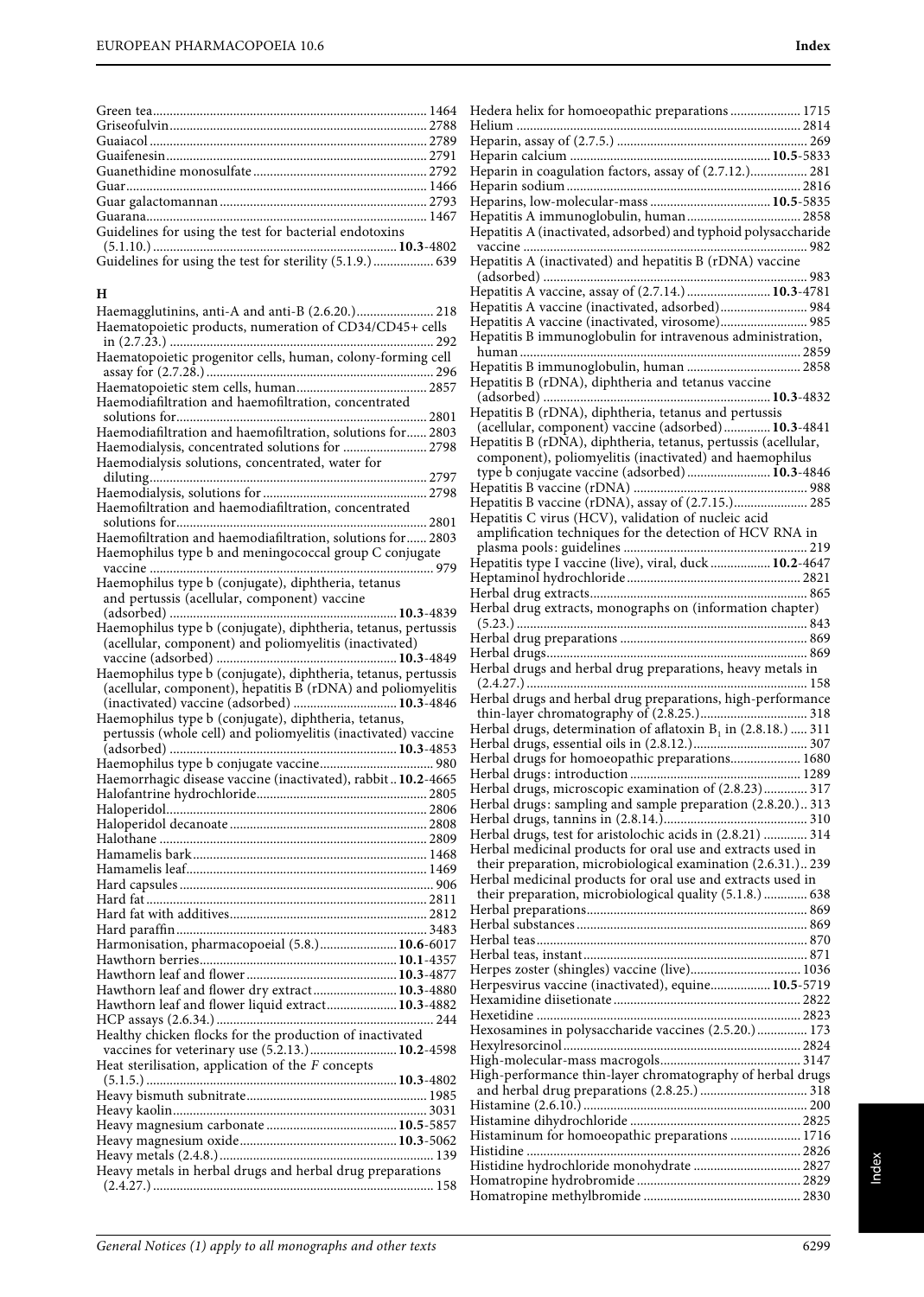|                                                                                                                 | Human coagulation factor II, assay of (2.7.18.) 288        |
|-----------------------------------------------------------------------------------------------------------------|------------------------------------------------------------|
|                                                                                                                 |                                                            |
|                                                                                                                 | Human coagulation factor IX, assay of (2.7.11.) 281        |
| Homoeopathic preparations, acidum picrinicum for  1698                                                          | Human coagulation factor IX (rDNA) concentrated            |
| Homoeopathic preparations, acidum succinicum for 1698                                                           |                                                            |
| Homoeopathic preparations, Adonis vernalis for  10.1-4369                                                       | Human coagulation factor IX (rDNA) powder for solution for |
| Homoeopathic preparations, Agaricus phalloides for  1699<br>Homoeopathic preparations, Allium sativum for  1701 |                                                            |
| Homoeopathic preparations, ammonium carbonicum                                                                  | Human coagulation factor VII, assay of (2.7.10.) 280       |
|                                                                                                                 | Human coagulation factor VIIa (rDNA) concentrated          |
| Homoeopathic preparations, Anacardium for 10.5-5749                                                             |                                                            |
| Homoeopathic preparations, Apis for 1703                                                                        |                                                            |
| Homoeopathic preparations, arsenicum album for  1704                                                            | Human coagulation factor VIII, assay of (2.7.4.)  268      |
| Homoeopathic preparations, aurum chloratum natronatum                                                           | Human coagulation factor VIII (rDNA)  2845                 |
| Homoeopathic preparations, barium chloratum for 1705                                                            | Human coagulation factor X, assay of (2.7.19.)  289        |
| Homoeopathic preparations, Belladonna for 1705                                                                  | Human coagulation factor XI, assay of (2.7.22.)  291       |
| Homoeopathic preparations, cadmium sulfuricum for 1707                                                          |                                                            |
| Homoeopathic preparations, calcium fluoratum for  1707                                                          |                                                            |
| Homoeopathic preparations, calcium iodatum for  1708                                                            | Human haematopoietic progenitor cells, colony-forming cell |
|                                                                                                                 |                                                            |
| Homoeopathic preparations, Crocus for  1710                                                                     |                                                            |
| Homoeopathic preparations, cuprum aceticum for  1711                                                            |                                                            |
| Homoeopathic preparations, cuprum metallicum for 1712<br>Homoeopathic preparations, digitalis for  1712         | Human hepatitis B immunoglobulin for intravenous           |
| Homoeopathic preparations, ferrum metallicum for  1714                                                          |                                                            |
| Homoeopathic preparations, hedera helix for  1715                                                               |                                                            |
| Homoeopathic preparations, herbal drugs for 1680                                                                |                                                            |
| Homoeopathic preparations, histaminum for  1716                                                                 | Human normal immunoglobulin for intramuscular              |
| Homoeopathic preparations, hydrastis canadensis for  1716                                                       |                                                            |
| Homoeopathic preparations, hyoscyamus for  1717                                                                 | Human normal immunoglobulin for intravenous                |
| Homoeopathic preparations, hypericum for 1718<br>Homoeopathic preparations: introduction 1679                   | Human normal immunoglobulin for subcutaneous               |
| Homoeopathic preparations, kalium bichromicum for 1721                                                          |                                                            |
| Homoeopathic preparations, magnesium fluoratum                                                                  | Human papillomavirus vaccine (rDNA)  989                   |
|                                                                                                                 |                                                            |
| Homoeopathic preparations, magnesium phosphoricum                                                               | Human plasma (pooled and treated for virus                 |
|                                                                                                                 | Human plasmin inhibitor, assay of (2.7.25.) 295            |
| Homoeopathic preparations, mother tinctures for  1681<br>Homoeopathic preparations, Nux-vomica for  1723        |                                                            |
| Homoeopathic preparations, petroleum rectificatum for 1725                                                      |                                                            |
| Homoeopathic preparations, pillules for  10.3-4894                                                              |                                                            |
| Homoeopathic preparations, sanguinaria for  10.6-6069                                                           |                                                            |
|                                                                                                                 |                                                            |
| Homoeopathic preparations, Staphysagria for 1726                                                                |                                                            |
| Homoeopathic preparations, sulfur for  1727<br>Homoeopathic preparations, Toxicodendron quercifolium            | Human varicella immunoglobulin for intravenous             |
|                                                                                                                 |                                                            |
| Homoeopathic preparations, Urtica dioica for  1728                                                              |                                                            |
| Homoeopathic stocks (methods of preparation of) and                                                             | Human von Willebrand factor, assay of (2.7.21.) 290        |
|                                                                                                                 |                                                            |
| Homoepathic preparations, Ignatia for 1719                                                                      |                                                            |
| Honey bee for homoeopathic preparations 1703                                                                    | Hydrastis canadensis for homoeopathic preparations 1716    |
|                                                                                                                 |                                                            |
|                                                                                                                 |                                                            |
| Horse-chestnut dry extract, standardised 1477                                                                   |                                                            |
| Host-cell DNA, residual, quantification and characterisation                                                    | Hydrocodone hydrogen tartrate 2.5-hydrate  2881            |
|                                                                                                                 |                                                            |
|                                                                                                                 |                                                            |
|                                                                                                                 |                                                            |
| Human a-1-proteinase inhibitor, assay of (2.7.32.) 300                                                          | Hydrogen peroxide solution (30 per cent) 2890              |
|                                                                                                                 |                                                            |
|                                                                                                                 |                                                            |
|                                                                                                                 |                                                            |
| Human anti-D immunoglobulin, assay of (2.7.13.)  282                                                            |                                                            |
| Human anti-D immunoglobulin for intravenous                                                                     | Hydrogenated vegetable oils, nickel in (2.4.31.)  163      |
| Human antithrombin III, assay of (2.7.17.) 288                                                                  |                                                            |
|                                                                                                                 |                                                            |
|                                                                                                                 |                                                            |
| Human C1-esterase inhibitor, assay of (2.7.34.)  301                                                            |                                                            |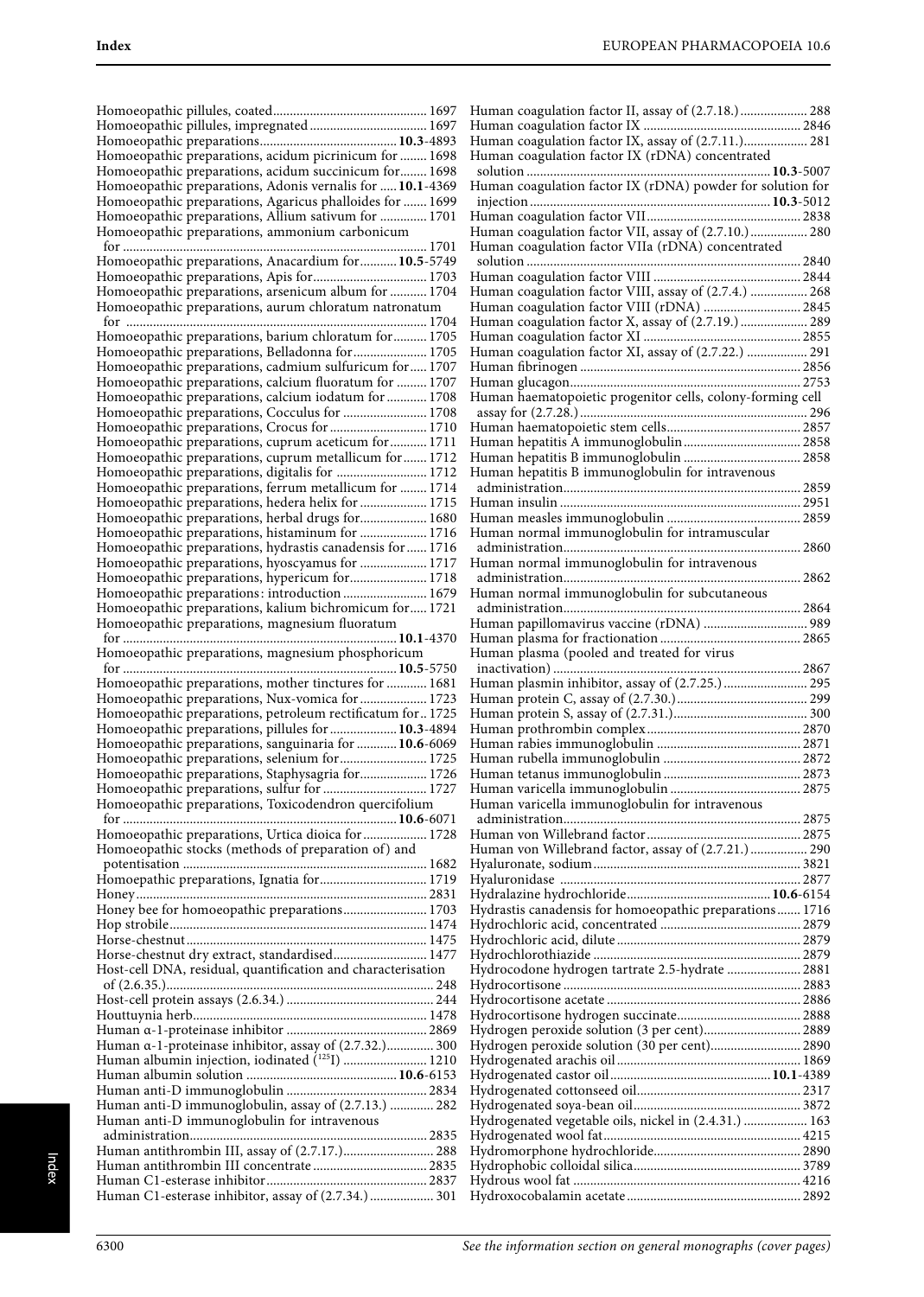| Hydroxypropyl starch, pregelatinised  3890         |  |
|----------------------------------------------------|--|
|                                                    |  |
|                                                    |  |
| Hydroxypropylcellulose, low-substituted  10.6-6160 |  |
|                                                    |  |
| Hydroxypropylmethylcellulose phthalate 10.4-5491   |  |
|                                                    |  |
|                                                    |  |
| Hymenoptera venoms for allergen products 2908      |  |
|                                                    |  |
|                                                    |  |
|                                                    |  |
|                                                    |  |
| Hyoscyamus for homoeopathic preparations  1717     |  |
|                                                    |  |
| Hypericum for homoeopathic preparations 1718       |  |
|                                                    |  |
|                                                    |  |

# **I**

| Ibandronate sodium monohydrate 10.5-5841                      |  |
|---------------------------------------------------------------|--|
|                                                               |  |
|                                                               |  |
|                                                               |  |
|                                                               |  |
|                                                               |  |
| Identification and control of residual solvents               |  |
|                                                               |  |
| Identification of fatty oils by thin-layer chromatography     |  |
|                                                               |  |
| Identification of phenothiazines by thin-layer chromatography |  |
|                                                               |  |
| Identification reactions of ions and functional groups        |  |
|                                                               |  |
|                                                               |  |
|                                                               |  |
| Ignatia for homoeopathic preparations  1719                   |  |
|                                                               |  |
|                                                               |  |
|                                                               |  |
|                                                               |  |
|                                                               |  |
| Immunoglobulin for human use, anti-T lymphocyte,              |  |
| Immunoglobulin for intramuscular administration, human        |  |
|                                                               |  |
| Immunoglobulin for intravenous administration, human          |  |
|                                                               |  |
| Immunoglobulin for intravenous administration, human          |  |
|                                                               |  |
| Immunoglobulin for intravenous administration, human          |  |
|                                                               |  |
| Immunoglobulin for intravenous administration, human          |  |
|                                                               |  |
| Immunoglobulin for subcutaneous administration, human         |  |
|                                                               |  |
| Immunoglobulin, human anti-D, assay of (2.7.13.)  282         |  |
|                                                               |  |
| Immunoglobulin, human hepatitis B 2858                        |  |
|                                                               |  |
|                                                               |  |
|                                                               |  |

| Immunoglobulin, test for anticomplementary activity of          |  |
|-----------------------------------------------------------------|--|
|                                                                 |  |
| Immunoglobulin, test for Fc function of (2.7.9.) 279            |  |
| Immunonephelometry for vaccine component assay                  |  |
|                                                                 |  |
| Immunosera and vaccines, phenol in (2.5.15.)  172               |  |
| Immunosera and vaccines, veterinary, evaluation of efficacy     |  |
|                                                                 |  |
| Immunosera and vaccines, veterinary, evaluation of safety       |  |
|                                                                 |  |
| Immunosera for human use, animal 10.4-5385                      |  |
|                                                                 |  |
| Immunosera for veterinary use, evaluation of the safety of      |  |
|                                                                 |  |
|                                                                 |  |
| Impurities, elemental, determination of (2.4.20.) 144           |  |
| Impurities in substances for pharmaceutical use, control of     |  |
| In vitro method(s) for the quality control of vaccines,         |  |
| substitution of <i>in vivo</i> method(s) by (5.2.14.) 679       |  |
| In vivo assay of poliomyelitis vaccine (inactivated)            |  |
|                                                                 |  |
| Inactivated vaccines for veterinary use, healthy chicken flocks |  |
|                                                                 |  |
|                                                                 |  |
|                                                                 |  |
|                                                                 |  |
| Indicators, approximate pH of solutions (2.2.4.) 25             |  |
|                                                                 |  |
|                                                                 |  |
|                                                                 |  |
|                                                                 |  |
|                                                                 |  |
|                                                                 |  |
|                                                                 |  |
|                                                                 |  |
| Inductively coupled plasma-atomic emission spectrometry         |  |
| Inductively coupled plasma-mass spectrometry (2.2.58.)  108     |  |
| Infectious bovine rhinotracheitis vaccine (inactivated) 1120    |  |
| Infectious bovine rhinotracheitis vaccine (live) 10.2-4654      |  |
| Infectious bronchitis vaccine (inactivated), avian  10.2-4622   |  |
| Infectious bronchitis vaccine (live), avian  10.5-5717          |  |
| Infectious bursal disease vaccine (inactivated),                |  |
| avian                                                           |  |
| Infectious bursal disease vaccine (live), avian 10.2-4627       |  |
| Infectious chicken anaemia vaccine (live) 10.2-4655             |  |
| Infectious encephalomyelitis vaccine (live), avian 10.2-4628    |  |
| Infectious enteritis vaccine (inactivated), feline  1109        |  |
| Infectious enteritis vaccine (live), feline  10.2-4651          |  |
| Infectious laryngotracheitis vaccine (live), avian  10.2-4630   |  |
| Infectious pancreatic necrosis vaccine (inactivated,            |  |
| oil-adjuvanted, injectable) for salmonids  1124                 |  |
| Infectious rhinotracheitis vaccine (live), turkey  10.2-4668    |  |
| Infliximab concentrated solution 10.3-5019                      |  |
| Influenza vaccine (inactivated), equine  1104                   |  |
| Influenza vaccine (inactivated), porcine 1142                   |  |
|                                                                 |  |
| Influenza vaccine (split virion, inactivated)  995              |  |
| Influenza vaccine (surface antigen, inactivated) 996            |  |
| Influenza vaccine (surface antigen, inactivated, prepared in    |  |
|                                                                 |  |
| Influenza vaccine (surface antigen, inactivated,                |  |
|                                                                 |  |
| Influenza vaccine (whole virion, inactivated)  1002             |  |
| Influenza vaccine (whole virion, inactivated, prepared in cell  |  |
|                                                                 |  |
| Infrared absorption spectrophotometry (2.2.24.) 10.3-4753       |  |
|                                                                 |  |
|                                                                 |  |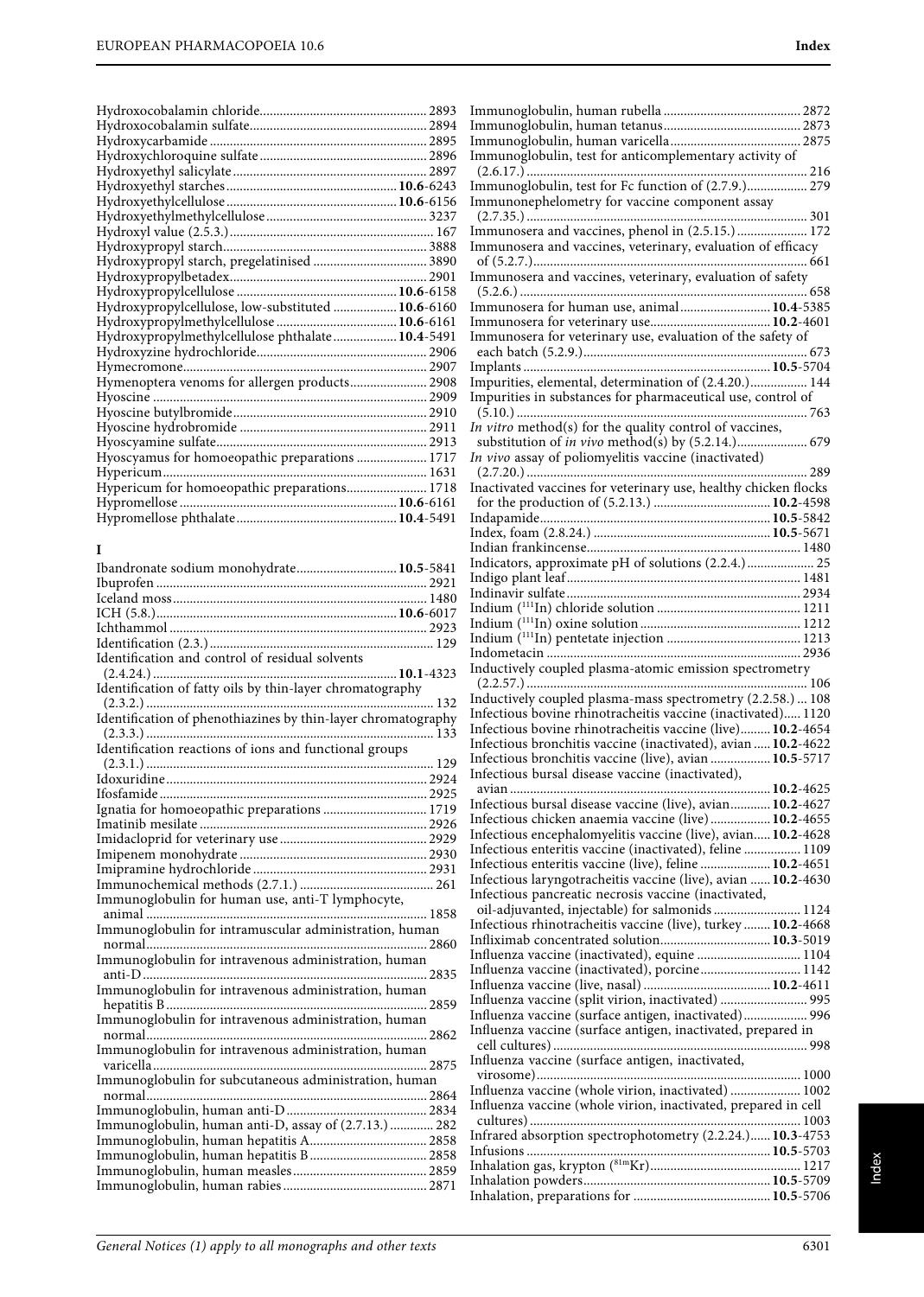| Inhalation, preparations for: aerodynamic assessment of fine      | Iı       |
|-------------------------------------------------------------------|----------|
|                                                                   | Iı       |
|                                                                   | Iı<br>Iı |
|                                                                   | Is       |
| Injections or infusions, concentrates for  10.5-5703              | Is       |
| Injections or infusions, powders for 10.5-5704                    | Is       |
|                                                                   | Is       |
|                                                                   | Is       |
|                                                                   | Is       |
|                                                                   | Is<br>Is |
|                                                                   | Is       |
|                                                                   | Is       |
|                                                                   | Is       |
|                                                                   | Is       |
|                                                                   | Is       |
|                                                                   | Is       |
| Insulin zinc injectable suspension  10.4-5499                     | Is<br>Is |
| Insulin zinc injectable suspension (amorphous)  10.4-5499         | Is       |
| Insulin zinc injectable suspension (crystalline) 10.4-5499        | Is       |
| Interferon alfa-2 concentrated solution  2963                     |          |
| Interferon beta-1a concentrated solution  2965                    | Is       |
| Interferon gamma-1b concentrated solution  2968                   | Is       |
|                                                                   | Is       |
| International System (SI) units (1.)  10.6-5959                   | Is       |
| Intramammary preparations for veterinary use  913                 | Is<br>It |
|                                                                   | I۱       |
|                                                                   | I۱       |
| Intrauterine preparations for veterinary use  914                 |          |
|                                                                   | L        |
|                                                                   |          |
|                                                                   |          |
|                                                                   | Ja<br>Ja |
|                                                                   | Jc       |
| Intravesical solutions or suspensions, powders for  10.5-5701     | Jc       |
| Intravesical solutions, suspensions and emulsions 10.5-5701       | Jı       |
| Intravesical solutions, suspensions or emulsions, concentrates    | Jı       |
|                                                                   |          |
|                                                                   | K        |
|                                                                   | K        |
| Iobenguane (131I) injection for diagnostic use 1214               | К        |
| Iobenguane (131 <sub>I</sub> ) injection for therapeutic use 1215 | К        |
| Iobenguane sulfate for radiopharmaceutical prepara-               | K        |
| tions                                                             | K<br>K   |
| Iodinated ( <sup>125</sup> I) human albumin injection  1210       | K        |
|                                                                   | K        |
|                                                                   | K        |
|                                                                   | K        |
| Iodohippurate (sodium) dihydrate for radiopharmaceutical          | K        |
|                                                                   | K        |
| Iodomethylnorcholesterol (131I) injection 1217                    | K<br>K   |
|                                                                   | K        |
| Ionic concentration, potentiometric determination of using        |          |
| Ions and functional groups, identification reactions of           | L        |
|                                                                   | L        |
| Ion-selective electrodes, potentiometric determination of         | L<br>L   |
|                                                                   | L        |
|                                                                   | L        |
|                                                                   | L        |
|                                                                   | L        |
|                                                                   | L        |
| Ipecacuanha liquid extract, standardised  1483                    | L        |
|                                                                   | L        |
|                                                                   | L<br>L   |
|                                                                   | L        |

| Irinotecan hydrochloride trihydrate 10.1-4429             |  |
|-----------------------------------------------------------|--|
|                                                           |  |
|                                                           |  |
|                                                           |  |
|                                                           |  |
|                                                           |  |
|                                                           |  |
|                                                           |  |
|                                                           |  |
|                                                           |  |
|                                                           |  |
|                                                           |  |
|                                                           |  |
|                                                           |  |
|                                                           |  |
|                                                           |  |
|                                                           |  |
|                                                           |  |
|                                                           |  |
|                                                           |  |
| Isosorbide mononitrate, diluted  10.1-4434                |  |
| Isotherms (sorption-desorption) and water activity,       |  |
| determination of (water-solid interactions) (2.9.39.) 394 |  |
|                                                           |  |
|                                                           |  |
|                                                           |  |
|                                                           |  |
|                                                           |  |
|                                                           |  |
|                                                           |  |
|                                                           |  |

#### Java tea ..................................................................................... 1491 Javanese turmeric.................................................................... 1652 Josamycin........................................................................**10.3**-5029 Josamycin propionate....................................................**10.3**-5031 Juniper...................................................................................... 1492 Juniper oil ................................................................................ 1493

#### **K**

| Kalium bichromicum for homoeopathic preparations 1721 |  |
|-------------------------------------------------------|--|
|                                                       |  |
|                                                       |  |
|                                                       |  |
|                                                       |  |
|                                                       |  |
|                                                       |  |
|                                                       |  |
|                                                       |  |
|                                                       |  |
|                                                       |  |
|                                                       |  |
|                                                       |  |
|                                                       |  |
|                                                       |  |

#### **L**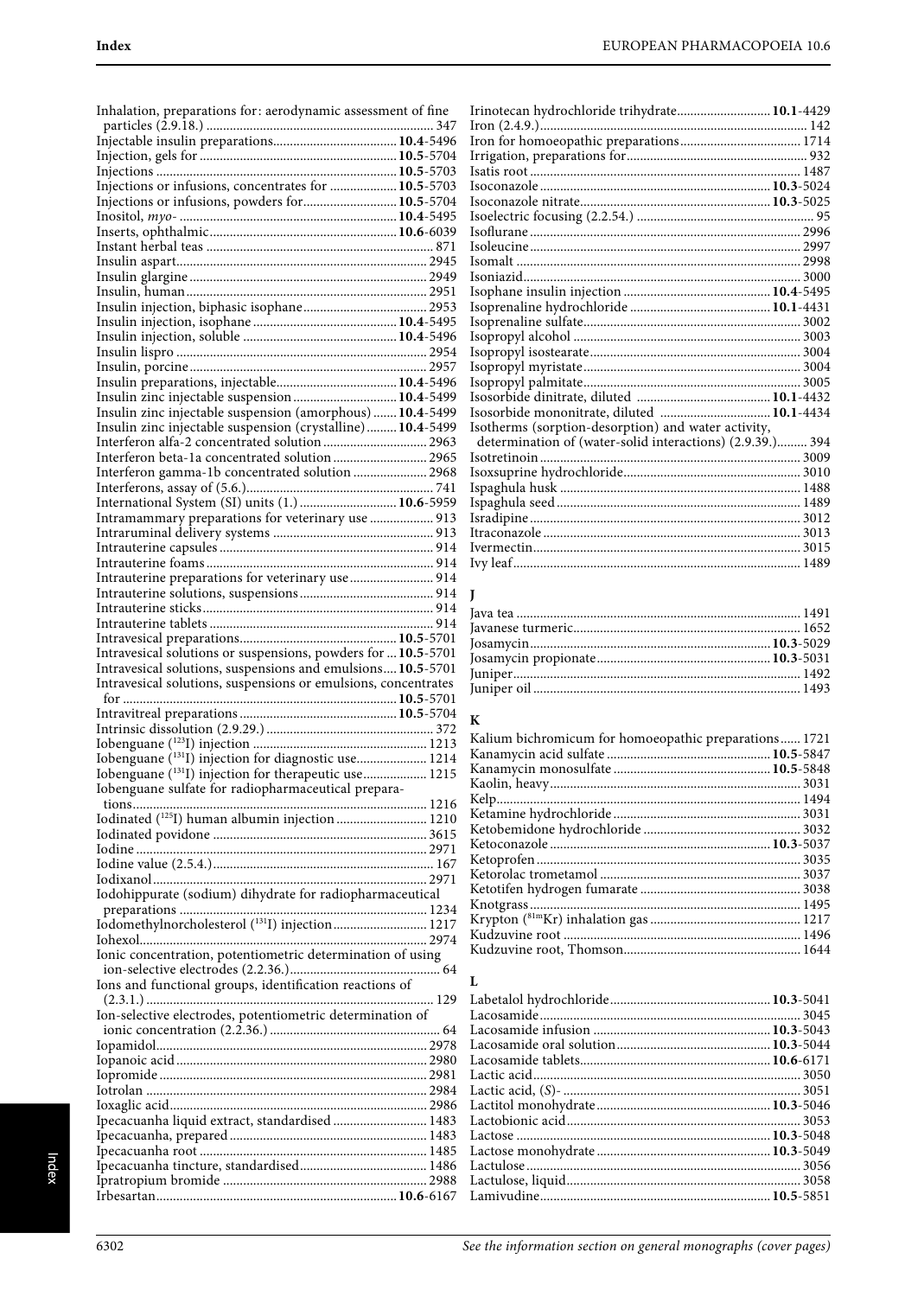| Laryngotracheitis vaccine (live), infectious, avian  10.2-4630    |  |
|-------------------------------------------------------------------|--|
| Laser light diffraction, particle size analysis by (2.9.31.)  373 |  |
|                                                                   |  |
|                                                                   |  |
|                                                                   |  |
|                                                                   |  |
|                                                                   |  |
|                                                                   |  |
|                                                                   |  |
|                                                                   |  |
|                                                                   |  |
|                                                                   |  |
| Leptospirosis vaccine (inactivated), bovine 1071                  |  |
| Leptospirosis vaccine (inactivated), canine 1082                  |  |
|                                                                   |  |
|                                                                   |  |
| Leukaemia vaccine (inactivated), feline 1112                      |  |
|                                                                   |  |
|                                                                   |  |
|                                                                   |  |
|                                                                   |  |
|                                                                   |  |
|                                                                   |  |
|                                                                   |  |
|                                                                   |  |
|                                                                   |  |
|                                                                   |  |
| Levomepromazine hydrochloride 10.4-5503                           |  |
|                                                                   |  |
|                                                                   |  |
|                                                                   |  |
|                                                                   |  |
|                                                                   |  |
|                                                                   |  |
| Lidocaine hydrochloride monohydrate  3097                         |  |
|                                                                   |  |
|                                                                   |  |
|                                                                   |  |
|                                                                   |  |
|                                                                   |  |
|                                                                   |  |
| Limit tests, standard solutions for (4.1.2.) 10.4-5349            |  |
|                                                                   |  |
| Linen thread, sterile, in distributor for veterinary use  1282    |  |
|                                                                   |  |
|                                                                   |  |
|                                                                   |  |
|                                                                   |  |
| Lipophilic solid dosage forms, dissolution test for               |  |
|                                                                   |  |
|                                                                   |  |
|                                                                   |  |
|                                                                   |  |
|                                                                   |  |
|                                                                   |  |
|                                                                   |  |
|                                                                   |  |
|                                                                   |  |
| Liquid preparations for cutaneous application  916                |  |
| Liquid preparations for cutaneous application, veterinary 941     |  |
|                                                                   |  |
|                                                                   |  |
|                                                                   |  |
|                                                                   |  |
|                                                                   |  |
| Liquids, clarity and degree of opalescence of (2.2.1.)  21        |  |

| Liquorice dry extract for flavouring purposes  1508            |  |
|----------------------------------------------------------------|--|
|                                                                |  |
|                                                                |  |
|                                                                |  |
|                                                                |  |
| Live biotherapeutic products for human use  876                |  |
| Live biotherapeutic products, microbiological examination      |  |
| of (tests for enumeration of microbial contaminants)           |  |
|                                                                |  |
| Live biotherapeutic products, microbiological examination of   |  |
| (tests for specified micro-organisms) (2.6.38.)  255           |  |
|                                                                |  |
|                                                                |  |
|                                                                |  |
|                                                                |  |
|                                                                |  |
|                                                                |  |
|                                                                |  |
|                                                                |  |
|                                                                |  |
|                                                                |  |
|                                                                |  |
|                                                                |  |
|                                                                |  |
|                                                                |  |
|                                                                |  |
|                                                                |  |
|                                                                |  |
|                                                                |  |
| Low-substituted hydroxypropylcellulose 10.6-6160               |  |
|                                                                |  |
|                                                                |  |
|                                                                |  |
|                                                                |  |
| Lutetium ( <sup>177</sup> Lu) solution for radiolabelling 1218 |  |
|                                                                |  |
|                                                                |  |
|                                                                |  |
|                                                                |  |
|                                                                |  |
|                                                                |  |
|                                                                |  |
|                                                                |  |

#### **M**

| Macrogol poly(vinyl alcohol) grafted copolymer 3140 |  |
|-----------------------------------------------------|--|
|                                                     |  |
|                                                     |  |
|                                                     |  |
|                                                     |  |
|                                                     |  |
|                                                     |  |
|                                                     |  |
|                                                     |  |
|                                                     |  |
|                                                     |  |
|                                                     |  |
| Magnesium aluminometasilicate 10.4-5509             |  |
| Magnesium and alkaline-earth metals (2.4.7.) 139    |  |
|                                                     |  |
|                                                     |  |
|                                                     |  |
|                                                     |  |
|                                                     |  |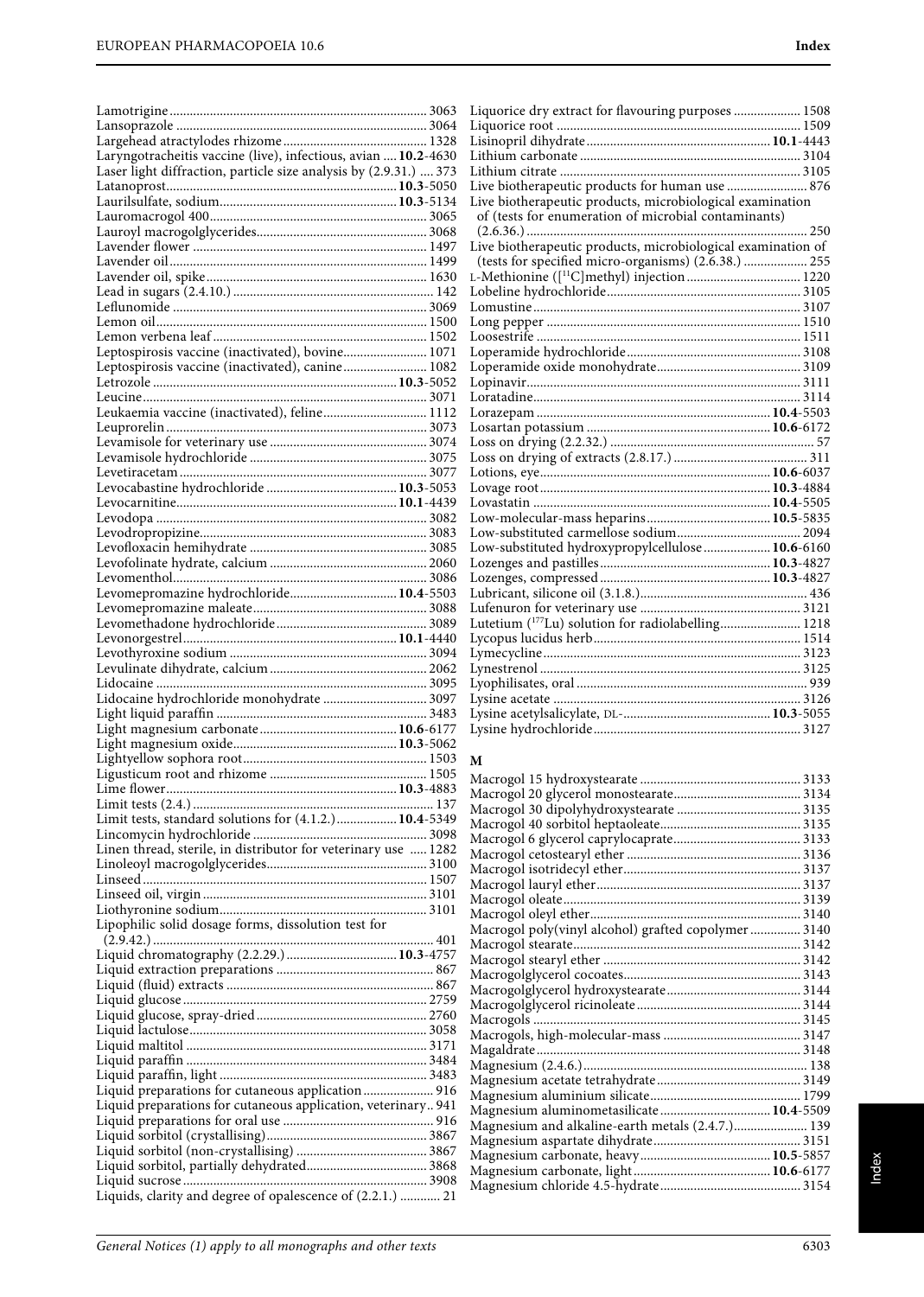| Magnesium chloride hexahydrate  10.3-5061                       |                                                                |  |
|-----------------------------------------------------------------|----------------------------------------------------------------|--|
|                                                                 |                                                                |  |
|                                                                 | Measles, mumps and rubella vaccine (live) 1005                 |  |
|                                                                 | Measles, mumps, rubella and varicella vaccine (live)  1006     |  |
| Magnesium fluoratum for homoeopathic preparations 10.1-<br>4370 | Measurement and detection of radioactivity (2.2.66.)  119      |  |
|                                                                 | Measurement of consistency by penetrometry (2.9.9.) 337        |  |
|                                                                 |                                                                |  |
|                                                                 |                                                                |  |
|                                                                 |                                                                |  |
|                                                                 |                                                                |  |
|                                                                 | Medicated chewing gums, dissolution test for (2.9.25.) 365     |  |
|                                                                 | Medicated feeding stuffs for veterinary use, premixes for  927 |  |
| Magnesium phosphoricum for homoeopathic                         |                                                                |  |
|                                                                 |                                                                |  |
|                                                                 |                                                                |  |
|                                                                 |                                                                |  |
| Magnesium sulfate heptahydrate 10.3-5063                        |                                                                |  |
|                                                                 |                                                                |  |
|                                                                 | Medronic acid for radiopharmaceutical preparations  1219       |  |
|                                                                 |                                                                |  |
|                                                                 |                                                                |  |
|                                                                 |                                                                |  |
|                                                                 |                                                                |  |
|                                                                 |                                                                |  |
|                                                                 |                                                                |  |
|                                                                 |                                                                |  |
|                                                                 |                                                                |  |
|                                                                 |                                                                |  |
|                                                                 |                                                                |  |
|                                                                 |                                                                |  |
| Management of extraneous agents in immunological                |                                                                |  |
| veterinary medicinal products (5.2.5.) 10.2-4590                | Melting point - instantaneous method (2.2.16.)  33             |  |
|                                                                 | Melting point - open capillary method (2.2.15.)  33            |  |
|                                                                 |                                                                |  |
|                                                                 | Meningococcal group A, C, W135 and Y conjugate                 |  |
| Manganese glycerophosphate, hydrated 3174                       |                                                                |  |
|                                                                 | Meningococcal group C and haemophilus type b conjugate         |  |
| Mannheimia vaccine (inactivated) for cattle 1125                |                                                                |  |
| Mannheimia vaccine (inactivated) for sheep  1126                | Meningococcal group C conjugate vaccine  1010                  |  |
|                                                                 | Meningococcal polysaccharide vaccine  1012                     |  |
|                                                                 |                                                                |  |
|                                                                 |                                                                |  |
|                                                                 |                                                                |  |
|                                                                 |                                                                |  |
|                                                                 | Mercury porosimetry, porosity and pore-size distribution of    |  |
| Mass spectrometry, inductively coupled plasma- (2.2.58.) 108    |                                                                |  |
| Mass uniformity of single-dose preparations (2.9.5.)  335       |                                                                |  |
|                                                                 |                                                                |  |
|                                                                 |                                                                |  |
| Materials based on non-plasticised poly(vinyl chloride)         |                                                                |  |
| for containers for non-injectable, aqueous solutions            |                                                                |  |
|                                                                 |                                                                |  |
| Materials based on non-plasticised poly(vinyl chloride) for     |                                                                |  |
| containers for solid dosage forms for oral administration       |                                                                |  |
|                                                                 | Metal catalyst or metal reagent residues (5.20.) 815           |  |
| Materials based on plasticised poly(vinyl chloride) for         | Metal catalyst or metal reagent residues, determination of     |  |
| containers for aqueous solutions for intravenous infusion       |                                                                |  |
|                                                                 |                                                                |  |
| Materials based on plasticised poly(vinyl chloride) for         | Metered-dose preparations for inhalation, non-                 |  |
| containers for human blood and blood components                 |                                                                |  |
|                                                                 | Metered-dose preparations for inhalation, pressurised 10.5-    |  |
| Materials based on plasticised poly(vinyl chloride) for         | 5707                                                           |  |
| tubing used in sets for the transfusion of blood and blood      |                                                                |  |
|                                                                 | Methacrylate copolymer, basic butylated 1925                   |  |
| Materials for containers for human blood and blood              | Methacrylic acid - ethyl acrylate copolymer (1:1) 3214         |  |
| Materials used for the manufacture of containers (3.1.) 423     | Methacrylic acid - ethyl acrylate copolymer (1:1) dispersion   |  |
|                                                                 | Methacrylic acid - methyl methacrylate copolymer (1:1)3217     |  |
|                                                                 | Methacrylic acid - methyl methacrylate copolymer (1:2)3218     |  |
|                                                                 |                                                                |  |
|                                                                 |                                                                |  |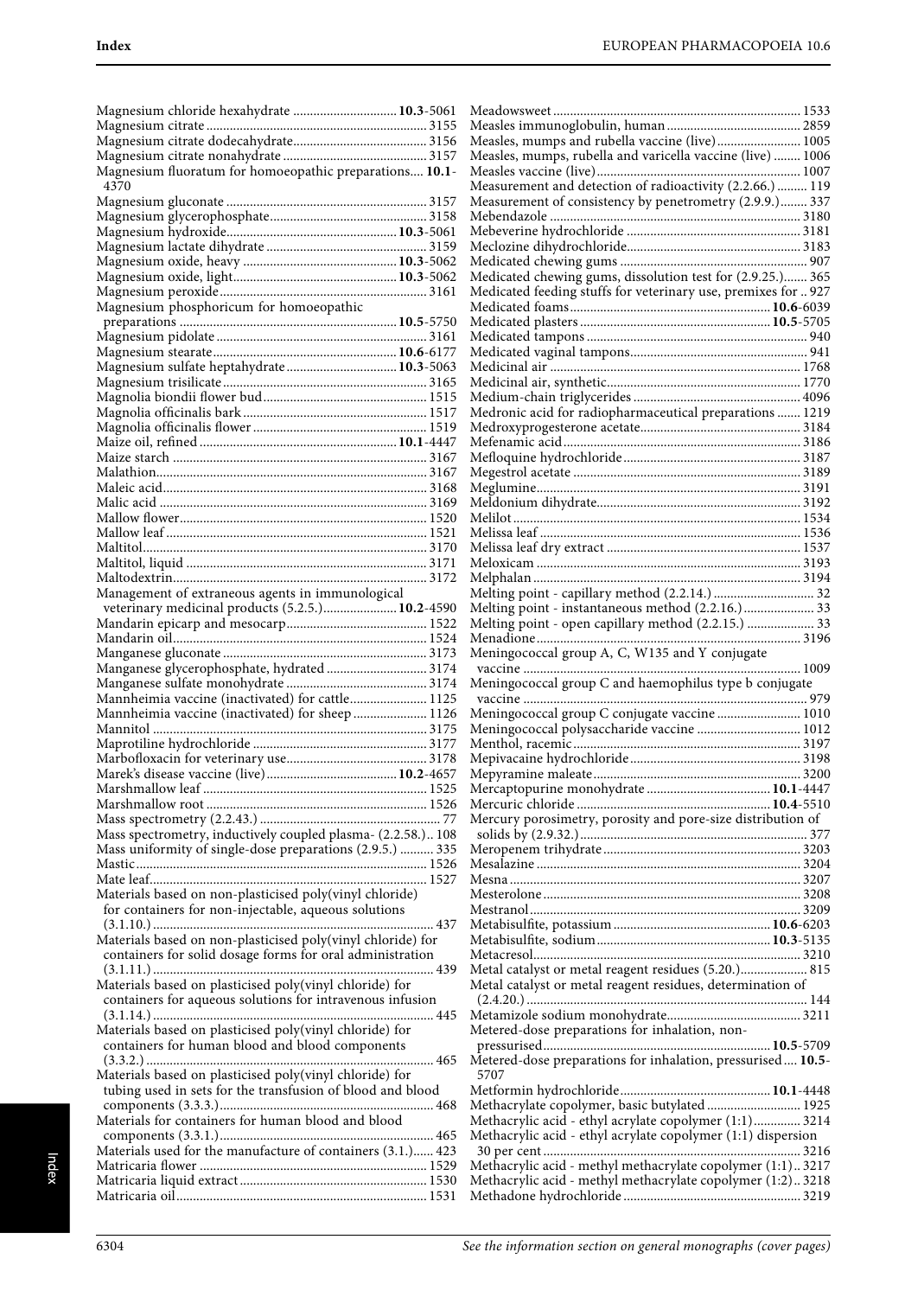| Methane intermix (2 per cent) in nitrogen  3221                                                              |
|--------------------------------------------------------------------------------------------------------------|
| Methanesulfonate (methyl, ethyl and isopropyl) in active                                                     |
| Methanesulfonic acid, methanesulfonyl chloride in                                                            |
| 184<br>Methanesulfonic acid, methyl, ethyl and isopropyl                                                     |
|                                                                                                              |
|                                                                                                              |
|                                                                                                              |
| Methanol and 2-propanol, test for (2.9.11.)  342                                                             |
|                                                                                                              |
| Methionine ([ <sup>11</sup> C]methyl) injection, L- 1220                                                     |
|                                                                                                              |
|                                                                                                              |
| Methods of preparation of homoeopathic stocks and                                                            |
| Methods of preparation of sterile products (5.1.1.)  619                                                     |
| Methods of pretreatment for preparing traditional Chinese                                                    |
| drugs: general information (5.18.) 10.5-5685                                                                 |
| Methyl, ethyl and isopropyl benzenesulfonate in active                                                       |
|                                                                                                              |
| Methyl, ethyl and isopropyl methanesulfonate in active                                                       |
| Methyl, ethyl and isopropyl methanesulfonate in                                                              |
|                                                                                                              |
| Methyl, ethyl and isopropyl toluenesulfonate in active                                                       |
| Methyl methacrylate - methacrylic acid copolymer (1:1) 3217                                                  |
| Methyl methacrylate - methacrylic acid copolymer (1:2)3218                                                   |
|                                                                                                              |
| Methyl parahydroxybenzoate, sodium 3830                                                                      |
|                                                                                                              |
| Methylaminolevulinate hydrochloride 10.6-6181                                                                |
|                                                                                                              |
|                                                                                                              |
|                                                                                                              |
|                                                                                                              |
|                                                                                                              |
|                                                                                                              |
| Methylpentoses in polysaccharide vaccines (2.5.21.)  173                                                     |
|                                                                                                              |
|                                                                                                              |
| Methylprednisolone hydrogen succinate 3245                                                                   |
|                                                                                                              |
|                                                                                                              |
|                                                                                                              |
|                                                                                                              |
|                                                                                                              |
| Metoclopramide hydrochloride monohydrate 3253                                                                |
|                                                                                                              |
|                                                                                                              |
|                                                                                                              |
|                                                                                                              |
|                                                                                                              |
|                                                                                                              |
|                                                                                                              |
| Microbial enumeration tests (microbiological examination of                                                  |
|                                                                                                              |
| Microbiological assay of antibiotics (2.7.2.)  262<br>Microbiological examination of cell-based preparations |

Microbiological examination of herbal medicinal products for oral use and extracts used in their preparation (2.6.31.)... 239 Microbiological examination of live biotherapeutic products: tests for enumeration of microbial contaminants (2.6.36.) .................................................................................... 250 Microbiological examination of live biotherapeutic products: tests for specified micro-organisms (2.6.38.) ...................... 255 Microbiological examination of non-sterile products: microbial enumeration tests (2.6.12.) .......................**10.3**-4765 Microbiological examination of non-sterile products: test for specified micro-organisms (2.6.13.) ..........................**10.3**-4769 Microbiological quality, alternative methods for control of (5.1.6.) ...................................................................................... 628 Microbiological quality of herbal medicinal products for oral use and extracts used in their preparation (5.1.8.)............. 638 Microbiological quality of non-sterile pharmaceutical preparations and substances for pharmaceutical use (5.1.4.) ...........................................................................**10.3**-4801 Microbiology, general texts on (5.1.) ..................................... 619 Microcalorimetry and solution calorimetry, characterisation of crystalline solids by (2.2.61.) ............................................ 115 Microcrystalline cellulose.............................................**10.4**-5446 Microcrystalline cellulose and carmellose sodium ............ 3269 Microscopic examination of herbal drugs (2.8.23) .............. 317 Microscopy, optical (2.9.37.)................................................... 390 Microscopy, scanning electron (2.9.52.) ................................ 414 Midazolam............................................................................... 3270 Milbemycin oxime for veterinary use .................................. 3272 Milk thistle dry extract, refined and standardised ....**10.6**-6057 Milk thistle fruit.............................................................**10.6**-6058 Minimising the risk of transmitting animal spongiform encephalopathy agents via human and veterinary medicinal products (5.2.8.)...................................................................... 661 Minocycline hydrochloride dihydrate.........................**10.3**-5065 Minoxidil ................................................................................. 3277 Mint oil, partly dementholised ............................................. 1541 Mirtazapine ............................................................................. 3278 Misoprostol.............................................................................. 3279 Mites for allergen products ................................................... 3281 Mitomycin ............................................................................... 3282 Mitoxantrone hydrochloride ................................................. 3283 Modafinil ................................................................................. 3285 Modified-release capsules ........................................................ 907 Modified-release granules........................................................ 912 Modified-release tablets ........................................................... 939 Mofetil mycophenolate .......................................................... 3312 Molecular mass distribution in dextrans (2.2.39.).....**10.3**-4760 Molgramostim concentrated solution.................................. 3286 Molsidomine ........................................................................... 3288 Molybdate dihydrate, sodium ............................................... 3831 Mometasone furoate......................................................**10.1**-4450 Mometasone furoate monohydrate ...................................... 3293 Monoclonal antibodies for human use .................................. 878 Monocyte-activation test (2.6.30.).......................................... 233 Monographs on herbal drug extracts (information chapter) (5.23.) ....................................................................................... 843 Monophosphoryl lipid A, 3-O-desacyl-4′- .......................... 2355 Montelukast sodium............................................................... 3295 Morantel hydrogen tartrate for veterinary use ................... 3298 Morinda root..................................................................**10.4**-5407 Morphine hydrochloride ....................................................... 3299 Morphine sulfate..................................................................... 3300 Moss, Iceland........................................................................... 1480 Mother tinctures for homoeopathic preparations .............. 1681 Motherwort ............................................................................. 1542 Moulds for allergen products................................................ 3302 Moutan bark............................................................................ 1543 Mouthwashes..................................................................**10.3**-4826 Moxidectin for veterinary use......................................**10.6**-6184 Moxifloxacin hydrochloride .........................................**10.3**-5067 Moxonidine ............................................................................. 3308 Mucoadhesive preparations.......................................... **10.3**-4828 Mullein flower ......................................................................... 1545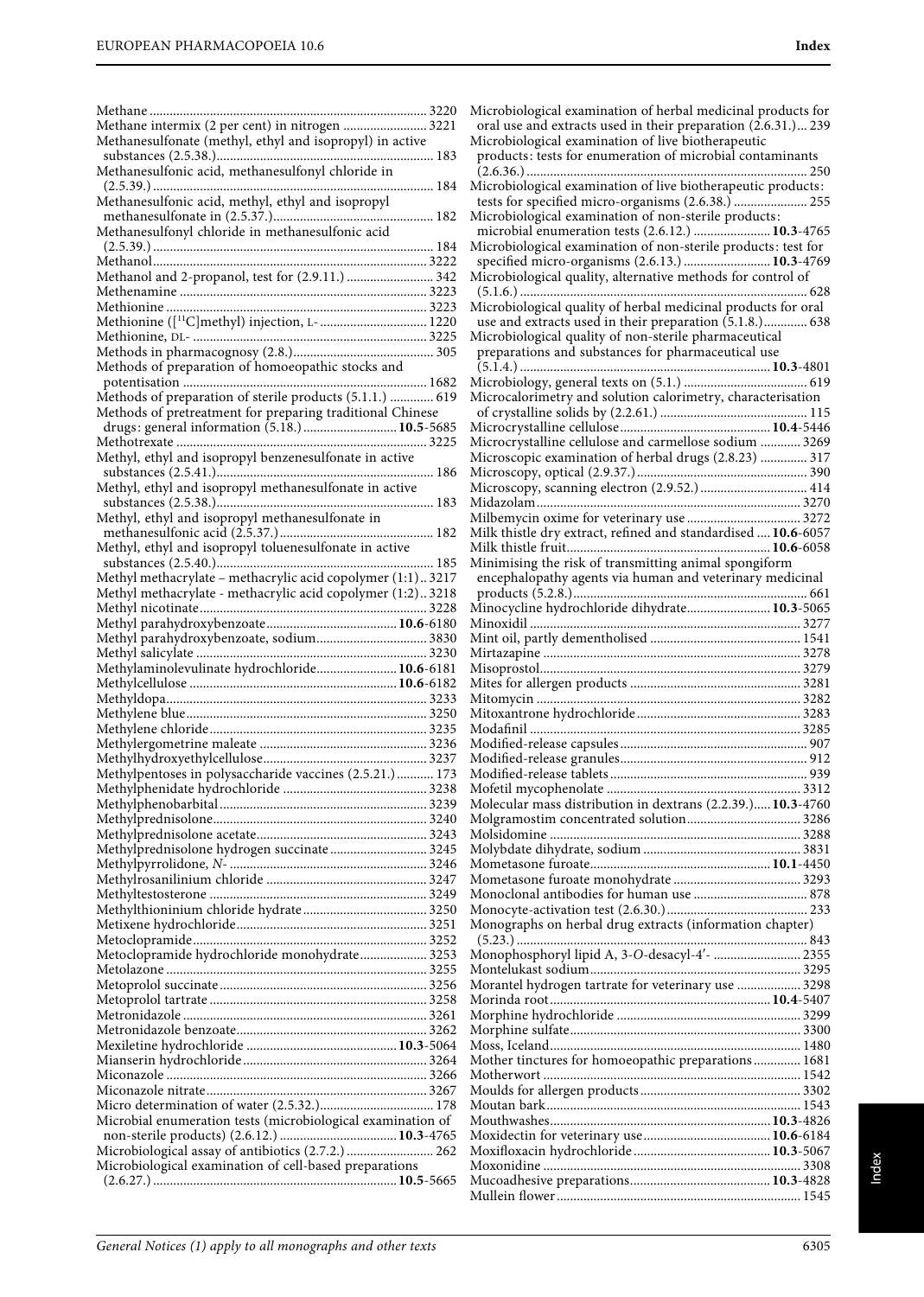| Multivariate statistical process control (5.28.)  10.4-5377 |  |
|-------------------------------------------------------------|--|
| Mumps, measles and rubella vaccine (live) 1005              |  |
| Mumps, measles, rubella and varicella vaccine (live)  1006  |  |
|                                                             |  |
|                                                             |  |
|                                                             |  |
|                                                             |  |
|                                                             |  |
|                                                             |  |
| Mycoplasma gallisepticum vaccine (inactivated)  1129        |  |
|                                                             |  |
|                                                             |  |
|                                                             |  |
|                                                             |  |
| Myxomatosis vaccine (live) for rabbits  10.2-4659           |  |

# **N**

| Names of herbal drugs used in traditional Chinese medicine  |  |
|-------------------------------------------------------------|--|
|                                                             |  |
|                                                             |  |
|                                                             |  |
|                                                             |  |
|                                                             |  |
|                                                             |  |
|                                                             |  |
|                                                             |  |
|                                                             |  |
|                                                             |  |
|                                                             |  |
|                                                             |  |
|                                                             |  |
|                                                             |  |
|                                                             |  |
|                                                             |  |
| Nebulisation, characterisation of preparations for          |  |
|                                                             |  |
|                                                             |  |
|                                                             |  |
|                                                             |  |
| Neonatal piglet colibacillosis vaccine (inactivated) 1132   |  |
| Neonatal ruminant colibacillosis vaccine (inactivated) 1133 |  |
|                                                             |  |
|                                                             |  |
|                                                             |  |
|                                                             |  |
|                                                             |  |
|                                                             |  |
| Neurovirulence test of live viral vaccines (2.6.18.) 218    |  |
|                                                             |  |
|                                                             |  |
|                                                             |  |
| Newcastle disease vaccine (inactivated) 10.2-4660           |  |
| Newcastle disease vaccine (live) 10.2-4661                  |  |
|                                                             |  |
|                                                             |  |
|                                                             |  |
| Nickel in hydrogenated vegetable oils (2.4.31.)  163        |  |
|                                                             |  |
|                                                             |  |
|                                                             |  |
|                                                             |  |
|                                                             |  |

| Nitrogen determination by sulfuric acid digestion (2.5.9.) 170<br>Nitrogen determination, primary aromatic amino (2.5.8.) 169<br>Nitrogen monoxide and nitrogen dioxide in gases<br>N-Nitrosamines in active substances (2.5.42.) 10.6-5979<br>Non-pressurised metered-dose preparations for<br>Non-sterile pharmaceutical preparations and substances<br>for pharmaceutical use, microbiological quality of<br>Non-sterile products, microbiological examination of<br>(microbial enumeration tests) (2.6.12.)  10.3-4765<br>Non-sterile products, microbiological examination of (test for<br>specified micro-organisms) (2.6.13.) 10.3-4769<br>Normal immunoglobulin for intramuscular administration,<br>Normal immunoglobulin for intravenous administration,<br>Normal immunoglobulin for subcutaneous administration,<br>Nuclear magnetic resonance spectrometry (2.2.33.) 58<br>Nuclear magnetic resonance spectrometry, peptide<br>Nucleated cell count and viability (2.7.29.)  297<br>Nucleic acid amplification techniques (2.6.21.)  219<br>Nucleic acids in polysaccharide vaccines (2.5.17.)  172<br>Numeration of CD34/CD45+ cells in haematopoietic products<br>Nux-vomica for homoeopathic preparations 1723 |  |
|--------------------------------------------------------------------------------------------------------------------------------------------------------------------------------------------------------------------------------------------------------------------------------------------------------------------------------------------------------------------------------------------------------------------------------------------------------------------------------------------------------------------------------------------------------------------------------------------------------------------------------------------------------------------------------------------------------------------------------------------------------------------------------------------------------------------------------------------------------------------------------------------------------------------------------------------------------------------------------------------------------------------------------------------------------------------------------------------------------------------------------------------------------------------------------------------------------------------------------|--|
|                                                                                                                                                                                                                                                                                                                                                                                                                                                                                                                                                                                                                                                                                                                                                                                                                                                                                                                                                                                                                                                                                                                                                                                                                                |  |
|                                                                                                                                                                                                                                                                                                                                                                                                                                                                                                                                                                                                                                                                                                                                                                                                                                                                                                                                                                                                                                                                                                                                                                                                                                |  |
|                                                                                                                                                                                                                                                                                                                                                                                                                                                                                                                                                                                                                                                                                                                                                                                                                                                                                                                                                                                                                                                                                                                                                                                                                                |  |
|                                                                                                                                                                                                                                                                                                                                                                                                                                                                                                                                                                                                                                                                                                                                                                                                                                                                                                                                                                                                                                                                                                                                                                                                                                |  |
|                                                                                                                                                                                                                                                                                                                                                                                                                                                                                                                                                                                                                                                                                                                                                                                                                                                                                                                                                                                                                                                                                                                                                                                                                                |  |
|                                                                                                                                                                                                                                                                                                                                                                                                                                                                                                                                                                                                                                                                                                                                                                                                                                                                                                                                                                                                                                                                                                                                                                                                                                |  |
|                                                                                                                                                                                                                                                                                                                                                                                                                                                                                                                                                                                                                                                                                                                                                                                                                                                                                                                                                                                                                                                                                                                                                                                                                                |  |
|                                                                                                                                                                                                                                                                                                                                                                                                                                                                                                                                                                                                                                                                                                                                                                                                                                                                                                                                                                                                                                                                                                                                                                                                                                |  |
|                                                                                                                                                                                                                                                                                                                                                                                                                                                                                                                                                                                                                                                                                                                                                                                                                                                                                                                                                                                                                                                                                                                                                                                                                                |  |
|                                                                                                                                                                                                                                                                                                                                                                                                                                                                                                                                                                                                                                                                                                                                                                                                                                                                                                                                                                                                                                                                                                                                                                                                                                |  |
|                                                                                                                                                                                                                                                                                                                                                                                                                                                                                                                                                                                                                                                                                                                                                                                                                                                                                                                                                                                                                                                                                                                                                                                                                                |  |
|                                                                                                                                                                                                                                                                                                                                                                                                                                                                                                                                                                                                                                                                                                                                                                                                                                                                                                                                                                                                                                                                                                                                                                                                                                |  |
|                                                                                                                                                                                                                                                                                                                                                                                                                                                                                                                                                                                                                                                                                                                                                                                                                                                                                                                                                                                                                                                                                                                                                                                                                                |  |
|                                                                                                                                                                                                                                                                                                                                                                                                                                                                                                                                                                                                                                                                                                                                                                                                                                                                                                                                                                                                                                                                                                                                                                                                                                |  |
|                                                                                                                                                                                                                                                                                                                                                                                                                                                                                                                                                                                                                                                                                                                                                                                                                                                                                                                                                                                                                                                                                                                                                                                                                                |  |
|                                                                                                                                                                                                                                                                                                                                                                                                                                                                                                                                                                                                                                                                                                                                                                                                                                                                                                                                                                                                                                                                                                                                                                                                                                |  |
|                                                                                                                                                                                                                                                                                                                                                                                                                                                                                                                                                                                                                                                                                                                                                                                                                                                                                                                                                                                                                                                                                                                                                                                                                                |  |
|                                                                                                                                                                                                                                                                                                                                                                                                                                                                                                                                                                                                                                                                                                                                                                                                                                                                                                                                                                                                                                                                                                                                                                                                                                |  |
|                                                                                                                                                                                                                                                                                                                                                                                                                                                                                                                                                                                                                                                                                                                                                                                                                                                                                                                                                                                                                                                                                                                                                                                                                                |  |
|                                                                                                                                                                                                                                                                                                                                                                                                                                                                                                                                                                                                                                                                                                                                                                                                                                                                                                                                                                                                                                                                                                                                                                                                                                |  |
|                                                                                                                                                                                                                                                                                                                                                                                                                                                                                                                                                                                                                                                                                                                                                                                                                                                                                                                                                                                                                                                                                                                                                                                                                                |  |
|                                                                                                                                                                                                                                                                                                                                                                                                                                                                                                                                                                                                                                                                                                                                                                                                                                                                                                                                                                                                                                                                                                                                                                                                                                |  |
|                                                                                                                                                                                                                                                                                                                                                                                                                                                                                                                                                                                                                                                                                                                                                                                                                                                                                                                                                                                                                                                                                                                                                                                                                                |  |
|                                                                                                                                                                                                                                                                                                                                                                                                                                                                                                                                                                                                                                                                                                                                                                                                                                                                                                                                                                                                                                                                                                                                                                                                                                |  |
|                                                                                                                                                                                                                                                                                                                                                                                                                                                                                                                                                                                                                                                                                                                                                                                                                                                                                                                                                                                                                                                                                                                                                                                                                                |  |
|                                                                                                                                                                                                                                                                                                                                                                                                                                                                                                                                                                                                                                                                                                                                                                                                                                                                                                                                                                                                                                                                                                                                                                                                                                |  |
|                                                                                                                                                                                                                                                                                                                                                                                                                                                                                                                                                                                                                                                                                                                                                                                                                                                                                                                                                                                                                                                                                                                                                                                                                                |  |
|                                                                                                                                                                                                                                                                                                                                                                                                                                                                                                                                                                                                                                                                                                                                                                                                                                                                                                                                                                                                                                                                                                                                                                                                                                |  |
|                                                                                                                                                                                                                                                                                                                                                                                                                                                                                                                                                                                                                                                                                                                                                                                                                                                                                                                                                                                                                                                                                                                                                                                                                                |  |
|                                                                                                                                                                                                                                                                                                                                                                                                                                                                                                                                                                                                                                                                                                                                                                                                                                                                                                                                                                                                                                                                                                                                                                                                                                |  |
|                                                                                                                                                                                                                                                                                                                                                                                                                                                                                                                                                                                                                                                                                                                                                                                                                                                                                                                                                                                                                                                                                                                                                                                                                                |  |
|                                                                                                                                                                                                                                                                                                                                                                                                                                                                                                                                                                                                                                                                                                                                                                                                                                                                                                                                                                                                                                                                                                                                                                                                                                |  |
|                                                                                                                                                                                                                                                                                                                                                                                                                                                                                                                                                                                                                                                                                                                                                                                                                                                                                                                                                                                                                                                                                                                                                                                                                                |  |
|                                                                                                                                                                                                                                                                                                                                                                                                                                                                                                                                                                                                                                                                                                                                                                                                                                                                                                                                                                                                                                                                                                                                                                                                                                |  |
|                                                                                                                                                                                                                                                                                                                                                                                                                                                                                                                                                                                                                                                                                                                                                                                                                                                                                                                                                                                                                                                                                                                                                                                                                                |  |
|                                                                                                                                                                                                                                                                                                                                                                                                                                                                                                                                                                                                                                                                                                                                                                                                                                                                                                                                                                                                                                                                                                                                                                                                                                |  |
|                                                                                                                                                                                                                                                                                                                                                                                                                                                                                                                                                                                                                                                                                                                                                                                                                                                                                                                                                                                                                                                                                                                                                                                                                                |  |
|                                                                                                                                                                                                                                                                                                                                                                                                                                                                                                                                                                                                                                                                                                                                                                                                                                                                                                                                                                                                                                                                                                                                                                                                                                |  |
|                                                                                                                                                                                                                                                                                                                                                                                                                                                                                                                                                                                                                                                                                                                                                                                                                                                                                                                                                                                                                                                                                                                                                                                                                                |  |
|                                                                                                                                                                                                                                                                                                                                                                                                                                                                                                                                                                                                                                                                                                                                                                                                                                                                                                                                                                                                                                                                                                                                                                                                                                |  |
|                                                                                                                                                                                                                                                                                                                                                                                                                                                                                                                                                                                                                                                                                                                                                                                                                                                                                                                                                                                                                                                                                                                                                                                                                                |  |
|                                                                                                                                                                                                                                                                                                                                                                                                                                                                                                                                                                                                                                                                                                                                                                                                                                                                                                                                                                                                                                                                                                                                                                                                                                |  |
|                                                                                                                                                                                                                                                                                                                                                                                                                                                                                                                                                                                                                                                                                                                                                                                                                                                                                                                                                                                                                                                                                                                                                                                                                                |  |
|                                                                                                                                                                                                                                                                                                                                                                                                                                                                                                                                                                                                                                                                                                                                                                                                                                                                                                                                                                                                                                                                                                                                                                                                                                |  |
|                                                                                                                                                                                                                                                                                                                                                                                                                                                                                                                                                                                                                                                                                                                                                                                                                                                                                                                                                                                                                                                                                                                                                                                                                                |  |
|                                                                                                                                                                                                                                                                                                                                                                                                                                                                                                                                                                                                                                                                                                                                                                                                                                                                                                                                                                                                                                                                                                                                                                                                                                |  |
|                                                                                                                                                                                                                                                                                                                                                                                                                                                                                                                                                                                                                                                                                                                                                                                                                                                                                                                                                                                                                                                                                                                                                                                                                                |  |
|                                                                                                                                                                                                                                                                                                                                                                                                                                                                                                                                                                                                                                                                                                                                                                                                                                                                                                                                                                                                                                                                                                                                                                                                                                |  |
|                                                                                                                                                                                                                                                                                                                                                                                                                                                                                                                                                                                                                                                                                                                                                                                                                                                                                                                                                                                                                                                                                                                                                                                                                                |  |
|                                                                                                                                                                                                                                                                                                                                                                                                                                                                                                                                                                                                                                                                                                                                                                                                                                                                                                                                                                                                                                                                                                                                                                                                                                |  |
|                                                                                                                                                                                                                                                                                                                                                                                                                                                                                                                                                                                                                                                                                                                                                                                                                                                                                                                                                                                                                                                                                                                                                                                                                                |  |
|                                                                                                                                                                                                                                                                                                                                                                                                                                                                                                                                                                                                                                                                                                                                                                                                                                                                                                                                                                                                                                                                                                                                                                                                                                |  |
|                                                                                                                                                                                                                                                                                                                                                                                                                                                                                                                                                                                                                                                                                                                                                                                                                                                                                                                                                                                                                                                                                                                                                                                                                                |  |
|                                                                                                                                                                                                                                                                                                                                                                                                                                                                                                                                                                                                                                                                                                                                                                                                                                                                                                                                                                                                                                                                                                                                                                                                                                |  |
|                                                                                                                                                                                                                                                                                                                                                                                                                                                                                                                                                                                                                                                                                                                                                                                                                                                                                                                                                                                                                                                                                                                                                                                                                                |  |
|                                                                                                                                                                                                                                                                                                                                                                                                                                                                                                                                                                                                                                                                                                                                                                                                                                                                                                                                                                                                                                                                                                                                                                                                                                |  |
|                                                                                                                                                                                                                                                                                                                                                                                                                                                                                                                                                                                                                                                                                                                                                                                                                                                                                                                                                                                                                                                                                                                                                                                                                                |  |
|                                                                                                                                                                                                                                                                                                                                                                                                                                                                                                                                                                                                                                                                                                                                                                                                                                                                                                                                                                                                                                                                                                                                                                                                                                |  |
|                                                                                                                                                                                                                                                                                                                                                                                                                                                                                                                                                                                                                                                                                                                                                                                                                                                                                                                                                                                                                                                                                                                                                                                                                                |  |
|                                                                                                                                                                                                                                                                                                                                                                                                                                                                                                                                                                                                                                                                                                                                                                                                                                                                                                                                                                                                                                                                                                                                                                                                                                |  |
|                                                                                                                                                                                                                                                                                                                                                                                                                                                                                                                                                                                                                                                                                                                                                                                                                                                                                                                                                                                                                                                                                                                                                                                                                                |  |
|                                                                                                                                                                                                                                                                                                                                                                                                                                                                                                                                                                                                                                                                                                                                                                                                                                                                                                                                                                                                                                                                                                                                                                                                                                |  |
|                                                                                                                                                                                                                                                                                                                                                                                                                                                                                                                                                                                                                                                                                                                                                                                                                                                                                                                                                                                                                                                                                                                                                                                                                                |  |
|                                                                                                                                                                                                                                                                                                                                                                                                                                                                                                                                                                                                                                                                                                                                                                                                                                                                                                                                                                                                                                                                                                                                                                                                                                |  |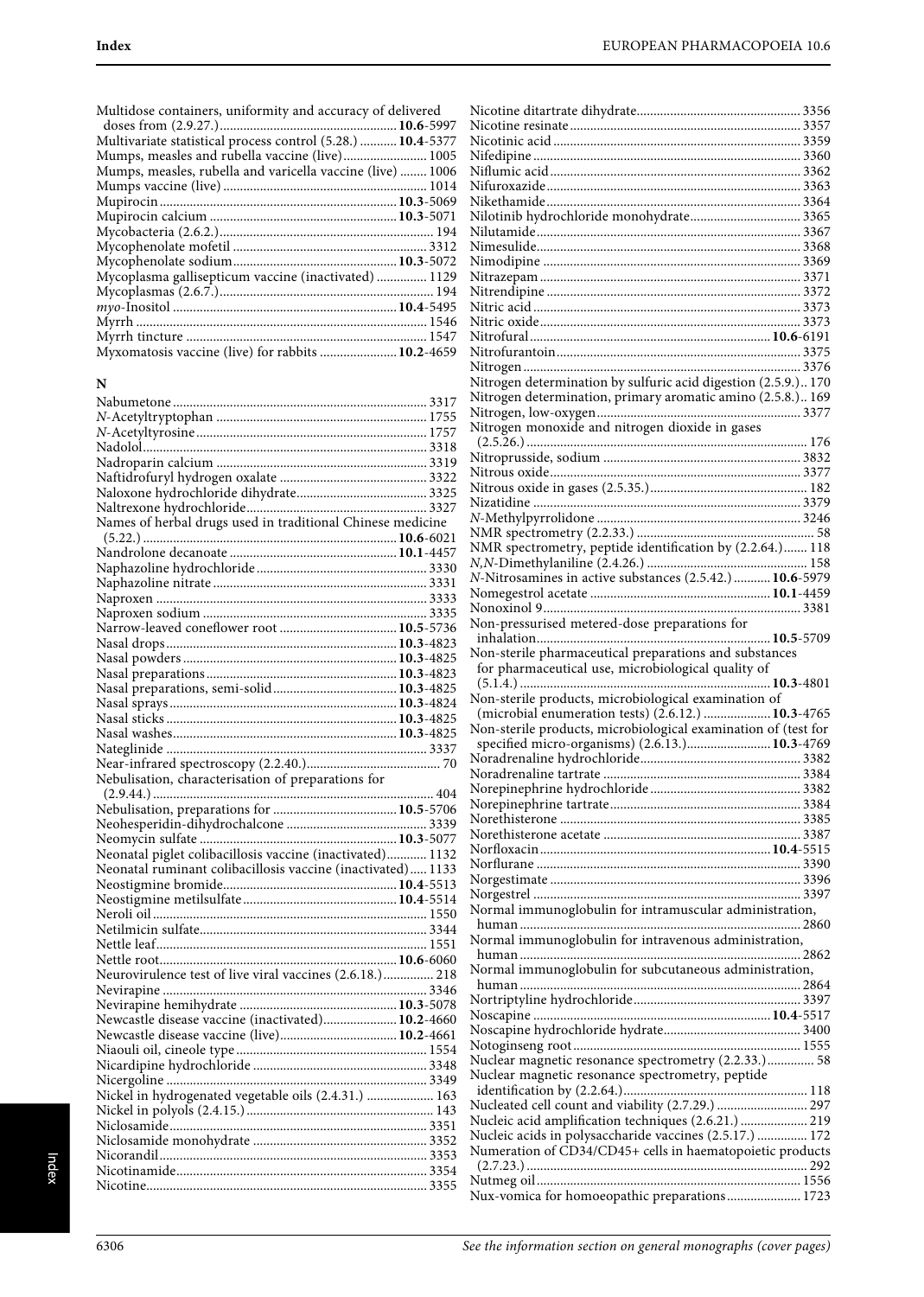| General Notices (1) apply to all monographs and other texts |  |
|-------------------------------------------------------------|--|

| O                                                                                                           |
|-------------------------------------------------------------------------------------------------------------|
| O-Acetyl in polysaccharide vaccines (2.5.19.) 173                                                           |
|                                                                                                             |
|                                                                                                             |
|                                                                                                             |
|                                                                                                             |
|                                                                                                             |
|                                                                                                             |
|                                                                                                             |
|                                                                                                             |
| Oils, fatty, identification by thin-layer chromatography                                                    |
|                                                                                                             |
|                                                                                                             |
| Oils rich in omega-3 acids, composition of fatty acids in                                                   |
| Oils rich in omega-3 acids, total cholesterol in (2.4.32.)  163                                             |
|                                                                                                             |
|                                                                                                             |
| Olanzapine embonate monohydrate  10.2-4677                                                                  |
| Olanzapine pamoate monohydrate  10.2-4677                                                                   |
|                                                                                                             |
|                                                                                                             |
|                                                                                                             |
|                                                                                                             |
|                                                                                                             |
|                                                                                                             |
|                                                                                                             |
|                                                                                                             |
|                                                                                                             |
| Omega-3 acids, composition of fatty acids in oils rich in                                                   |
|                                                                                                             |
| Omega-3 acids, total cholesterol in oils rich in (2.4.32.)  163                                             |
|                                                                                                             |
|                                                                                                             |
|                                                                                                             |
|                                                                                                             |
|                                                                                                             |
|                                                                                                             |
| Ondansetron hydrochloride dihydrate  10.4-5521<br>Opalescence of liquids, clarity and degree of (2.2.1.) 21 |
|                                                                                                             |
| Opium dry extract, standardised 10.3-4885                                                                   |
|                                                                                                             |
|                                                                                                             |
|                                                                                                             |
|                                                                                                             |
|                                                                                                             |
|                                                                                                             |
|                                                                                                             |
| Oral solutions, emulsions and suspensions 917                                                               |
|                                                                                                             |
| Oral use, veterinary semi-solid preparations for  942                                                       |
|                                                                                                             |
|                                                                                                             |
|                                                                                                             |
| Organ preservation, solutions for  10.3-5135                                                                |
| Oriental cashew for homoeopathic preparations  10.5-5749                                                    |
|                                                                                                             |
|                                                                                                             |
|                                                                                                             |
|                                                                                                             |
|                                                                                                             |
| Oromucosal preparations, semi-solid 10.3-4826                                                               |
| Oromucosal solutions, emulsions and suspensions  10.3-4826                                                  |
|                                                                                                             |

| 10.3-4827<br>3131 |
|-------------------|

#### **P**

| Pancreatic necrosis vaccine (inactivated, oil-adjuvanted,  |  |
|------------------------------------------------------------|--|
| injectable) for salmonids, infectious  1124                |  |
|                                                            |  |
| Panleucopenia vaccine (inactivated), feline  1109          |  |
| Panleucopenia vaccine (live), feline  10.2-4651            |  |
|                                                            |  |
|                                                            |  |
|                                                            |  |
|                                                            |  |
|                                                            |  |
| Papillomavirus vaccine (rDNA), human  989                  |  |
|                                                            |  |
|                                                            |  |
|                                                            |  |
|                                                            |  |
|                                                            |  |
|                                                            |  |
|                                                            |  |
|                                                            |  |
|                                                            |  |
|                                                            |  |
|                                                            |  |
|                                                            |  |
|                                                            |  |
|                                                            |  |
|                                                            |  |
|                                                            |  |
|                                                            |  |
|                                                            |  |
|                                                            |  |
|                                                            |  |
| Parainfluenza virus vaccine (live), bovine  10.2-4633      |  |
| Parainfluenza virus vaccine (live), canine  10.2-4640      |  |
|                                                            |  |
| Paramyxovirus 1 (Newcastle disease) vaccine (inactivated), |  |
|                                                            |  |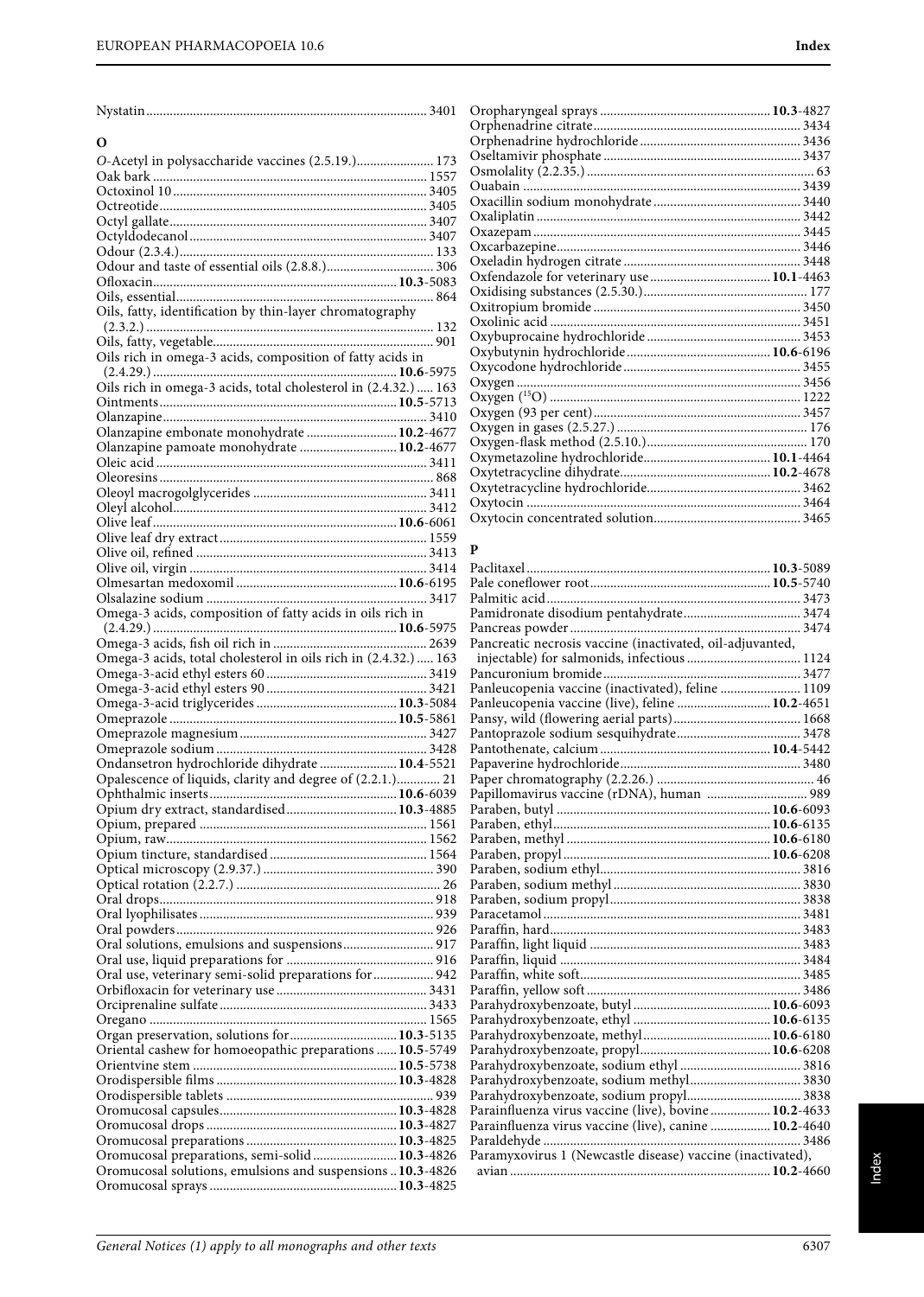| Paramyxovirus 1 (Newcastle disease) vaccine (live),                                                                |  |
|--------------------------------------------------------------------------------------------------------------------|--|
| Paramyxovirus 3 vaccine (inactivated) for turkeys,                                                                 |  |
|                                                                                                                    |  |
| Parenteral preparations, depyrogenation of items used in the                                                       |  |
| Parenteral preparations, test for extractable volume of                                                            |  |
|                                                                                                                    |  |
|                                                                                                                    |  |
|                                                                                                                    |  |
| Paroxetine hydrochloride hemihydrate  10.5-5865<br>Particle size analysis by laser light diffraction (2.9.31.) 373 |  |
| Particles, fine, aerodynamic assessment of in preparations for                                                     |  |
|                                                                                                                    |  |
|                                                                                                                    |  |
| Particulate contamination, recommendations on testing of:                                                          |  |
|                                                                                                                    |  |
| Particulate contamination: sub-visible particles                                                                   |  |
|                                                                                                                    |  |
| Particulate contamination: sub-visible particles in<br>non-injectable liquid preparations (2.9.53.) 10.6-6002      |  |
| Particulate contamination: visible particles (2.9.20.) 362                                                         |  |
| Parvovirosis vaccine (inactivated), canine 1085                                                                    |  |
| Parvovirosis vaccine (inactivated), porcine 10.2-4663                                                              |  |
| Parvovirosis vaccine (live), canine 10.5-5718                                                                      |  |
|                                                                                                                    |  |
|                                                                                                                    |  |
| Pasteurella vaccine (inactivated) for sheep 1138                                                                   |  |
|                                                                                                                    |  |
|                                                                                                                    |  |
| Patches, dissolution test for (2.9.4.) 10.5-5675                                                                   |  |
|                                                                                                                    |  |
|                                                                                                                    |  |
| Pemetrexed disodium 2.5-hydrate 10.5-5867                                                                          |  |
|                                                                                                                    |  |
|                                                                                                                    |  |
| Penetrometry, measurement of consistency by (2.9.9.)  337                                                          |  |
| Penicillin G (benzathine) tetrahydrate 1951                                                                        |  |
|                                                                                                                    |  |
| Penicillin G (procaine) monohydrate 10.4-5436                                                                      |  |
|                                                                                                                    |  |
|                                                                                                                    |  |
|                                                                                                                    |  |
|                                                                                                                    |  |
|                                                                                                                    |  |
|                                                                                                                    |  |
|                                                                                                                    |  |
|                                                                                                                    |  |
| Pentetate sodium calcium hydrate for radiopharmaceutical                                                           |  |
|                                                                                                                    |  |
|                                                                                                                    |  |
|                                                                                                                    |  |
|                                                                                                                    |  |
|                                                                                                                    |  |
|                                                                                                                    |  |
|                                                                                                                    |  |
|                                                                                                                    |  |
|                                                                                                                    |  |
|                                                                                                                    |  |
|                                                                                                                    |  |
| Peptide identification by nuclear magnetic resonance                                                               |  |
|                                                                                                                    |  |
| Peptides, synthetic, acetic acid in (2.5.34.)  181                                                                 |  |
|                                                                                                                    |  |

| Pertussis (acellular, component), diphtheria and tetanus                                                           |
|--------------------------------------------------------------------------------------------------------------------|
|                                                                                                                    |
| Pertussis (acellular, component), diphtheria and tetanus                                                           |
| vaccine (adsorbed, reduced antigen(s) content) 10.3-4835                                                           |
| Pertussis (acellular, component), diphtheria, tetanus and                                                          |
| haemophilus type b conjugate vaccine (adsorbed) 10.3-4839                                                          |
| Pertussis (acellular, component), diphtheria, tetanus and<br>hepatitis B (rDNA) vaccine (adsorbed)  10.3-4841      |
| Pertussis (acellular, component), diphtheria, tetanus and                                                          |
| poliomyelitis (inactivated) vaccine (adsorbed) 10.3-4843                                                           |
| Pertussis (acellular, component), diphtheria, tetanus and                                                          |
| poliomyelitis (inactivated) vaccine (adsorbed, reduced                                                             |
|                                                                                                                    |
| Pertussis (acellular, component), diphtheria, tetanus,                                                             |
| hepatitis B (rDNA), poliomyelitis (inactivated) and                                                                |
| haemophilus type b conjugate vaccine (adsorbed)10.3-4846<br>Pertussis (acellular, component), diphtheria, tetanus, |
| poliomyelitis (inactivated) and haemophilus type b conjugate                                                       |
|                                                                                                                    |
|                                                                                                                    |
| Pertussis vaccine (acellular), assay of (2.7.16.) 286                                                              |
| Pertussis vaccine (acellular, component, adsorbed) 1015                                                            |
| Pertussis vaccine (acellular, co-purified, adsorbed) 1016                                                          |
| Pertussis vaccine (whole cell, adsorbed) 1018                                                                      |
| Pertussis vaccine (whole cell), assay of (2.7.7.)  274                                                             |
| Pertussis (whole cell), diphtheria and tetanus vaccine                                                             |
| Pertussis (whole cell), diphtheria, tetanus and poliomyelitis                                                      |
| (inactivated) vaccine (adsorbed)  10.3-4851                                                                        |
| Pertussis (whole cell), diphtheria, tetanus, poliomyelitis                                                         |
|                                                                                                                    |
| (inactivated) and haemophilus type b conjugate vaccine                                                             |
|                                                                                                                    |
|                                                                                                                    |
|                                                                                                                    |
| Pessaries and suppositories, disintegration of (2.9.2.)  325                                                       |
|                                                                                                                    |
|                                                                                                                    |
| Petroleum rectificatum for homoeopathic preparations  1725                                                         |
|                                                                                                                    |
|                                                                                                                    |
|                                                                                                                    |
|                                                                                                                    |
| Pharmacopoeial harmonisation (5.8.)  10.6-6017                                                                     |
|                                                                                                                    |
|                                                                                                                    |
|                                                                                                                    |
|                                                                                                                    |
| Phenol in immunosera and vaccines (2.5.15.)  172                                                                   |
|                                                                                                                    |
|                                                                                                                    |
| Phenothiazines, identification by thin-layer chromatography                                                        |
|                                                                                                                    |
| Phenoxybenzamine hydrochloride 10.6-6201                                                                           |
|                                                                                                                    |
| Phenoxymethylpenicillin (benzathine) tetrahydrate 3531                                                             |
| Phenoxymethylpenicillin potassium  10.2-4684                                                                       |
|                                                                                                                    |
|                                                                                                                    |
|                                                                                                                    |
|                                                                                                                    |
|                                                                                                                    |
|                                                                                                                    |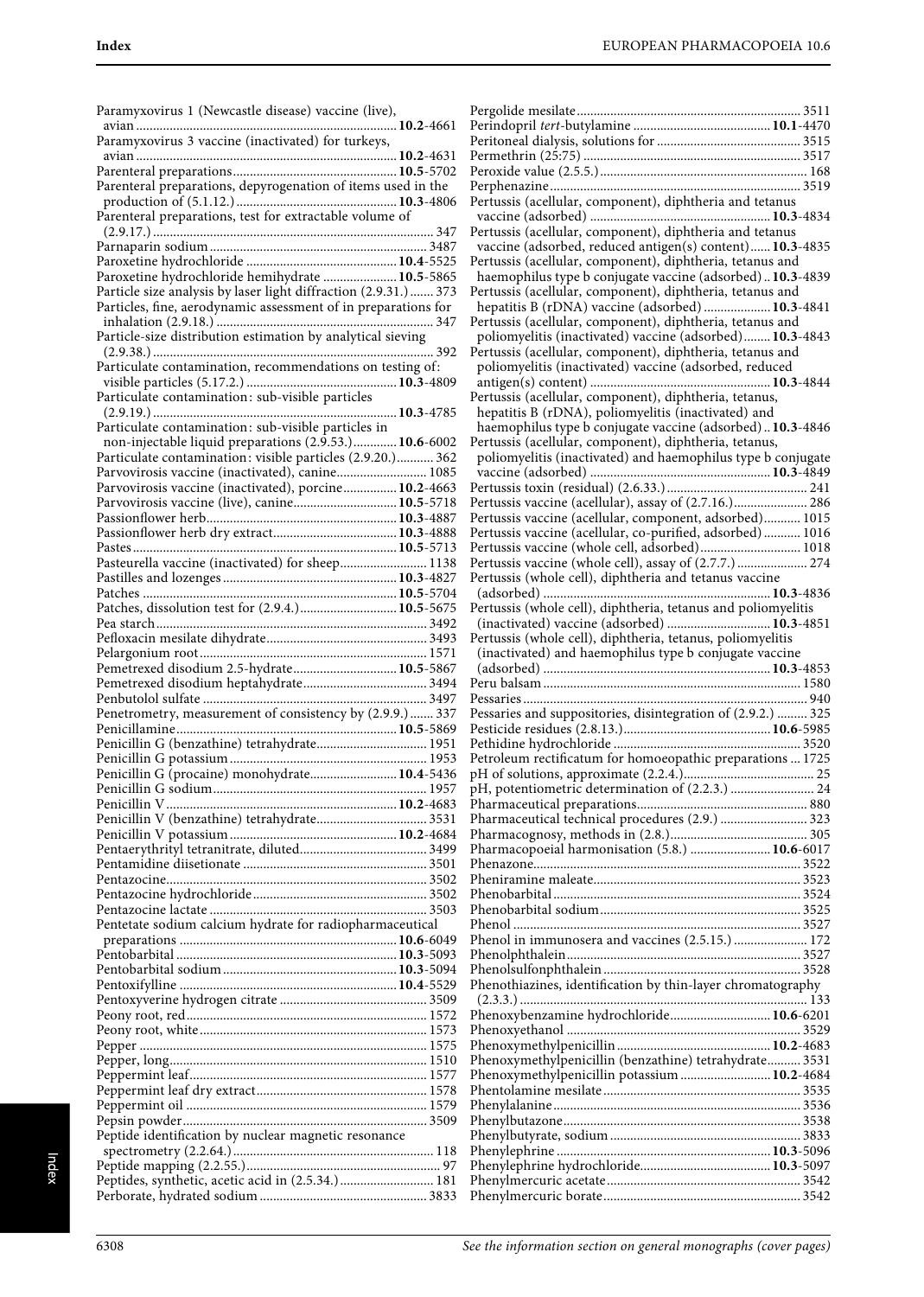| Phenylpropanolamine hydrochloride  3543                        |  |
|----------------------------------------------------------------|--|
|                                                                |  |
|                                                                |  |
|                                                                |  |
|                                                                |  |
|                                                                |  |
|                                                                |  |
|                                                                |  |
|                                                                |  |
|                                                                |  |
|                                                                |  |
| Phosphorus in polysaccharide vaccines (2.5.18.)  172           |  |
|                                                                |  |
| Physical and physico-chemical methods (2.2.)  21               |  |
|                                                                |  |
|                                                                |  |
|                                                                |  |
|                                                                |  |
|                                                                |  |
|                                                                |  |
|                                                                |  |
| Piglet colibacillosis vaccine (inactivated), neonatal  1132    |  |
| Pillules for homoeopathic preparations 10.3-4894               |  |
|                                                                |  |
|                                                                |  |
|                                                                |  |
|                                                                |  |
|                                                                |  |
|                                                                |  |
|                                                                |  |
|                                                                |  |
|                                                                |  |
|                                                                |  |
|                                                                |  |
|                                                                |  |
|                                                                |  |
|                                                                |  |
|                                                                |  |
|                                                                |  |
|                                                                |  |
|                                                                |  |
|                                                                |  |
| Pirenzepine dihydrochloride monohydrate  3574                  |  |
|                                                                |  |
|                                                                |  |
|                                                                |  |
|                                                                |  |
|                                                                |  |
|                                                                |  |
|                                                                |  |
| Plasma (pooled and treated for virus inactivation),            |  |
|                                                                |  |
| Plasmid vectors for human use, bacterial cells used for the    |  |
|                                                                |  |
| Plasmin inhibitor, assay of human (2.7.25.) 295                |  |
|                                                                |  |
|                                                                |  |
| Plastic containers and closures for pharmaceutical use         |  |
|                                                                |  |
| Plastic containers for aqueous solutions for infusion          |  |
|                                                                |  |
| Plastic containers for human blood and blood components,       |  |
|                                                                |  |
|                                                                |  |
| Plastic syringes, single-use, sterile (3.3.8.) 10.3-4792       |  |
|                                                                |  |
| Pneumococcal polysaccharide conjugate vaccine                  |  |
|                                                                |  |
| Pneumococcal polysaccharide vaccine  1021                      |  |
| Pneumonia vaccine (inactivated), porcine enzootic  1141        |  |
|                                                                |  |
| Poliomyelitis (inactivated), diphtheria and tetanus vaccine    |  |
| (adsorbed, reduced antigen(s) content) 10.3-4838               |  |
| Poliomyelitis (inactivated), diphtheria, tetanus and pertussis |  |
| (acellular, component) vaccine (adsorbed) 10.3-4843            |  |

Poliomyelitis (inactivated), diphtheria, tetanus and pertussis (acellular, component) vaccine (adsorbed, reduced antigen(s) content).........................................................................**10.3**-4844 Poliomyelitis (inactivated), diphtheria, tetanus and pertussis (whole cell) vaccine (adsorbed) .................................**10.3**-4851 Poliomyelitis (inactivated), diphtheria, tetanus, pertussis (acellular, component) and haemophilus type b conjugate vaccine (adsorbed) ......................................................**10.3**-4849 Poliomyelitis (inactivated), diphtheria, tetanus, pertussis (acellular, component), hepatitis B (rDNA) and haemophilus type b conjugate vaccine (adsorbed) .........................**10.3**-4846 Poliomyelitis (inactivated), diphtheria, tetanus, pertussis (whole cell) and haemophilus type b conjugate vaccine (adsorbed) ....................................................................**10.3**-4853 Poliomyelitis vaccine (inactivated)....................................... 1023 Poliomyelitis vaccine (inactivated), in vivo assay of (2.7.20.) .................................................................................... 289 Poliomyelitis vaccine (oral) ................................................... 1026 Pollens for allergen products................................................. 3583 Poloxamers .............................................................................. 3584 Polyacrylate dispersion 30 per cent ...................................... 3586 Polyamide suture, sterile, in distributor for veterinary use........................................................................................... 1282 Poly(ethylene - vinyl acetate) for containers and tubing for total parenteral nutrition preparations (3.1.7.)................... 434 Polyethylene oxides, high-molecular-mass ......................... 3147 Polyethylene terephthalate for containers for preparations not for parenteral use (3.1.15.) .................................................... 448 Poly(ethylene terephthalate) suture, sterile, in distributor for veterinary use........................................................................ 1283 Polyethylene with additives for containers for parenteral preparations and for ophthalmic preparations (3.1.5.)...... 427 Polyethylene without additives for containers for parenteral preparations and for ophthalmic preparations (3.1.4.)...... 426 Polyethyleneglycols................................................................. 3145 Polyethyleneglycols, high-molecular-mass.......................... 3147 Polygonum cuspidatum rhizome and root.......................... 1583 Polygonum orientale fruit ..................................................... 1585 Polymorphism (5.9.)................................................................. 759 Polymyxin B sulfate .......................................................**10.3**-5100 Polyolefins (3.1.3.) .................................................................... 423 Polyoxyl castor oil................................................................... 3144 Polyoxyl hydrogenated castor oil.......................................... 3144 Polyoxypropylene stearyl ether ............................................. 3588 Polypropylene for containers and closures for parenteral preparations and ophthalmic preparations (3.1.6.)............ 431 Polysaccharide vaccines for human use, conjugated, carrier proteins for the production of (5.2.11.) ............................... 674 Polysaccharide vaccines, hexosamines in (2.5.20.)............... 173 Polysaccharide vaccines, methylpentoses in (2.5.21.) .......... 173 Polysaccharide vaccines, nucleic acids in (2.5.17.) ............... 172 Polysaccharide vaccines, O-acetyl in (2.5.19.)....................... 173 Polysaccharide vaccines, phosphorus in (2.5.18.)................. 172 Polysaccharide vaccines, protein in (2.5.16.)......................... 172 Polysaccharide vaccines, ribose in (2.5.31.) .......................... 177 Polysaccharide vaccines, sialic acid in (2.5.23.) .................... 174 Polysaccharide vaccines, uronic acids in (2.5.22.)................ 174 Polysorbate 20 ......................................................................... 3589 Polysorbate 40 ......................................................................... 3590 Polysorbate 60 ......................................................................... 3591 Polysorbate 80 ......................................................................... 3591 Polystyrene sulfonate, sodium .............................................. 3836 Poly(vinyl acetate) .................................................................. 3593 Poly(vinyl acetate) dispersion 30 per cent ........................... 3594 Poly(vinyl alcohol).................................................................. 3595 Poly(vinyl alcohol) macrogol grafted copolymer ............... 3140 Poly(vinyl chloride) (non-plasticised) for containers for solid dosage forms for oral administration, materials based on (3.1.11.) .................................................................................... 439 Poly(vinyl chloride), non-plasticised, materials based on for containers for non-injectable aqueous solutions (3.1.10.).. 437 Poly(vinyl chloride), plasticised, empty sterile containers of, for human blood and blood components (3.3.5.) .............. 473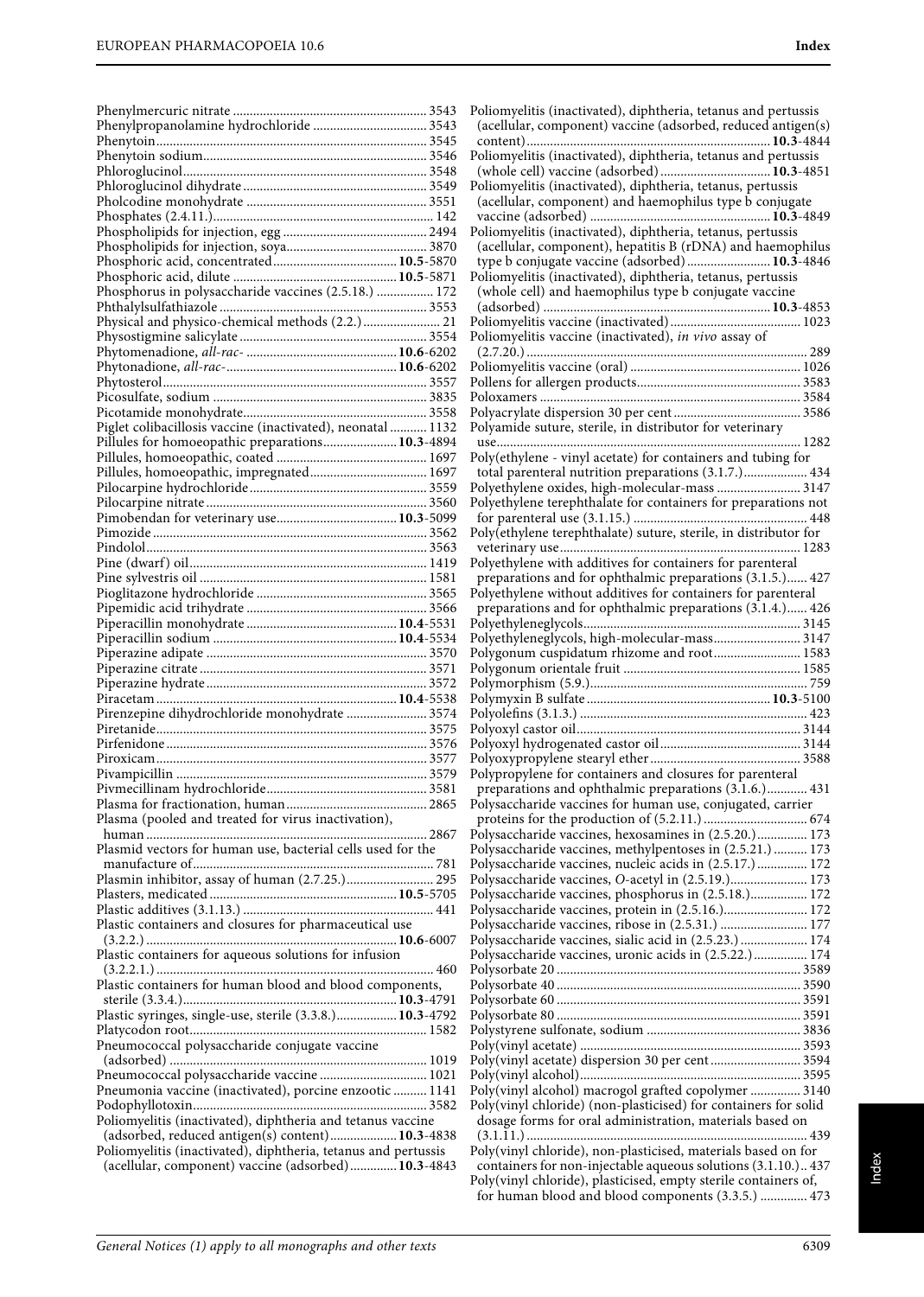| Poly(vinyl chloride), plasticised, materials based on, for<br>containers for aqueous solutions for intravenous infusion  |
|--------------------------------------------------------------------------------------------------------------------------|
| Poly(vinyl chloride), plasticised, materials based on, for<br>containers for human blood and blood components            |
| Poly(vinyl chloride), plasticised, materials based on, for<br>tubing used in sets for the transfusion of blood and blood |
| human blood containing anticoagulant solution (3.3.6.) 474                                                               |
| Porcine actinobacillosis vaccine (inactivated)  1139                                                                     |
| Porcine enzootic pneumonia vaccine (inactivated)  1141                                                                   |
| Porcine influenza vaccine (inactivated)  1142                                                                            |
| Porcine parvovirosis vaccine (inactivated) 10.2-4663                                                                     |
| Porcine progressive atrophic rhinitis vaccine                                                                            |
|                                                                                                                          |
| Pore-size distribution of solids by mercury porosimetry,                                                                 |
|                                                                                                                          |
| Porosimetry, mercury, porosity and pore-size distribution of                                                             |
|                                                                                                                          |
|                                                                                                                          |
|                                                                                                                          |
|                                                                                                                          |
| Porous solids including powders, wettability of (2.9.45.) 406                                                            |
|                                                                                                                          |
|                                                                                                                          |
|                                                                                                                          |
|                                                                                                                          |
|                                                                                                                          |
|                                                                                                                          |
|                                                                                                                          |
| Potassium dichromate for homoeopathic preparations 1721                                                                  |
| Potassium hydrogen aspartate hemihydrate  3604                                                                           |
|                                                                                                                          |
|                                                                                                                          |
|                                                                                                                          |
|                                                                                                                          |
|                                                                                                                          |
|                                                                                                                          |
|                                                                                                                          |
| Potassium sodium tartrate tetrahydrate  3609                                                                             |
|                                                                                                                          |
|                                                                                                                          |
| Potentiometric determination of ionic concentration using                                                                |
|                                                                                                                          |
| Potentiometric determination of pH (2.2.3.)  24                                                                          |
|                                                                                                                          |
| Potentisation, methods of preparation of homoeopathic stocks                                                             |
|                                                                                                                          |
|                                                                                                                          |
|                                                                                                                          |
|                                                                                                                          |
|                                                                                                                          |
|                                                                                                                          |
| Powder flow properties by shear cell methods (2.9.49.)  411                                                              |
| Powders and granules for oral solutions and suspensions  917                                                             |
|                                                                                                                          |
| Powders and tablets for rectal solutions and suspensions 934                                                             |
| Powders, bulk density and tapped density of (2.9.34.) 384                                                                |
|                                                                                                                          |
|                                                                                                                          |
| Powders for eye drops and powders for eye lotions10.6-6038                                                               |

| Powders for injections or infusions 10.5-5704                  |  |
|----------------------------------------------------------------|--|
| Powders for intravesical solutions or suspensions  10.5-5701   |  |
|                                                                |  |
|                                                                |  |
|                                                                |  |
| Powders, wettability of porous solids including (2.9.45.) 406  |  |
| Pramipexole dihydrochloride monohydrate  3615                  |  |
|                                                                |  |
|                                                                |  |
|                                                                |  |
|                                                                |  |
| Precursors for radiopharmaceutical preparations,               |  |
|                                                                |  |
|                                                                |  |
|                                                                |  |
|                                                                |  |
|                                                                |  |
|                                                                |  |
|                                                                |  |
|                                                                |  |
|                                                                |  |
|                                                                |  |
| Premixes for medicated feeding stuffs for veterinary use  927  |  |
|                                                                |  |
| Preparations for inhalation: aerodynamic assessment of fine    |  |
|                                                                |  |
|                                                                |  |
| Preparations for nebulisation: characterisation (2.9.44.)  404 |  |
| Preparations to be converted into vapour  10.5-5706            |  |
| Preservative and anticoagulant solutions for human             |  |
| 1856                                                           |  |
| Pressurised metered-dose preparations for inhalation  10.5-    |  |
|                                                                |  |
| 5707                                                           |  |
| Pressurised pharmaceutical preparations 933                    |  |
| Pretreatment for preparing traditional Chinese drugs,          |  |
| methods of (general information) (5.18.) 10.5-5685             |  |
|                                                                |  |
|                                                                |  |
| Primary aromatic amino-nitrogen, determination of              |  |
|                                                                |  |
| Primary standards for volumetric solutions (4.2.1.) 10.4-5360  |  |
|                                                                |  |
|                                                                |  |
| Principles for the detection of extraneous viruses in          |  |
| immunological veterinary medicinal products using culture      |  |
|                                                                |  |
|                                                                |  |
| Procaine benzylpenicillin monohydrate  10.4-5436               |  |
|                                                                |  |
| Procaine penicillin G monohydrate  10.4-5436                   |  |
| Process analytical technology (5.25.)  10.4-5371               |  |
| Process control, statistical, multivariate (5.28.)  10.4-5377  |  |
|                                                                |  |
| Products of recombinant DNA technology 888                     |  |
| Products with risk of transmitting agents of animal spongiform |  |
|                                                                |  |
| Progenitor cells, human haematopoietic, colony-forming cell    |  |
|                                                                |  |
|                                                                |  |
| Progressive atrophic rhinitis vaccine (inactivated),           |  |
|                                                                |  |
|                                                                |  |
|                                                                |  |
|                                                                |  |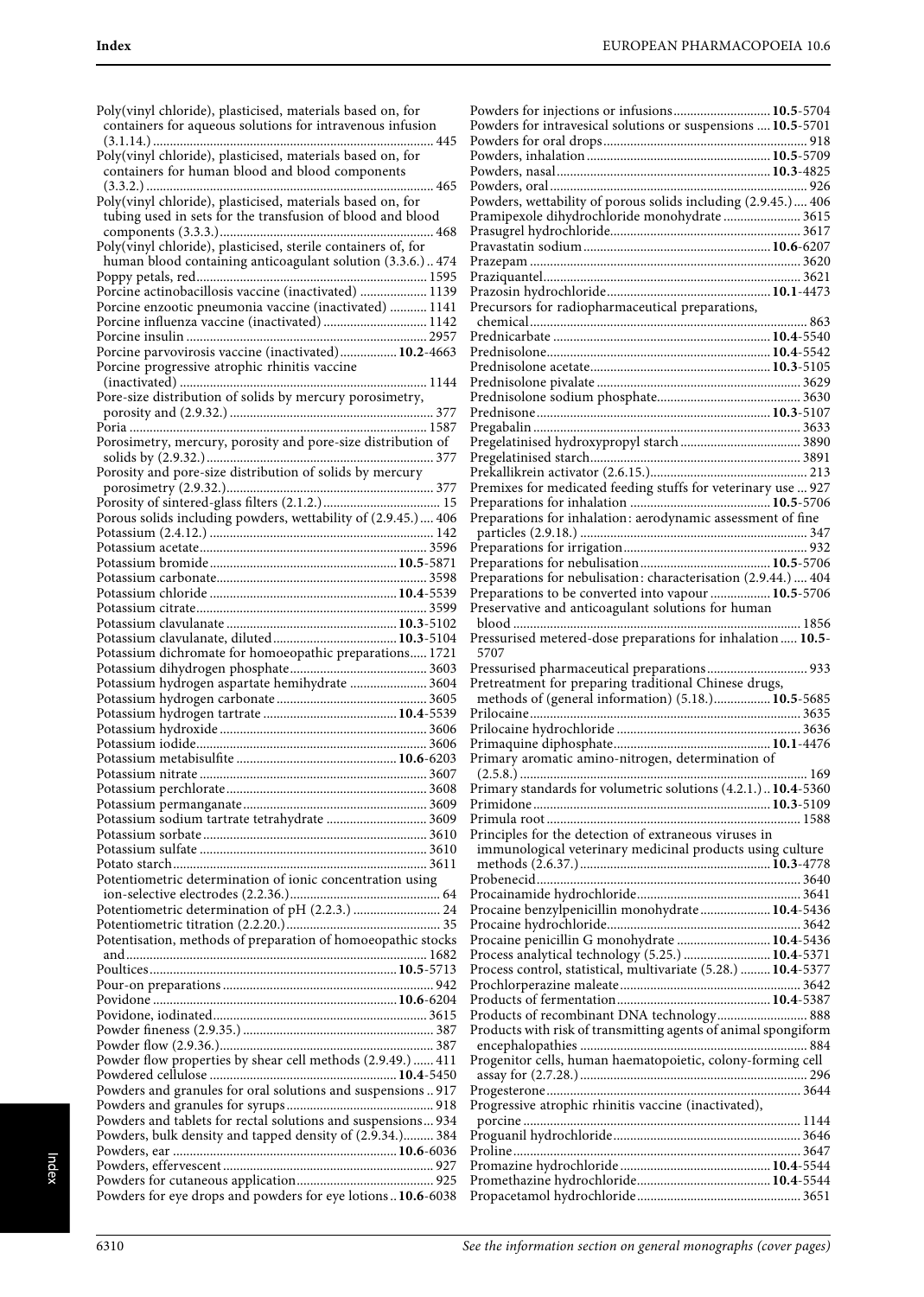| Protein in polysaccharide vaccines (2.5.16.)  172          |  |
|------------------------------------------------------------|--|
|                                                            |  |
|                                                            |  |
|                                                            |  |
|                                                            |  |
|                                                            |  |
|                                                            |  |
|                                                            |  |
| PSMA-11 (gallium ( <sup>68</sup> Ga)) injection  10.4-5397 |  |
|                                                            |  |
|                                                            |  |
| Pulsed electrochemical detection and direct amperometric   |  |
|                                                            |  |
|                                                            |  |
|                                                            |  |
|                                                            |  |
|                                                            |  |
|                                                            |  |
|                                                            |  |
|                                                            |  |
|                                                            |  |
|                                                            |  |
|                                                            |  |
|                                                            |  |
| Pyrophosphate (sodium) decahydrate for radiopharmaceutical |  |
|                                                            |  |
|                                                            |  |
| Pyrrolizidine alkaloids, contaminant (2.8.26.) 10.6-5986   |  |

# **Q**

| Quality control of vaccines, substitution of <i>in vivo</i> method(s) |
|-----------------------------------------------------------------------|
|                                                                       |
|                                                                       |
|                                                                       |
|                                                                       |
| Quantification and characterisation of residual host-cell DNA         |
|                                                                       |
|                                                                       |
|                                                                       |
|                                                                       |
|                                                                       |
|                                                                       |
|                                                                       |
|                                                                       |

# **R**

| Rabbit haemorrhagic disease vaccine (inactivated) 10.2-4665 |
|-------------------------------------------------------------|
|                                                             |
|                                                             |
|                                                             |
| Rabies vaccine for human use prepared in cell cultures 1030 |
| Rabies vaccine (inactivated) for veterinary use  10.4-5391  |
|                                                             |

| Rabies vaccine (live, oral) for foxes and raccoon                                                        |
|----------------------------------------------------------------------------------------------------------|
|                                                                                                          |
|                                                                                                          |
|                                                                                                          |
|                                                                                                          |
|                                                                                                          |
|                                                                                                          |
|                                                                                                          |
| Radioactivity, detection and measurement of (2.2.66.)  119                                               |
| Radiolabelling, fluoride (18F) solution for  1194                                                        |
| Radiolabelling, gallium (68Ga) chloride (accelerator-produced)                                           |
| Radiolabelling, gallium (68Ga) chloride solution for  1206                                               |
| Radiolabelling, lutetium (177Lu) solution for 1218                                                       |
| Radiolabelling, sodium iodide (1231) solution for 1228                                                   |
| Radiolabelling, sodium iodide (131I) solution for 1232                                                   |
| Radiolabelling, yttrium (90Y) chloride solution for  1265                                                |
| Radionuclides, table of physical characteristics (5.7.) 745                                              |
|                                                                                                          |
| Radiopharmaceutical preparations, betiatide for  10.3-4863                                               |
| Radiopharmaceutical preparations, chemical precursors                                                    |
| Radiopharmaceutical preparations, copper tetramibi                                                       |
|                                                                                                          |
| Radiopharmaceutical preparations, iobenguane sulfate                                                     |
|                                                                                                          |
| Radiopharmaceutical preparations, medronic acid for  1219                                                |
| Radiopharmaceutical preparations, pentetate sodium calcium                                               |
| Radiopharmaceutical preparations, sodium iodohippurate                                                   |
|                                                                                                          |
| Radiopharmaceutical preparations, sodium pyrophosphate                                                   |
|                                                                                                          |
| Radiopharmaceutical preparations, tetrabutylammonium in                                                  |
|                                                                                                          |
| Radiopharmaceutical preparations, tetra-O-acetyl-mannose                                                 |
| Radiopharmaceuticals, extemporaneous preparation of                                                      |
|                                                                                                          |
|                                                                                                          |
|                                                                                                          |
|                                                                                                          |
| 92                                                                                                       |
|                                                                                                          |
| Ramon assay, flocculation value (Lf) of diphtheria and tetanus                                           |
|                                                                                                          |
|                                                                                                          |
|                                                                                                          |
| Raw materials of biological origin for the production of                                                 |
| cell-based and gene therapy medicinal products (5.2.12.) 675                                             |
|                                                                                                          |
|                                                                                                          |
|                                                                                                          |
|                                                                                                          |
| Reagents, standard solutions, buffer solutions (4.1.) 10.4-5231                                          |
| Recombinant DNA technology, products of 888<br>Recombinant factor C, test for bacterial endotoxins using |
|                                                                                                          |
|                                                                                                          |
| Recommendations on dissolution testing (5.17.1.)  801                                                    |
| Recommendations on methods for dosage forms testing                                                      |
|                                                                                                          |
| Recommendations on testing of particulate contamination:                                                 |
|                                                                                                          |
|                                                                                                          |
|                                                                                                          |
|                                                                                                          |
| Rectal solutions and suspensions, powders and tablets for 933                                            |
|                                                                                                          |

Index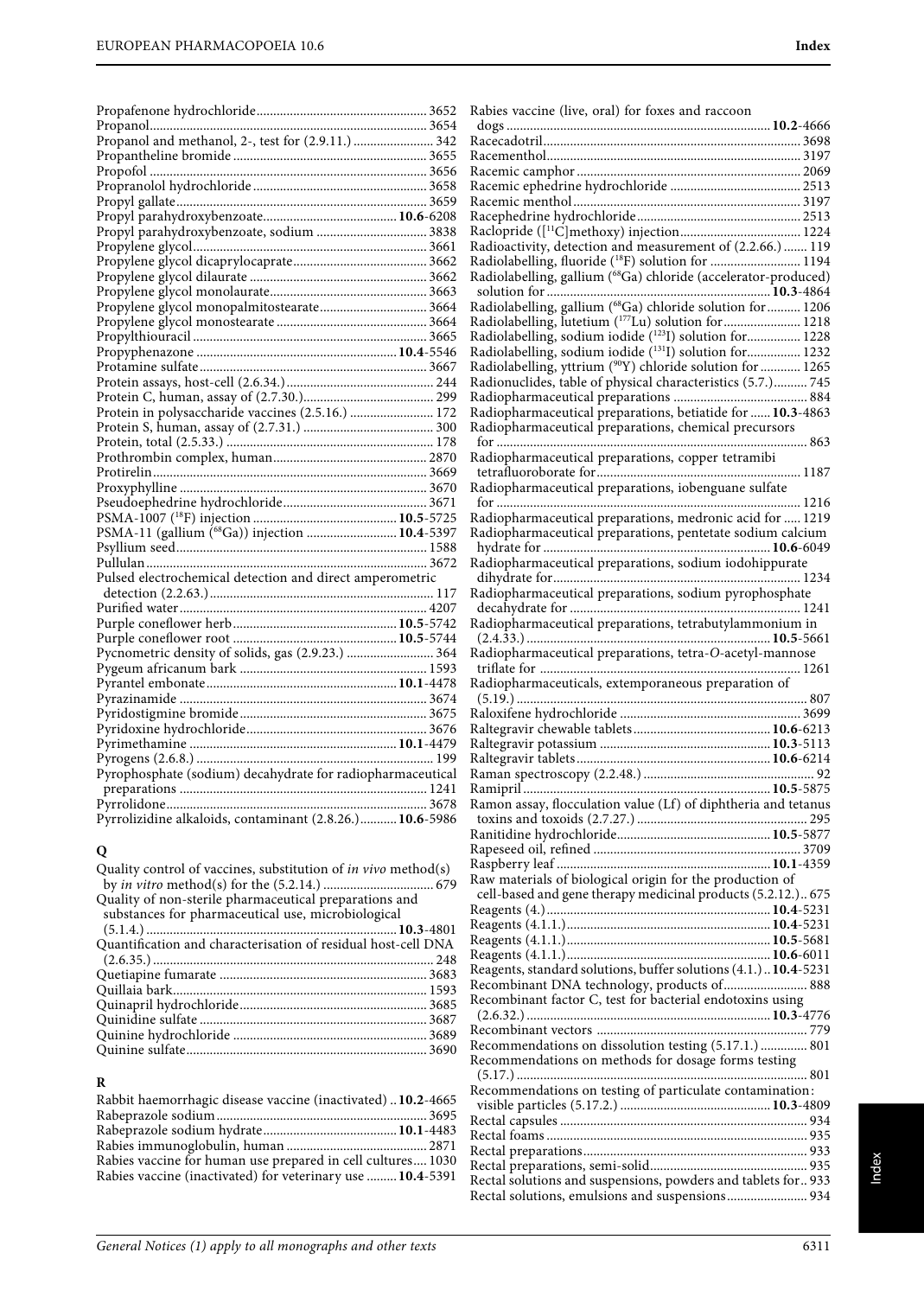| Residual solvents, identification and control of               |  |
|----------------------------------------------------------------|--|
|                                                                |  |
| Residue on evaporation of essential oils (2.8.9.)  306         |  |
|                                                                |  |
|                                                                |  |
|                                                                |  |
| Respiratory syncytial virus vaccine (live), bovine  10.2-4634  |  |
|                                                                |  |
|                                                                |  |
|                                                                |  |
|                                                                |  |
| Rhinotracheitis vaccine (inactivated), bovine, infectious 1120 |  |
| Rhinotracheitis vaccine (inactivated), viral, feline  1113     |  |
| Rhinotracheitis vaccine (live), bovine, infectious 10.2-4654   |  |
| Rhinotracheitis vaccine (live), infectious, turkey  10.2-4668  |  |
|                                                                |  |
| Rhinotracheitis vaccine (live), viral, feline  10.2-4652       |  |
|                                                                |  |
|                                                                |  |
|                                                                |  |
|                                                                |  |
| Ribose in polysaccharide vaccines (2.5.31.)  177               |  |
|                                                                |  |
|                                                                |  |
|                                                                |  |
|                                                                |  |
|                                                                |  |
|                                                                |  |
|                                                                |  |
|                                                                |  |
|                                                                |  |
|                                                                |  |
|                                                                |  |
|                                                                |  |
|                                                                |  |
|                                                                |  |
|                                                                |  |
|                                                                |  |
|                                                                |  |
|                                                                |  |
|                                                                |  |
|                                                                |  |
|                                                                |  |
|                                                                |  |
| Rolling ball (automatic) and falling ball viscometer methods   |  |
|                                                                |  |
|                                                                |  |
|                                                                |  |
|                                                                |  |
| Ropivacaine hydrochloride monohydrate  3744                    |  |
|                                                                |  |
|                                                                |  |
|                                                                |  |
|                                                                |  |
|                                                                |  |
|                                                                |  |
| Rotating viscometer method - viscosity (2.2.10.)  28           |  |
|                                                                |  |
| Rotavirus diarrhoea vaccine (inactivated), calf  10.2-4636     |  |
|                                                                |  |
|                                                                |  |
|                                                                |  |
|                                                                |  |
|                                                                |  |
|                                                                |  |
| RRR-a-Tocopheryl hydrogen succinate  10.6-6261                 |  |

Rubber closures for containers for aqueous parenteral preparations, for powders and for freeze-dried powders

| Rubella, measles and mumps vaccine (live) 1005            |  |
|-----------------------------------------------------------|--|
| Rubella, measles, mumps and varicella vaccine (live) 1006 |  |

| Rubena, measies, mumps and varieting vaceme (nve) 1000       |  |
|--------------------------------------------------------------|--|
|                                                              |  |
| Ruminant colibacillosis vaccine (inactivated), neonatal 1133 |  |
|                                                              |  |
|                                                              |  |
|                                                              |  |

# $\frac{S}{C}$

| Saffron for homoeopathic preparations 1710                     |  |
|----------------------------------------------------------------|--|
|                                                                |  |
|                                                                |  |
|                                                                |  |
|                                                                |  |
|                                                                |  |
|                                                                |  |
|                                                                |  |
|                                                                |  |
|                                                                |  |
| Salmonella Enteritidis vaccine (inactivated) for chickens 1151 |  |
| Salmonella Enteritidis vaccine (live, oral) for chickens 1152  |  |
| Salmonella Typhimurium vaccine (inactivated) for               |  |
|                                                                |  |
|                                                                |  |
|                                                                |  |
| Salmonids, infectious pancreatic necrosis vaccine (inactivated |  |
|                                                                |  |
|                                                                |  |
|                                                                |  |
| Sanguinaria for homoeopathic preparations 10.6-6069            |  |
|                                                                |  |
|                                                                |  |
|                                                                |  |
|                                                                |  |
|                                                                |  |
|                                                                |  |
|                                                                |  |
|                                                                |  |
|                                                                |  |
|                                                                |  |
|                                                                |  |
| Sea bass, vibriosis vaccine (inactivated) for  10.6-6043       |  |
|                                                                |  |
|                                                                |  |
|                                                                |  |
| Selenium for homoeopathic preparations  1725                   |  |
|                                                                |  |
| Semi-micro determination of water (2.5.12.) 171                |  |
|                                                                |  |
|                                                                |  |
|                                                                |  |
|                                                                |  |
| Semi-solid oromucosal preparations 10.3-4826                   |  |
| Semi-solid preparations for cutaneous application 10.5-5711    |  |
| Semi-solid preparations for oral use, veterinary  942          |  |
|                                                                |  |
|                                                                |  |
|                                                                |  |
|                                                                |  |
|                                                                |  |
|                                                                |  |
| Separation techniques, chromatographic (2.2.46.) 80            |  |
|                                                                |  |
|                                                                |  |
|                                                                |  |
|                                                                |  |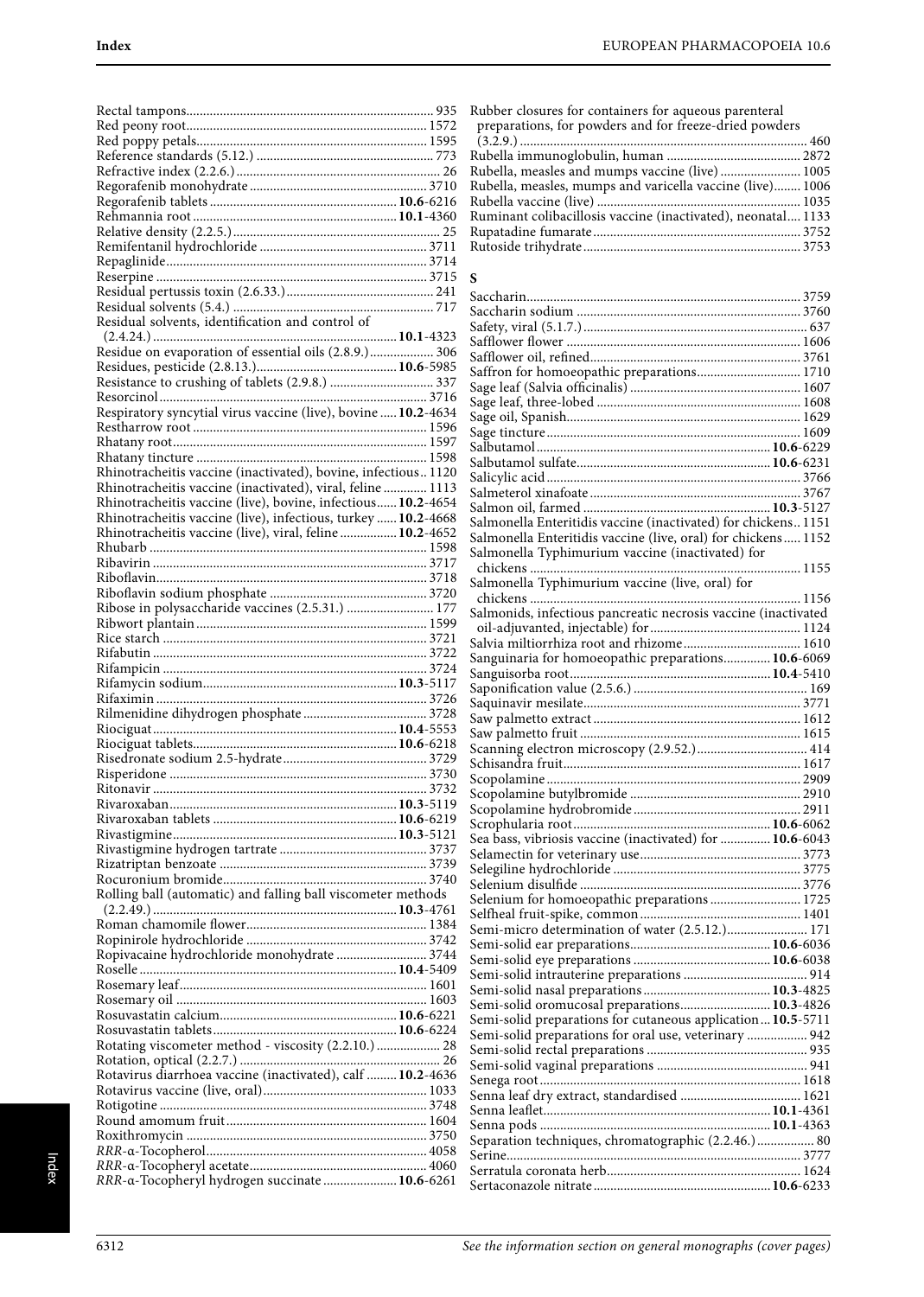| Sets for the transfusion of blood and blood components        |  |
|---------------------------------------------------------------|--|
|                                                               |  |
|                                                               |  |
|                                                               |  |
| Shear cell methods, powder flow properties by (2.9.49.) 411   |  |
|                                                               |  |
| Shingles (herpes zoster) vaccine (live) 1036                  |  |
| SI (International System) units (1.)  10.6-5959               |  |
| Sialic acid in polysaccharide vaccines (2.5.23.) 174          |  |
|                                                               |  |
|                                                               |  |
|                                                               |  |
| Sieving, analytical, particle-size distribution estimation by |  |
|                                                               |  |
|                                                               |  |
|                                                               |  |
|                                                               |  |
|                                                               |  |
|                                                               |  |
|                                                               |  |
|                                                               |  |
| Silicone elastomer for closures and tubing (3.1.9.) 436       |  |
|                                                               |  |
| Silk suture, sterile, braided, in distributor for veterinary  |  |
|                                                               |  |
|                                                               |  |
|                                                               |  |
|                                                               |  |
|                                                               |  |
| Single-dose preparations, uniformity of content (2.9.6.) 336  |  |
| Single-dose preparations, uniformity of mass (2.9.5.)  335    |  |
|                                                               |  |
|                                                               |  |
|                                                               |  |
|                                                               |  |
|                                                               |  |
|                                                               |  |
|                                                               |  |
|                                                               |  |
|                                                               |  |
|                                                               |  |
|                                                               |  |
|                                                               |  |
|                                                               |  |
| Sodium aminosalicylate dihydrate  10.4-5561                   |  |
|                                                               |  |
|                                                               |  |
|                                                               |  |
|                                                               |  |
|                                                               |  |
| Sodium calcium pentetate hydrate for radiopharmaceutical      |  |
|                                                               |  |
|                                                               |  |
|                                                               |  |
|                                                               |  |
| Sodium carbonate monohydrate  10.3-5133                       |  |
|                                                               |  |
| Sodium carboxymethylcellulose, cross-linked 10.6-6113         |  |
| Sodium carboxymethylcellulose, low-substituted  2094          |  |
|                                                               |  |
|                                                               |  |
|                                                               |  |
|                                                               |  |
|                                                               |  |
| Sodium dihydrogen phosphate dihydrate  10.3-5133              |  |
|                                                               |  |
|                                                               |  |
|                                                               |  |
|                                                               |  |

| Sodium iodide ( <sup>123</sup> I) solution for radiolabelling 1228  |
|---------------------------------------------------------------------|
| Sodium iodide ( <sup>131</sup> I) capsules for diagnostic use  1229 |
| Sodium iodide ( <sup>131</sup> I) capsules for therapeutic use 1230 |
|                                                                     |
| Sodium iodide (1311) solution for radiolabelling 1232               |
|                                                                     |
| Sodium iodohippurate (1311) injection  1234                         |
| Sodium iodohippurate dihydrate for radiopharmaceutical              |
|                                                                     |
|                                                                     |
| Sodium lauroylsarcosinate for external use 3828                     |
|                                                                     |
|                                                                     |
| Sodium molybdate ( <sup>99</sup> Mo) solution (fission)  1235       |
|                                                                     |
|                                                                     |
|                                                                     |
|                                                                     |
|                                                                     |
|                                                                     |
|                                                                     |
|                                                                     |
|                                                                     |
|                                                                     |
|                                                                     |
|                                                                     |
| Sodium pyrophosphate decahydrate for radiopharmaceutical            |
|                                                                     |
|                                                                     |
|                                                                     |
|                                                                     |
|                                                                     |
|                                                                     |
| Sodium starch glycolate (type A) 10.6-6237                          |
| Sodium starch glycolate (type B) 10.6-6238                          |
|                                                                     |
|                                                                     |
|                                                                     |
|                                                                     |
|                                                                     |
|                                                                     |
| Sodium tetrachloroaurate dihydrate for homoeopathic                 |
|                                                                     |
|                                                                     |
|                                                                     |
|                                                                     |
| Softening time determination of lipophilic suppositories            |
|                                                                     |
| Solid dosage forms, dissolution test for (2.9.3.) 326               |
| Solid dosage forms, recommendations on dissolution testing          |
|                                                                     |
| Solids by mercury porosimetry, porosity and pore-size               |
|                                                                     |
| Solids, gas pycnometric density of (2.9.23.)  364                   |
| Solids (porous) including powders, wettability of (2.9.45.) 406     |
|                                                                     |
| Solubility in alcohol of essential oils (2.8.10.) 306               |
|                                                                     |
| Solution calorimetry and microcalorimetry, characterisation         |
| Solutions, emulsions and suspensions, oral  917                     |
|                                                                     |
|                                                                     |

Sodium glycerophosphate, hydrated .................................... 3821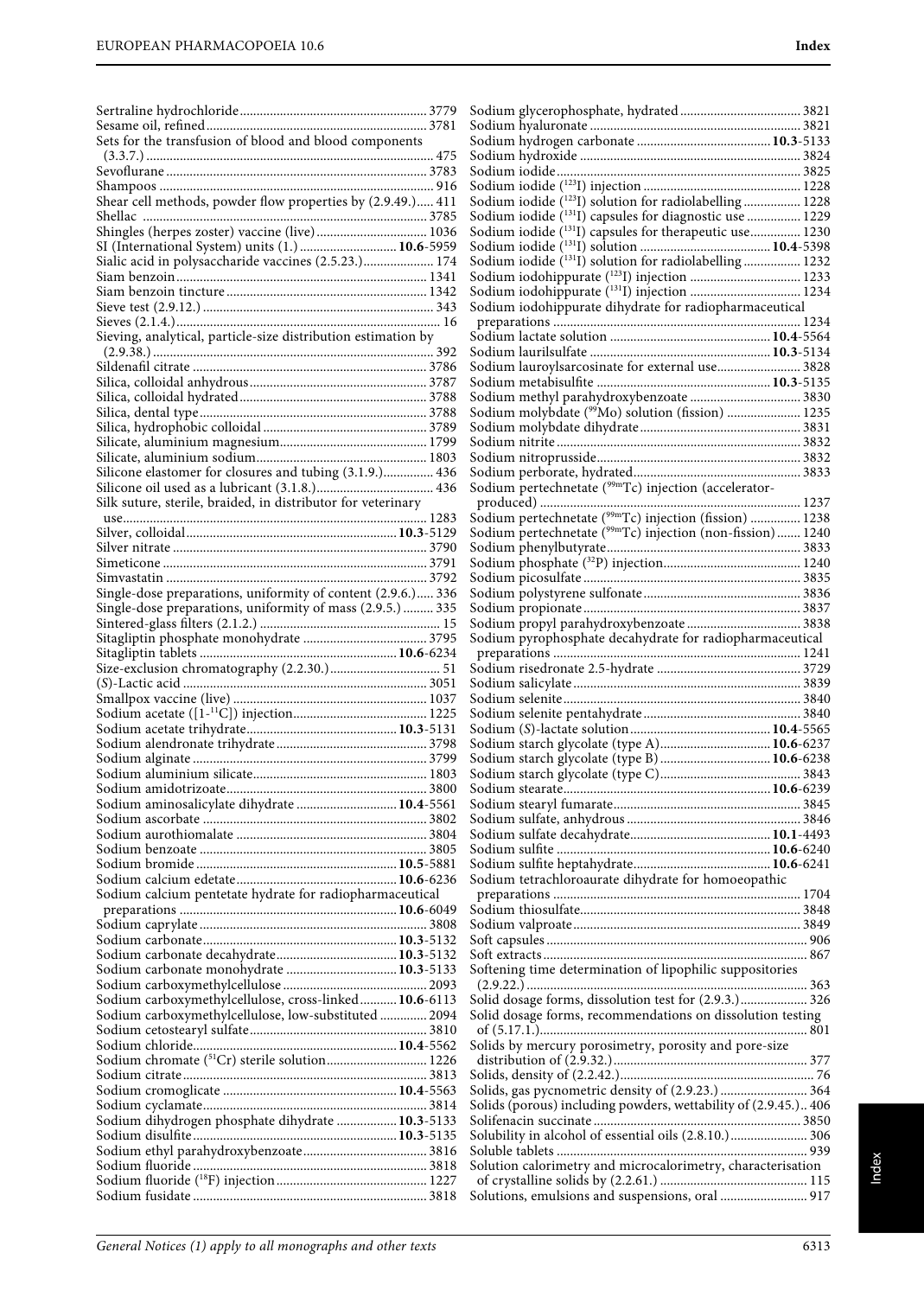| Solutions for haemodialysis, concentrated, water for         |      |
|--------------------------------------------------------------|------|
|                                                              | 2797 |
| Solutions for haemofiltration and haemodiafiltration 2803    |      |
| Solutions for organ preservation  10.3-5135                  |      |
|                                                              |      |
|                                                              |      |
|                                                              |      |
|                                                              |      |
|                                                              |      |
| Solvents, residual, identification and control of            |      |
|                                                              |      |
|                                                              |      |
|                                                              |      |
|                                                              |      |
|                                                              |      |
|                                                              |      |
|                                                              |      |
|                                                              |      |
|                                                              |      |
|                                                              |      |
|                                                              |      |
|                                                              |      |
|                                                              |      |
|                                                              |      |
|                                                              |      |
|                                                              |      |
|                                                              |      |
|                                                              |      |
|                                                              |      |
|                                                              |      |
|                                                              |      |
| Sorption-desorption isotherms and water activity,            |      |
| determination of (water-solid interactions) (2.9.39.) 394    |      |
|                                                              |      |
|                                                              |      |
|                                                              |      |
|                                                              |      |
|                                                              |      |
| Specific surface area by air permeability (2.9.14.)  343     |      |
| Specific surface area by gas adsorption (2.9.26.)  369       |      |
| Spectinomycin dihydrochloride pentahydrate 3873              |      |
| Spectinomycin sulfate tetrahydrate for veterinary use 3875   |      |
|                                                              |      |
|                                                              |      |
|                                                              |      |
| Spectrometry, nuclear magnetic resonance (2.2.33.)  58       |      |
|                                                              |      |
| Spectrophotometry, infrared absorption (2.2.24.)  10.3-4753  |      |
| Spectrophotometry, ultraviolet and visible absorption        |      |
|                                                              |      |
|                                                              |      |
|                                                              |      |
| SPF chicken flocks for the production and quality control of |      |
|                                                              |      |
|                                                              |      |
|                                                              |      |
|                                                              |      |
| Spirapril hydrochloride monohydrate  3880                    |      |
|                                                              |      |
|                                                              |      |
|                                                              |      |
|                                                              |      |
|                                                              |      |
|                                                              |      |
|                                                              |      |
|                                                              |      |
|                                                              |      |
| St. John's wort dry extract, quantified 1633                 |      |
| Standard solutions for limit tests (4.1.2.) 10.4-5349        |      |
|                                                              |      |
|                                                              |      |
|                                                              |      |

| Starch glycolate (type A), sodium 10.6-6237                                                                    |
|----------------------------------------------------------------------------------------------------------------|
| Starch glycolate (type B), sodium  10.6-6238                                                                   |
|                                                                                                                |
|                                                                                                                |
| Starch, hydroxypropyl, pregelatinised 3890                                                                     |
|                                                                                                                |
|                                                                                                                |
|                                                                                                                |
|                                                                                                                |
|                                                                                                                |
|                                                                                                                |
|                                                                                                                |
| Statistical analysis of results of biological assays and tests                                                 |
|                                                                                                                |
| Statistical process control, multivariate (5.28.) 10.4-5377                                                    |
|                                                                                                                |
|                                                                                                                |
|                                                                                                                |
|                                                                                                                |
|                                                                                                                |
|                                                                                                                |
| Sterile braided silk suture in distributor for veterinary                                                      |
|                                                                                                                |
| Sterile catgut in distributor for veterinary use 1281                                                          |
| Sterile containers of plasticised poly(vinyl chloride) for human                                               |
| blood containing anticoagulant solution (3.3.6.)  474                                                          |
| Sterile linen thread in distributor for veterinary use  1282                                                   |
| Sterile non-absorbable strands in distributor for veterinary                                                   |
|                                                                                                                |
|                                                                                                                |
| Sterile plastic containers for human blood and blood                                                           |
|                                                                                                                |
| Sterile polyamide suture in distributor for veterinary use 1282                                                |
|                                                                                                                |
|                                                                                                                |
| Sterile poly(ethylene terephthalate) suture in distributor for                                                 |
| Sterile products, biological indicators and related microbial                                                  |
| preparations used in the manufacture of (5.1.2.)  622                                                          |
| Sterile products, methods of preparation of (5.1.1.)  619                                                      |
| Sterile single-use plastic syringes (3.3.8.)  10.3-4792                                                        |
| Sterile synthetic absorbable braided sutures  1274                                                             |
| Sterile synthetic absorbable monofilament sutures 1275                                                         |
|                                                                                                                |
| Sterility, guidelines for using the test for (5.1.9.) 639                                                      |
|                                                                                                                |
|                                                                                                                |
|                                                                                                                |
|                                                                                                                |
|                                                                                                                |
|                                                                                                                |
|                                                                                                                |
| Strands, sterile non-absorbable, in distributor for veterinary                                                 |
|                                                                                                                |
|                                                                                                                |
|                                                                                                                |
| Strychnos ignatii for homoeopathic preparations 1719                                                           |
|                                                                                                                |
|                                                                                                                |
| Sublingual tablets and buccal tablets 10.3-4828                                                                |
| Substances for pharmaceutical use  10.3-4817                                                                   |
| Substances for pharmaceutical use, control of impurities in                                                    |
|                                                                                                                |
| Substitution of in vivo method(s) by in vitro method(s) for the                                                |
|                                                                                                                |
| Sub-visible particles in non-injectable liquid preparations,<br>particulate contamination (2.9.53.)  10.6-6002 |
| Sub-visible particles, particulate contamination                                                               |
|                                                                                                                |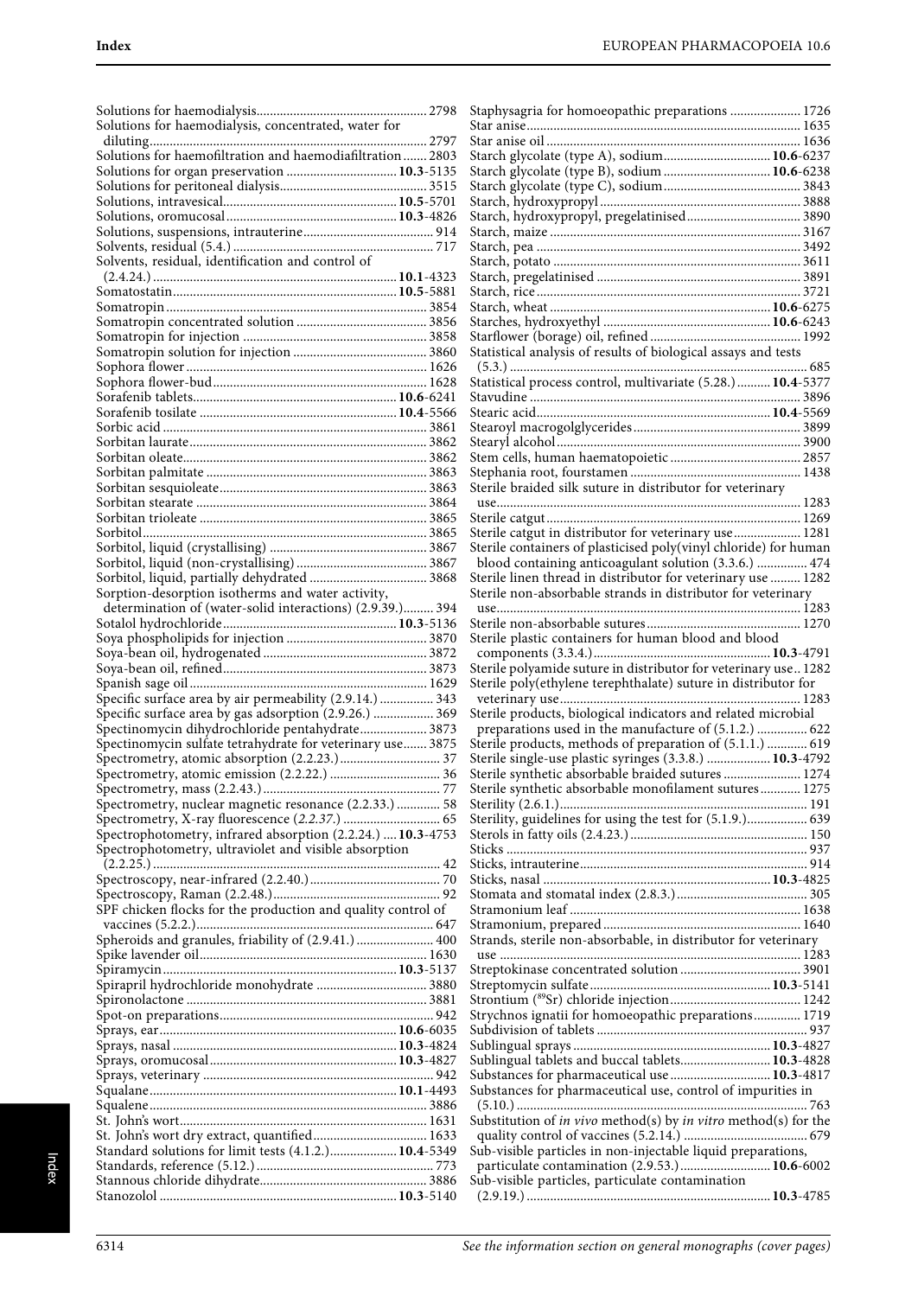**T**

| Sulfadimethoxine sodium for veterinary use  10.6-6248                                                                                                                                                                   |  |
|-------------------------------------------------------------------------------------------------------------------------------------------------------------------------------------------------------------------------|--|
|                                                                                                                                                                                                                         |  |
|                                                                                                                                                                                                                         |  |
|                                                                                                                                                                                                                         |  |
|                                                                                                                                                                                                                         |  |
|                                                                                                                                                                                                                         |  |
|                                                                                                                                                                                                                         |  |
|                                                                                                                                                                                                                         |  |
| Sulfamethoxypyridazine for veterinary use 3929                                                                                                                                                                          |  |
|                                                                                                                                                                                                                         |  |
|                                                                                                                                                                                                                         |  |
|                                                                                                                                                                                                                         |  |
|                                                                                                                                                                                                                         |  |
|                                                                                                                                                                                                                         |  |
|                                                                                                                                                                                                                         |  |
|                                                                                                                                                                                                                         |  |
|                                                                                                                                                                                                                         |  |
| Sulfur for homoeopathic preparations 1727                                                                                                                                                                               |  |
|                                                                                                                                                                                                                         |  |
|                                                                                                                                                                                                                         |  |
|                                                                                                                                                                                                                         |  |
|                                                                                                                                                                                                                         |  |
|                                                                                                                                                                                                                         |  |
|                                                                                                                                                                                                                         |  |
|                                                                                                                                                                                                                         |  |
|                                                                                                                                                                                                                         |  |
|                                                                                                                                                                                                                         |  |
|                                                                                                                                                                                                                         |  |
|                                                                                                                                                                                                                         |  |
|                                                                                                                                                                                                                         |  |
| Suppositories and pessaries, disintegration of (2.9.2.) 325                                                                                                                                                             |  |
| Suppositories, lipophilic, softening time determination                                                                                                                                                                 |  |
|                                                                                                                                                                                                                         |  |
|                                                                                                                                                                                                                         |  |
|                                                                                                                                                                                                                         |  |
|                                                                                                                                                                                                                         |  |
|                                                                                                                                                                                                                         |  |
|                                                                                                                                                                                                                         |  |
|                                                                                                                                                                                                                         |  |
|                                                                                                                                                                                                                         |  |
|                                                                                                                                                                                                                         |  |
| Suspensions, solutions and emulsions, oral  917<br>Sutures for human use: introduction 10.1-4349<br>Sutures, sterile synthetic absorbable braided  1274<br>Sutures, sterile synthetic absorbable monofilament  1275     |  |
|                                                                                                                                                                                                                         |  |
|                                                                                                                                                                                                                         |  |
|                                                                                                                                                                                                                         |  |
|                                                                                                                                                                                                                         |  |
|                                                                                                                                                                                                                         |  |
|                                                                                                                                                                                                                         |  |
|                                                                                                                                                                                                                         |  |
|                                                                                                                                                                                                                         |  |
| Swine erysipelas vaccine (inactivated) 1158<br>Swine-fever vaccine (live, prepared in cell cultures),<br>Synthetic absorbable braided sutures, sterile  1274<br>Synthetic absorbable monofilament sutures, sterile 1275 |  |
|                                                                                                                                                                                                                         |  |
| Syringes, plastic, sterile single-use (3.3.8.)  10.3-4792                                                                                                                                                               |  |

| Tablets and capsules, disintegration of (2.9.1.)  10.6-5995                                                               |  |
|---------------------------------------------------------------------------------------------------------------------------|--|
| Tablets and powders for rectal solutions and suspensions 934                                                              |  |
|                                                                                                                           |  |
|                                                                                                                           |  |
|                                                                                                                           |  |
|                                                                                                                           |  |
|                                                                                                                           |  |
|                                                                                                                           |  |
| Tablets for intrauterine solutions and suspensions 914                                                                    |  |
| Tablets for vaginal solutions and suspensions  941                                                                        |  |
|                                                                                                                           |  |
|                                                                                                                           |  |
|                                                                                                                           |  |
|                                                                                                                           |  |
|                                                                                                                           |  |
|                                                                                                                           |  |
|                                                                                                                           |  |
|                                                                                                                           |  |
|                                                                                                                           |  |
|                                                                                                                           |  |
|                                                                                                                           |  |
|                                                                                                                           |  |
|                                                                                                                           |  |
|                                                                                                                           |  |
|                                                                                                                           |  |
|                                                                                                                           |  |
|                                                                                                                           |  |
|                                                                                                                           |  |
|                                                                                                                           |  |
|                                                                                                                           |  |
|                                                                                                                           |  |
|                                                                                                                           |  |
|                                                                                                                           |  |
|                                                                                                                           |  |
|                                                                                                                           |  |
| Tapped density and bulk density of powders (2.9.34.) 384                                                                  |  |
|                                                                                                                           |  |
|                                                                                                                           |  |
|                                                                                                                           |  |
|                                                                                                                           |  |
|                                                                                                                           |  |
| Technetium ( <sup>99m</sup> Tc) colloidal rhenium sulfide injection  1244                                                 |  |
| Technetium (99mTc) colloidal sulfur injection 1244                                                                        |  |
| Technetium (99mTc) colloidal tin injection  1245                                                                          |  |
|                                                                                                                           |  |
|                                                                                                                           |  |
| Technetium ( <sup>99m</sup> Tc) gluconate injection  1248                                                                 |  |
| Technetium ( <sup>99m</sup> Tc) human albumin injection  1249                                                             |  |
| Technetium ( <sup>99m</sup> Tc) macrosalb injection  1251                                                                 |  |
| Technetium ( <sup>99m</sup> Tc) mebrofenin injection  10.1-4345                                                           |  |
| Technetium ( <sup>99m</sup> Tc) medronate injection  1253                                                                 |  |
| Technetium ( <sup>99m</sup> Tc) mertiatide injection  1254                                                                |  |
|                                                                                                                           |  |
| Technetium ( <sup>99m</sup> Tc) microspheres injection 1255<br>Technetium ( <sup>99m</sup> Tc) oxidronate injection  1256 |  |
|                                                                                                                           |  |
|                                                                                                                           |  |
| Technetium (99mTc) sestamibi injection 1258                                                                               |  |
|                                                                                                                           |  |
| Technetium ( <sup>99m</sup> Tc) tin pyrophosphate injection  1260                                                         |  |
|                                                                                                                           |  |
|                                                                                                                           |  |
|                                                                                                                           |  |
|                                                                                                                           |  |
| Tenosynovitis vaccine (live), viral, avian  10.2-4632                                                                     |  |
|                                                                                                                           |  |
|                                                                                                                           |  |
|                                                                                                                           |  |
|                                                                                                                           |  |
|                                                                                                                           |  |
| Terazosin hydrochloride dihydrate  10.6-6254                                                                              |  |

Table of physical characteristics of radionuclides mentioned in the European Pharmacopoeia (5.7.)..................................... 745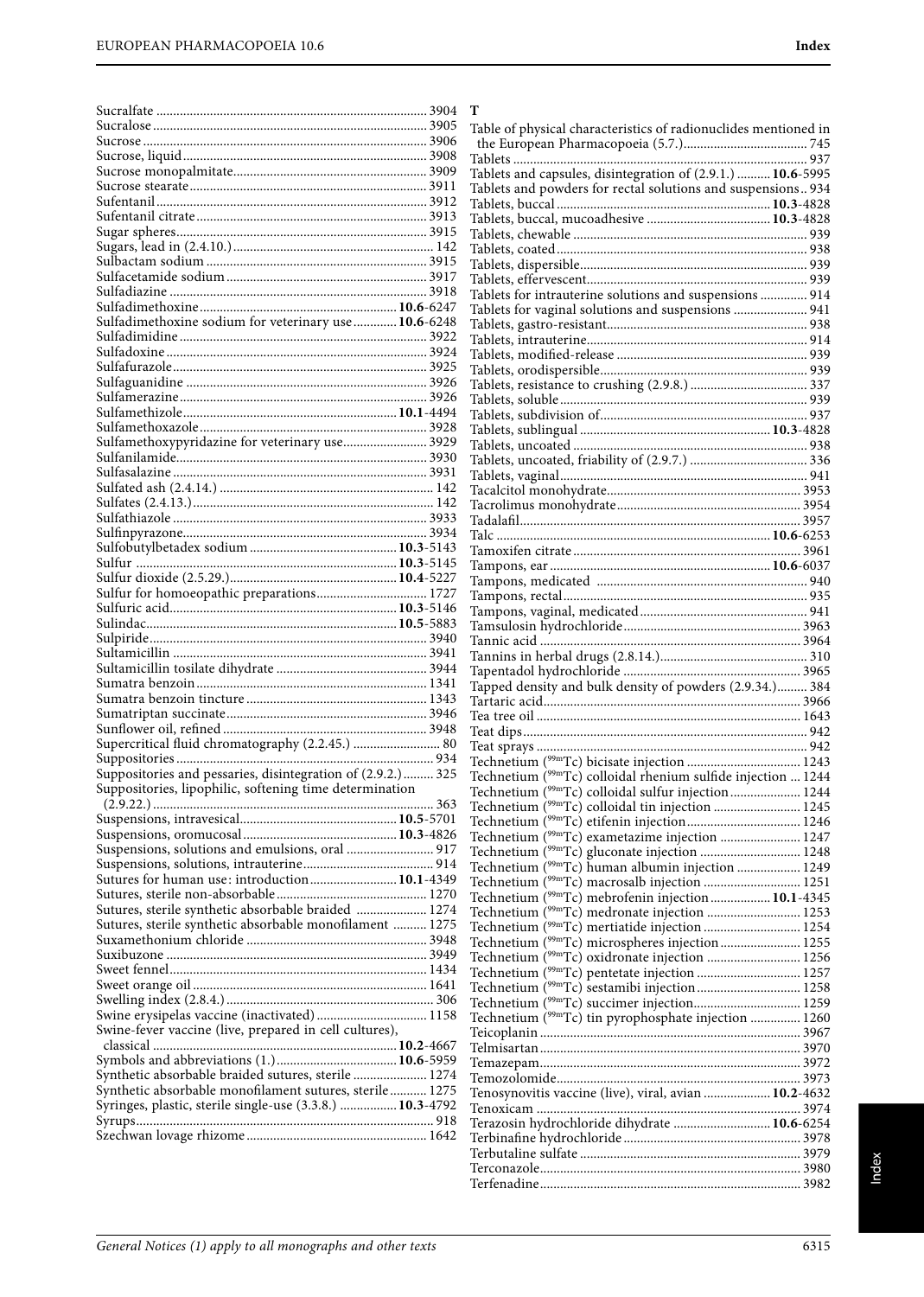| Terminology used in monographs on biological products                                                                       |               |
|-----------------------------------------------------------------------------------------------------------------------------|---------------|
|                                                                                                                             |               |
| Test for anticomplementary activity of immunoglobulin                                                                       |               |
| Test for anti-D antibodies in human immunoglobulin                                                                          |               |
| Test for aristolochic acids in herbal drugs (2.8.21)  314                                                                   |               |
| Test for bacterial endotoxins using recombinant factor C                                                                    |               |
| Test for extractable volume of parenteral preparations                                                                      |               |
| 347<br>Test for Fc function of immunoglobulin (2.7.9.) 279                                                                  |               |
| Test for methanol and 2-propanol (2.9.11.)  342                                                                             |               |
| Test for neurovirulence of live virus vaccines (2.6.18.) 218                                                                |               |
| Test for specified micro-organisms (microbiological<br>examination of non-sterile products) (2.6.13.) 10.3-4769             |               |
|                                                                                                                             |               |
|                                                                                                                             |               |
|                                                                                                                             |               |
|                                                                                                                             |               |
| Tests for extraneous agents in viral vaccines for human use                                                                 |               |
|                                                                                                                             |               |
| Tests for specified micro-organisms (microbiological                                                                        |               |
| examination of live biotherapeutic products) (2.6.38.) 255<br>Tetanus and diphtheria toxins and toxoids, flocculation value |               |
|                                                                                                                             |               |
| Tetanus and diphtheria vaccine (adsorbed)  10.3-4831                                                                        |               |
| Tetanus and diphtheria vaccine (adsorbed, reduced antigen(s)                                                                |               |
|                                                                                                                             |               |
|                                                                                                                             |               |
|                                                                                                                             |               |
| Tetanus, diphtheria and hepatitis B (rDNA) vaccine                                                                          |               |
| Tetanus, diphtheria and pertussis (acellular, component)                                                                    |               |
| Tetanus, diphtheria and pertussis (acellular, component)                                                                    |               |
| vaccine (adsorbed, reduced antigen(s) content) 10.3-4835                                                                    |               |
| Tetanus, diphtheria and pertussis (whole cell) vaccine                                                                      |               |
| Tetanus, diphtheria and poliomyelitis (inactivated) vaccine                                                                 |               |
| (adsorbed, reduced antigen(s) content) 10.3-4838                                                                            |               |
| Tetanus, diphtheria, pertussis (acellular, component) and<br>haemophilus type b conjugate vaccine (adsorbed) 10.3-4839      | j             |
| Tetanus, diphtheria, pertussis (acellular, component) and                                                                   |               |
| hepatitis B (rDNA) vaccine (adsorbed)  10.3-4841                                                                            |               |
| Tetanus, diphtheria, pertussis (acellular, component) and                                                                   |               |
| poliomyelitis (inactivated) vaccine (adsorbed) 10.3-4843<br>Tetanus, diphtheria, pertussis (acellular, component) and       |               |
| poliomyelitis (inactivated) vaccine (adsorbed, reduced                                                                      |               |
| Tetanus, diphtheria, pertussis (acellular, component),                                                                      |               |
| hepatitis B (rDNA), poliomyelitis (inactivated) and                                                                         |               |
| haemophilus type b conjugate vaccine (adsorbed) 10.3-4846<br>Tetanus, diphtheria, pertussis (acellular, component),         |               |
| poliomyelitis (inactivated) and haemophilus type b conjugate                                                                | $\frac{1}{2}$ |
| Tetanus, diphtheria, pertussis (whole cell) and poliomyelitis                                                               | r             |
| (inactivated) vaccine (adsorbed)  10.3-4851                                                                                 |               |
| Tetanus, diphtheria, pertussis (whole cell), poliomyelitis<br>(inactivated) and haemophilus type b conjugate vaccine        |               |
|                                                                                                                             |               |
|                                                                                                                             |               |
|                                                                                                                             | $\mathbf$     |
| Tetanus vaccine (adsorbed), assay of (2.7.8.)  275                                                                          | $\frac{1}{2}$ |
| Tetanus vaccine for veterinary use  10.3-4859<br>Tetrabutylammonium in radiopharmaceutical preparations                     |               |
|                                                                                                                             |               |
|                                                                                                                             |               |

| Tetra-O-acetyl-mannose triflate for radiopharmaceutical |  |
|---------------------------------------------------------|--|
|                                                         |  |
|                                                         |  |
|                                                         |  |
|                                                         |  |
|                                                         |  |
|                                                         |  |
|                                                         |  |
| Theophylline-ethylenediamine hydrate 4009               |  |
|                                                         |  |
|                                                         |  |
|                                                         |  |
|                                                         |  |
|                                                         |  |
|                                                         |  |
| Thiocolchicoside crystallised from ethanol  4016        |  |
|                                                         |  |
|                                                         |  |
| Thiopental sodium and sodium carbonate  4022            |  |
|                                                         |  |
|                                                         |  |
|                                                         |  |
|                                                         |  |
|                                                         |  |
|                                                         |  |
|                                                         |  |
|                                                         |  |
|                                                         |  |
|                                                         |  |
|                                                         |  |
|                                                         |  |
|                                                         |  |
| Tiamulin hydrogen fumarate for veterinary use 4032      |  |
|                                                         |  |
|                                                         |  |
|                                                         |  |
|                                                         |  |
|                                                         |  |
|                                                         |  |
| Tick-borne encephalitis vaccine (inactivated)  1043     |  |
|                                                         |  |
| Tilidine hydrochloride hemihydrate  10.3-5149           |  |
|                                                         |  |
|                                                         |  |
|                                                         |  |
|                                                         |  |
|                                                         |  |
|                                                         |  |
|                                                         |  |
|                                                         |  |
|                                                         |  |
|                                                         |  |
|                                                         |  |
|                                                         |  |
|                                                         |  |
|                                                         |  |
|                                                         |  |
| a-Tocopheryl acetate concentrate (powder form) 4062     |  |
|                                                         |  |
| Tocopheryl hydrogen succinate, DL-a-  4062              |  |
| Tocopheryl hydrogen succinate, RRR-a-  10.6-6261        |  |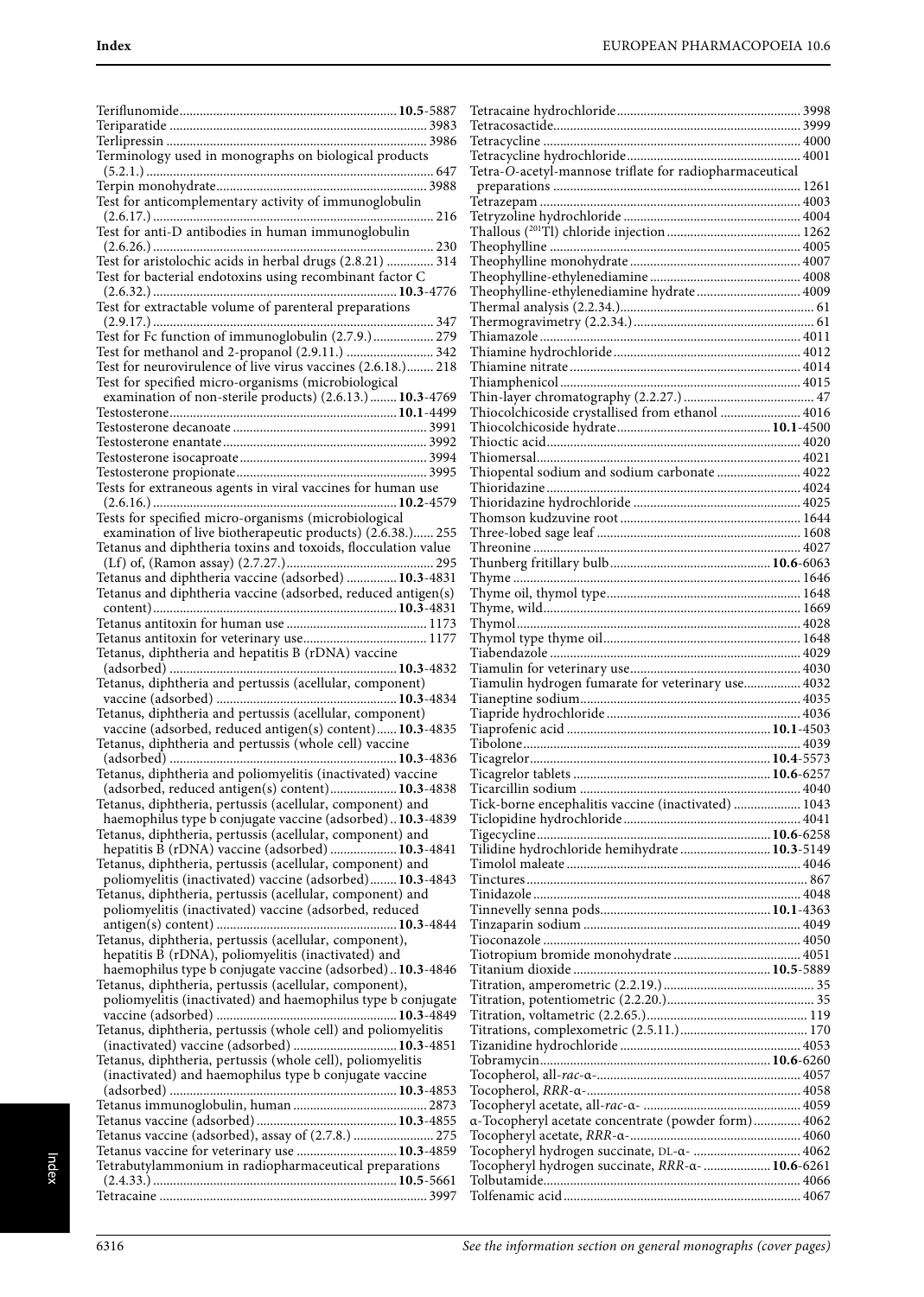| Toluenesulfonate (methyl, ethyl and isopropyl) in active                                                               |  |
|------------------------------------------------------------------------------------------------------------------------|--|
|                                                                                                                        |  |
|                                                                                                                        |  |
|                                                                                                                        |  |
|                                                                                                                        |  |
|                                                                                                                        |  |
|                                                                                                                        |  |
| Total cholesterol in oils rich in omega-3 acids (2.4.32.)  163<br>Total organic carbon in water for pharmaceutical use |  |
|                                                                                                                        |  |
|                                                                                                                        |  |
| Toxicodendron quercifolium for homoeopathic                                                                            |  |
| Traditional Chinese drugs, methods of pretreatment for                                                                 |  |
| preparing (general information) (5.18.)  10.5-5685                                                                     |  |
| Traditional Chinese medicine, names of herbal drugs used in                                                            |  |
|                                                                                                                        |  |
|                                                                                                                        |  |
| Tramazoline hydrochloride monohydrate 10.3-5151                                                                        |  |
|                                                                                                                        |  |
|                                                                                                                        |  |
|                                                                                                                        |  |
|                                                                                                                        |  |
|                                                                                                                        |  |
|                                                                                                                        |  |
|                                                                                                                        |  |
|                                                                                                                        |  |
|                                                                                                                        |  |
|                                                                                                                        |  |
|                                                                                                                        |  |
|                                                                                                                        |  |
|                                                                                                                        |  |
|                                                                                                                        |  |
|                                                                                                                        |  |
|                                                                                                                        |  |
|                                                                                                                        |  |
|                                                                                                                        |  |
|                                                                                                                        |  |
|                                                                                                                        |  |
|                                                                                                                        |  |
|                                                                                                                        |  |
|                                                                                                                        |  |
|                                                                                                                        |  |
|                                                                                                                        |  |
|                                                                                                                        |  |
|                                                                                                                        |  |
|                                                                                                                        |  |
|                                                                                                                        |  |
|                                                                                                                        |  |
|                                                                                                                        |  |
|                                                                                                                        |  |
|                                                                                                                        |  |
|                                                                                                                        |  |
|                                                                                                                        |  |
| TSE, animal, minimising the risk of transmitting via human                                                             |  |
| and veterinary medicinal products (5.2.8.)  661                                                                        |  |
| TSE, animal, products with risk of transmitting agents of 884                                                          |  |
|                                                                                                                        |  |
| Tuberculin purified protein derivative, avian  4119                                                                    |  |
| Tuberculin purified protein derivative, bovine 4120                                                                    |  |
| Tuberculin purified protein derivative for human use 4120<br>Tuberculosis (BCG) vaccine, freeze-dried 949              |  |
|                                                                                                                        |  |

| Tubing and closures, silicone elastomer for (3.1.9.) 436      |  |
|---------------------------------------------------------------|--|
| Tubing and containers for total parenteral nutrition          |  |
| preparations, poly(ethylene - vinyl acetate) for (3.1.7.) 434 |  |
|                                                               |  |
| Tubing used in sets for the transfusion of blood and blood    |  |
| components, materials based on plasticised poly(vinyl         |  |
|                                                               |  |
| Turkey infectious rhinotracheitis vaccine (live)  10.2-4668   |  |
|                                                               |  |
|                                                               |  |
|                                                               |  |
|                                                               |  |
| Tylosin phosphate bulk solution for veterinary use  4127      |  |
|                                                               |  |
|                                                               |  |
|                                                               |  |
| Typhoid polysaccharide and hepatitis A (inactivated,          |  |
|                                                               |  |
|                                                               |  |
|                                                               |  |
| Typhoid vaccine (live, oral, strain Ty 21a)  1046             |  |
|                                                               |  |
|                                                               |  |
|                                                               |  |

#### **U**

| Ultraviolet and visible absorption spectrophotometry           |  |
|----------------------------------------------------------------|--|
|                                                                |  |
| Ultraviolet ray lamps for analytical purposes (2.1.3.)  15     |  |
|                                                                |  |
|                                                                |  |
|                                                                |  |
| Uniformity and accuracy of delivered doses from multidose      |  |
|                                                                |  |
| Uniformity of content of single-dose preparations (2.9.6.) 336 |  |
|                                                                |  |
| Uniformity of dosage units, demonstration using large sample   |  |
|                                                                |  |
| Uniformity of mass of single-dose preparations (2.9.5.)  335   |  |
| Units of the International System (SI) used in the             |  |
| Pharmacopoeia and equivalence with other units                 |  |
|                                                                |  |
|                                                                |  |
|                                                                |  |
|                                                                |  |
| Urokinase                                                      |  |
| Uronic acids in polysaccharide vaccines (2.5.22.)  174         |  |
|                                                                |  |
| Urtica dioica for homoeopathic preparations 1728               |  |

#### **V**

| Vaccine component assay by immunonephelometry                    |  |
|------------------------------------------------------------------|--|
|                                                                  |  |
| Vaccines, adsorbed, aluminium in (2.5.13.) 171                   |  |
| Vaccines, adsorbed, calcium in (2.5.14.) 172                     |  |
| Vaccines and immunosera, phenol in (2.5.15.) 172                 |  |
| Vaccines and immunosera, veterinary, evaluation of efficacy      |  |
|                                                                  |  |
| Vaccines and immunosera, veterinary, evaluation of safety        |  |
|                                                                  |  |
|                                                                  |  |
| Vaccines for human use, cell substrates for the production of    |  |
|                                                                  |  |
| Vaccines for human use, conjugated polysaccharide, carrier       |  |
|                                                                  |  |
| Vaccines for human use, viral, tests for extraneous agents in    |  |
|                                                                  |  |
|                                                                  |  |
| Vaccines for veterinary use, inactivated, healthy chicken flocks |  |
|                                                                  |  |
| Vaccines, polysaccharide, hexosamines in (2.5.20.)  173          |  |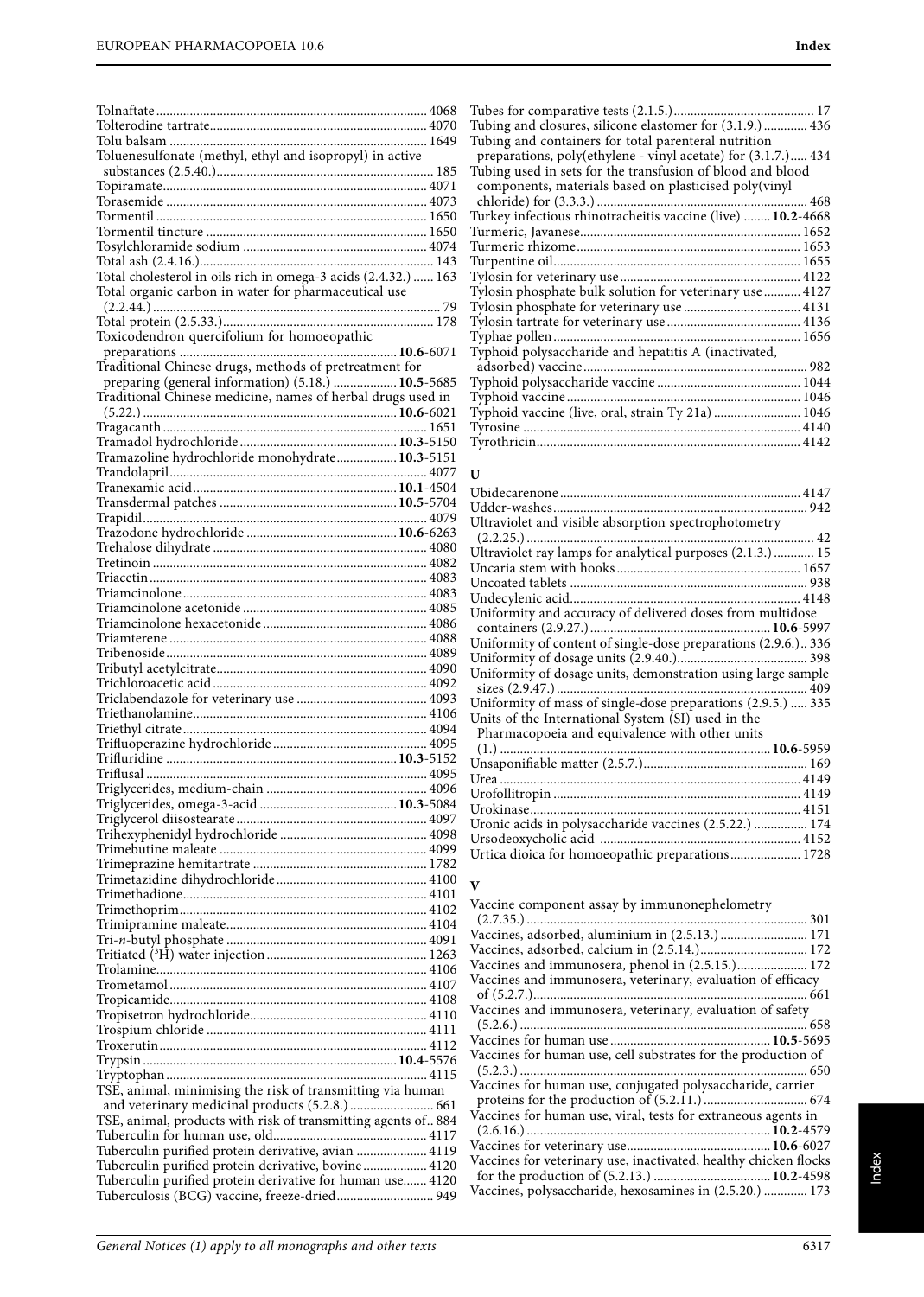| Vaccines, polysaccharide, methylpentoses in (2.5.21.) 173<br>Vaccines, polysaccharide, nucleic acids in (2.5.17.)  172 |
|------------------------------------------------------------------------------------------------------------------------|
|                                                                                                                        |
| Vaccines, polysaccharide, O-acetyl in (2.5.19.) 173                                                                    |
| Vaccines, polysaccharide, phosphorus in (2.5.18.) 172                                                                  |
| Vaccines, polysaccharide, protein in (2.5.16.) 172                                                                     |
| Vaccines, polysaccharide, ribose in (2.5.31.) 177                                                                      |
| Vaccines, polysaccharide, sialic acid in (2.5.23.)  174                                                                |
| Vaccines, polysaccharide, uronic acids in (2.5.22.)  174                                                               |
| Vaccines, SPF chicken flocks for the production and quality                                                            |
|                                                                                                                        |
|                                                                                                                        |
| Vaccines, substitution of in vivo method(s) by in vitro                                                                |
|                                                                                                                        |
| Vaccines, veterinary, cell cultures for the production of                                                              |
|                                                                                                                        |
| Vaccines, viral live, test for neurovirulence (2.6.18.)  218                                                           |
|                                                                                                                        |
|                                                                                                                        |
|                                                                                                                        |
|                                                                                                                        |
|                                                                                                                        |
| Vaginal solutions and suspensions, tablets for 941                                                                     |
| Vaginal solutions, emulsions and suspensions 941                                                                       |
|                                                                                                                        |
|                                                                                                                        |
|                                                                                                                        |
|                                                                                                                        |
|                                                                                                                        |
|                                                                                                                        |
|                                                                                                                        |
|                                                                                                                        |
|                                                                                                                        |
|                                                                                                                        |
| Validation of nucleic acid amplification techniques for the                                                            |
| detection of B19 virus (B19V) DNA in plasma pools:                                                                     |
|                                                                                                                        |
|                                                                                                                        |
| Validation of nucleic acid amplification techniques for the                                                            |
| detection of hepatitis C virus (HCV) RNA in plasma pools:                                                              |
|                                                                                                                        |
|                                                                                                                        |
|                                                                                                                        |
|                                                                                                                        |
| Valnemulin hydrochloride for veterinary use  4164                                                                      |
|                                                                                                                        |
|                                                                                                                        |
|                                                                                                                        |
|                                                                                                                        |
|                                                                                                                        |
| Vapour, preparations to be converted into 10.5-5706                                                                    |
|                                                                                                                        |
| Varicella immunoglobulin for intravenous administration,                                                               |
| human                                                                                                                  |
|                                                                                                                        |
|                                                                                                                        |
| Varicella, measles, mumps and rubella vaccine (live) 1006                                                              |
|                                                                                                                        |
| Vectors for human use, adeno-associated-virus  788                                                                     |
|                                                                                                                        |
|                                                                                                                        |
| Vectors for human use, plasmid, bacterial cells used for the                                                           |
|                                                                                                                        |
|                                                                                                                        |
|                                                                                                                        |
| Vectors for human use, retroviridae-derived 786                                                                        |
|                                                                                                                        |
|                                                                                                                        |
|                                                                                                                        |
|                                                                                                                        |
|                                                                                                                        |
|                                                                                                                        |
| Veterinary liquid preparations for cutaneous application 941                                                           |
|                                                                                                                        |
| Veterinary medicinal products, immunological, management                                                               |
|                                                                                                                        |
| Veterinary semi-solid preparations for oral use  942                                                                   |
| Veterinary vaccines and immunosera, evaluation of efficacy of                                                          |
|                                                                                                                        |
| Viability, nucleated cell count and (2.7.29.)  297                                                                     |
| Vibriosis (cold-water) vaccine (inactivated) for                                                                       |
| Vibriosis vaccine (inactivated) for salmonids 1164                                                                     |

| Vibriosis vaccine (inactivated) for sea bass 10.6-6043       |  |
|--------------------------------------------------------------|--|
|                                                              |  |
|                                                              |  |
|                                                              |  |
|                                                              |  |
|                                                              |  |
|                                                              |  |
|                                                              |  |
|                                                              |  |
|                                                              |  |
| Viral diarrhoea vaccine (inactivated), bovine 1075           |  |
| Viral hepatitis type I vaccine (live), duck  10.2-4647       |  |
| Viral rhinotracheitis vaccine (inactivated), feline  1113    |  |
| Viral rhinotracheitis vaccine (live), feline  10.2-4652      |  |
|                                                              |  |
| Viral tenosynovitis vaccine (live), avian  10.2-4632         |  |
| Viral vaccines for human use, tests for extraneous agents in |  |
|                                                              |  |
|                                                              |  |
| Viscometer methods, falling ball and automatic rolling ball  |  |
|                                                              |  |
|                                                              |  |
| Viscosity - rotating viscometer method (2.2.10.)  28         |  |
|                                                              |  |
|                                                              |  |
| 42                                                           |  |
| Visible particles, particulate contamination (2.9.20.)  362  |  |
| Visible particles, recommendations on testing of particulate |  |
|                                                              |  |
|                                                              |  |
| Vitamin A concentrate (oily form), synthetic  10.3-5157      |  |
| Vitamin A concentrate (powder form), synthetic  4193         |  |
| Vitamin A concentrate (solubilisate/emulsion),               |  |
|                                                              |  |
|                                                              |  |
|                                                              |  |
| Volumetric solutions, primary standards for (4.2.1.) 10.4-   |  |
| 5360                                                         |  |
|                                                              |  |
| von Willebrand factor, human, assay of (2.7.21.) 290         |  |
|                                                              |  |

#### **W**

| Water activity and sorption-desorption isotherms,             |
|---------------------------------------------------------------|
| determination of (water-solid interactions) (2.9.39.) 394     |
| Water, determination by distillation (2.2.13.) 31             |
| Water for diluting concentrated haemodialysis solutions 2797  |
|                                                               |
| Water for pharmaceutical use, total organic carbon in         |
|                                                               |
|                                                               |
|                                                               |
|                                                               |
|                                                               |
|                                                               |
| Water: semi-micro determination (2.5.12.)  171                |
| Water-solid interactions: determination of sorption-          |
| desorption isotherms and of water activity (2.9.39.)  394     |
| Wettability of porous solids including powders (2.9.45.)  406 |
|                                                               |
|                                                               |
|                                                               |
|                                                               |
|                                                               |
|                                                               |
|                                                               |
|                                                               |